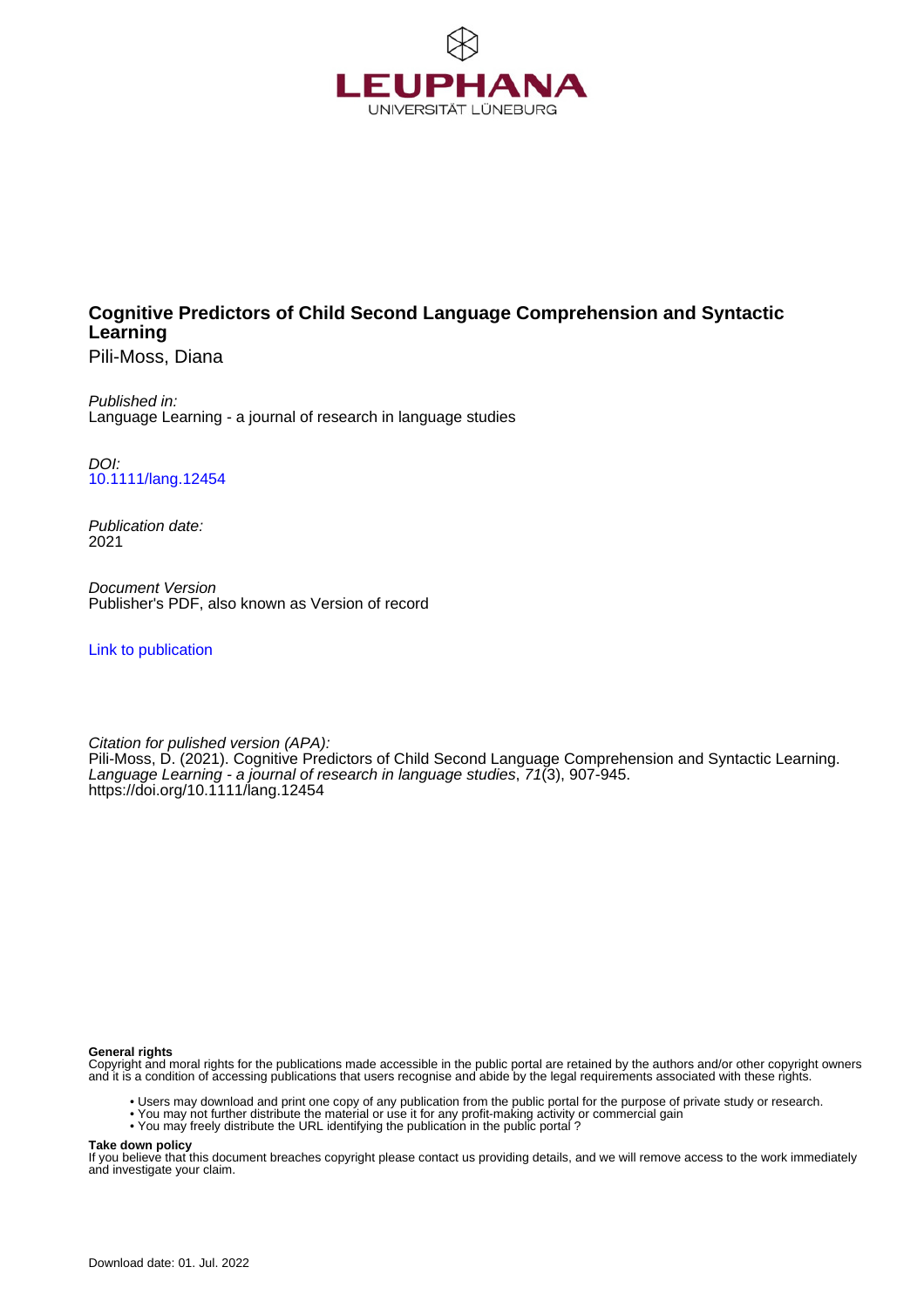

# **EMPIRICAL STUDY**

# **Cognitive Predictors of Child Second Language Comprehension and Syntactic Learning**

Diana Pili-Moss

Lancaster University and Leuphana University Lüneburg

**Abstract:** This study examined the role of child cognitive abilities for procedural and declarative learning in the earliest stages of second language (L2) exposure. In the context of a computer game, 53 first language Italian monolingual children were aurally trained in a novel miniature language over 3 consecutive days. A mixed effects model analysis of the relationship between cognitive predictors and outcomes in morphosyntax measured via a grammaticality judgment test (GJT) was performed. Relative to adults trained in the same paradigm, children with higher procedural learning ability (measured via an alternate serial reaction time task) showed significantly better learning of word order, although the effect size was small. Modeling accuracy in online sentence comprehension during the game also evidenced that higher procedural learning ability was positively associated with significantly better outcomes as practice progressed. By contrast, a composite measure of verbal and visual declarative learning ability did not predict L2 outcomes in either the GJT or the online measure.

The present study is based on an analysis of data from the author's PhD dissertation. I thank the audiences of AAAL 2018 (Chicago) and of the Child Language Symposium 2018 (Reading) for their discussion. I am grateful to Kara Morgan-Short, Michael Ullman, and Judit Kormos for comments on a previous draft, to Jarrad Lum and Kara Morgan-Short for generously sharing parts of their experimental paradigms with me, to Michael Ratajczak for discussion on aspects of the data analysis, and to the editor and three anonymous reviewers for their constructive feedback. All errors remain my own. Preparation of the manuscript was supported by an ESRC postdoctoral grant awarded to the author.

Correspondence concerning this article should be addressed to Diana Pili-Moss, Leuphana University Lüneburg, Institute of English Studies, Universitätsallee 1, 21335 Lüneburg, Germany. Email: diana.pili-moss@leuphana.de.

The handling editor for this article was Emma Marsden.

This is an open access article under the terms of the [Creative Commons Attribution](http://creativecommons.org/licenses/by/4.0/) License, which permits use, distribution and reproduction in any medium, provided the original work is properly cited.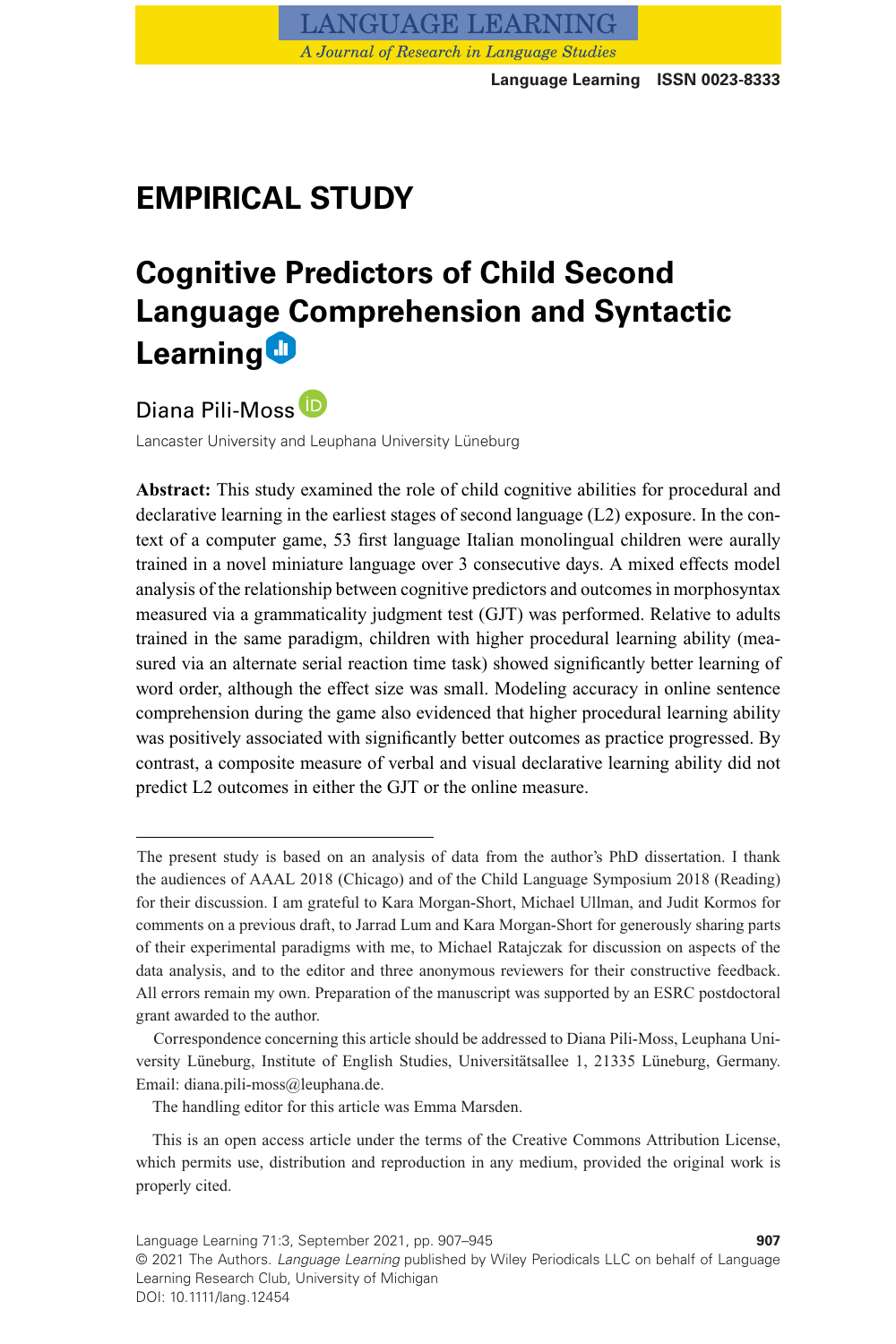**Keywords** declarative learning ability; procedural learning ability; child L2 learning; L2 cognitive aptitude; implicit statistical learning

## **Introduction**

Recent studies investigating language acquisition and processing in children have highlighted the roles of cognitive individual differences. With specific reference to long-term learning, two main strands of research have emerged. The first strand has considered declarative and procedural learning ability as behavioral correlates of declarative and procedural long-term memory (for a metaanalysis of these associations, see Hamrick, Lum, & Ullman, 2018). The second strand has focused on differences in implicit statistical learning, broadly characterized as the largely implicit<sup>1</sup> ability to track and learn co-occurrence patterns from repeated exposure to sensory input in different modalities (Perruchet & Pachton, 2006; for reviews, see Kidd, Donnelly, & Christiansen, 2018, and Williams, 2020). The present study mainly considered the relationship between child second language (L2) learning and cognitive individual differences from the perspective of the declarative/procedural model of learning and memory, but relevant child studies within the implicit statistical learning framework were also considered in the literature review and in the discussion.

#### **Background Literature**

According to the dual-system representation of long-term memory (Squire & Wixted, 2011), declarative memory is involved in encoding and retrieving semantic and episodic memories and is specialized in the fast learning of associations between different stimuli or bits of information. By contrast, procedural memory (a specific type of nondeclarative memory) is involved in encoding and retrieving motor and cognitive sequences and is specialized in learning that occurs as a result of repeated exposure to stimuli over time (Lee & Tomblin, 2015). The two memory systems are largely independent of each other (i.e., can learn or process the same information in parallel) but may interact cooperatively and/or competitively depending on a range of endogenous and environmental variables (e.g., amount of training, impairment of one of the systems, specific task conditions). For example, due to its flexibility and its capacity to retain information after limited exposure, the role of declarative long-term memory is prominent in low-input conditions (at initial stages of learning), when it has been shown to inhibit processing in procedural memory (for a review, see Packard & Goodman, 2013; Ullman, 2015).

Importantly, neuropsychological studies have evidenced different developmental trajectories relative to the time at which the declarative and procedural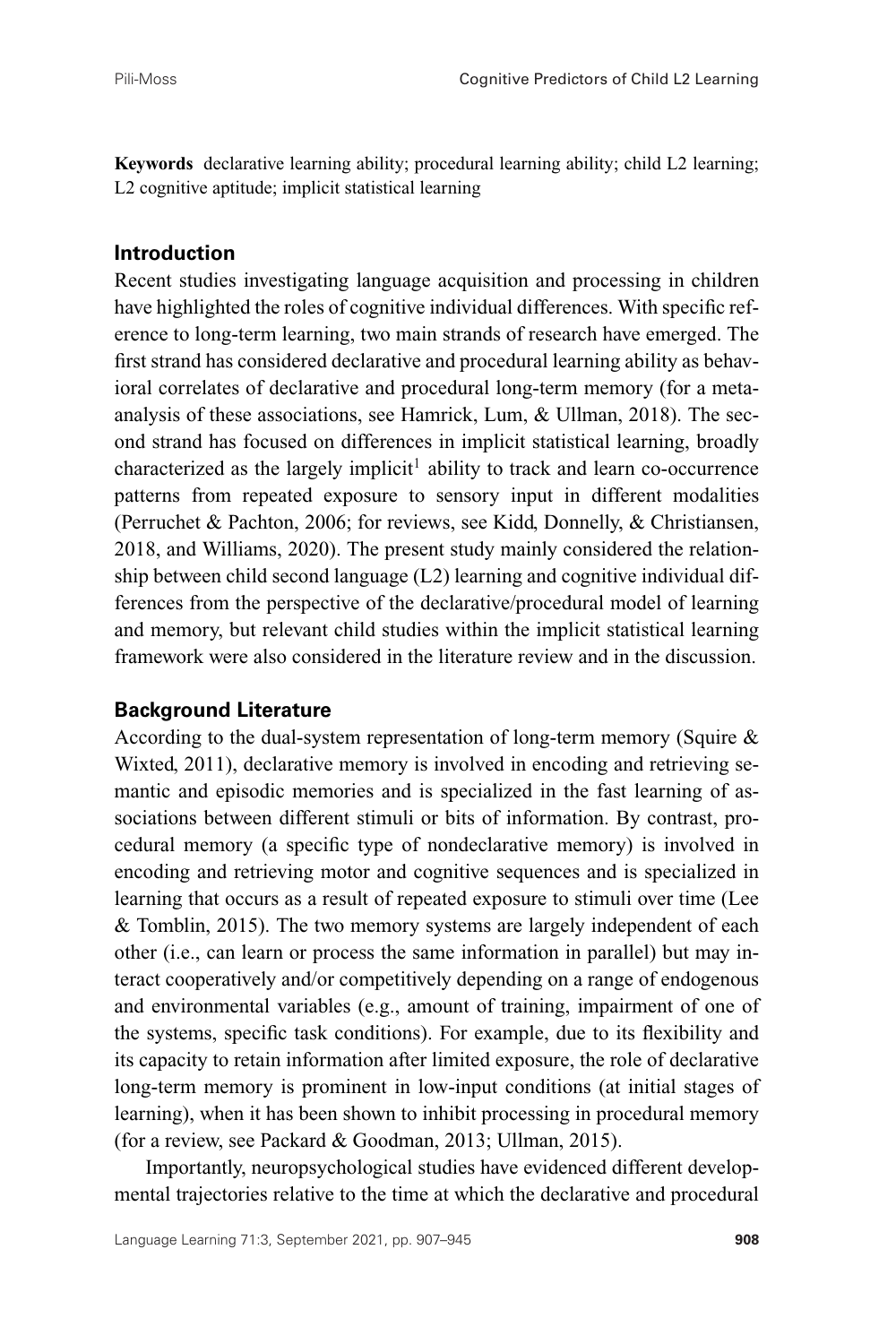memory systems reach full anatomical and functional maturity. In general, brain structures subserving nondeclarative memory (including procedural memory) mature earlier in life during infancy and early childhood (Nelson & Webb, 2002), although there is evidence that additional development may occur at later stages (Lee, Nopoulos, & Tomblin, 2020). By contrast, the declarative memory system matures comparatively more slowly during childhood, reaching full functional maturity only during adolescence with a peak in early adulthood (e.g., Bauer, 2007; Giedd et al., 1999). Behavioral studies have largely confirmed these developmental trajectories for declarative memory (e.g., Lum, Kidd, Davis, & Conti-Ramsden, 2010). For procedural memory, some studies have not found significant developmental differences between children of different ages (e.g., Lum et al., 2010) or between children and adults (e.g., Meulemans, Van der Linden, & Perruchet, 1998), some studies have found that procedural learning can be more robust in adults compared to children (e.g., Thomas et al., 2004), and other studies have found that procedural learning is comparatively stronger in children compared to adults (e.g., Juhász, Németh, & Janacsek, 2019).

Adopting a dual-system representation of long-term memory, the declarative/procedural model (Ullman, 2015; see also Paradis, 2009, for a slightly different formulation) is a domain-general neurocognitive model of language acquisition that posits specific roles for each memory system in the acquisition and processing of linguistic information in both first language (L1) and L2. Although linguistic information can be potentially acquired and processed by either memory system, the model posits that declarative memory has a specific role in the acquisition of lexis and semiproductive and idiosyncratic forms (e.g., irregular lexical forms), and that procedural memory is specifically relevant for acquiring rule-based patterns across morphosyntax (e.g., word order, productive inflectional morphology) and phonology. Given their developmental differences, the declarative/procedural model also predicts a greater role for procedural memory in language learning and processing in early childhood and an increased importance of declarative memory from late childhood onward as the declarative memory system reaches full anatomical and functional maturity. It should be noted that the evidence that procedural learning ability may be stronger in adults compared to children is not itself counterevidence to the declarative/procedural model. What is relevant as evidence in support of the model's predictions regarding developmental differences in L2 learning is a less prominent role of declarative memory in children compared to adults.

More generally, aptitudes for implicit procedural and declarative learning have also been identified as important predictors of L2 outcomes in the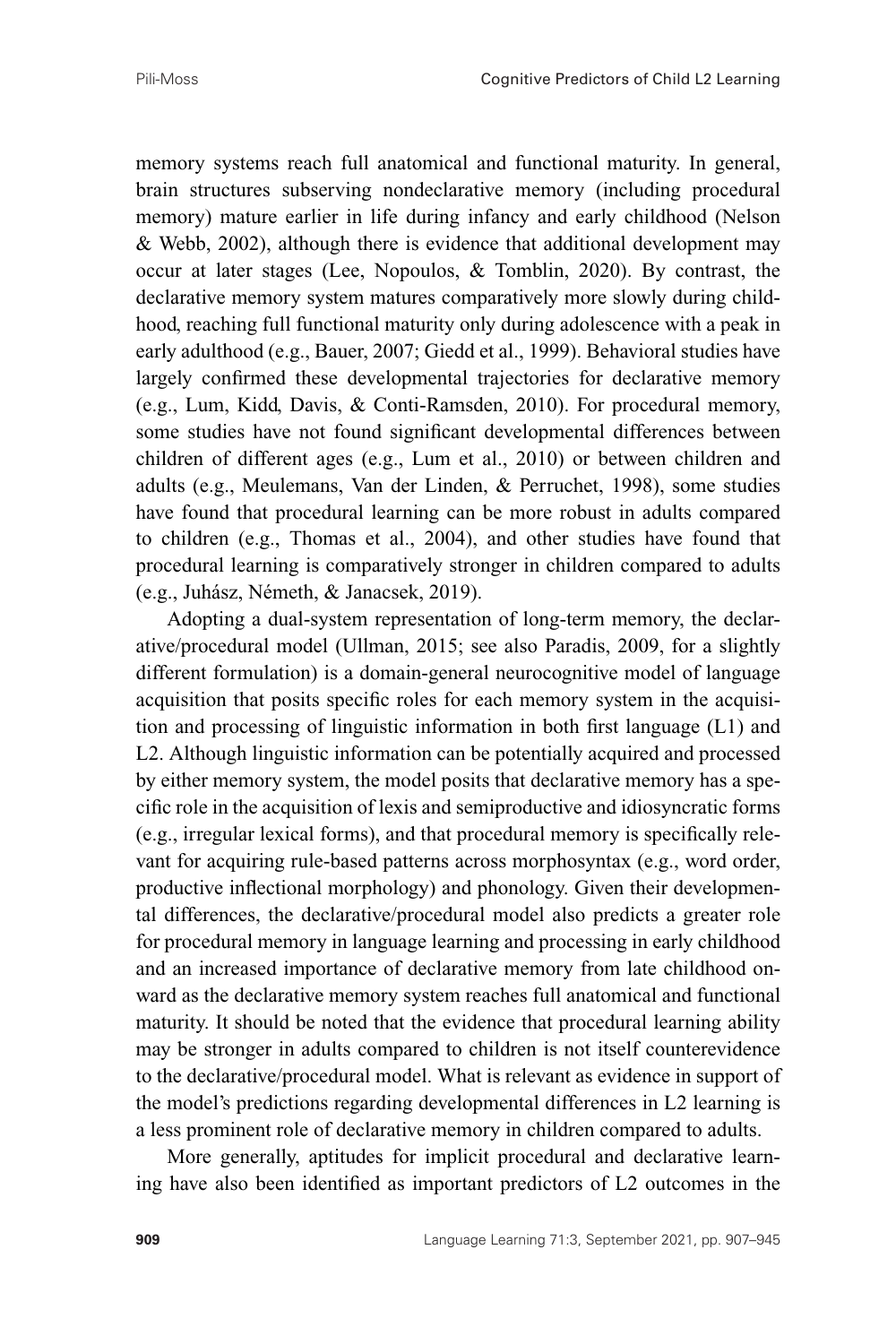L2 acquisition literature (e.g., Bolibaugh & Foster, 2021; DeKeyser, 2000; Granena, 2013). However, most of these studies were conducted with adults or employed aptitude batteries not fully validated for use with children (Rogers, Meara, Barnett-Legh, Curry, & Davie, 2017). In the L2 acquisition literature, age-related "differences in cognitive functioning" (DeKeyser, 2000, p. 519, 2012) and children's less developed ability for declarative learning (and possibly their greater reliance on procedural learning) have also been independently suggested as crucial variables to account for adults' advantage in L2 rate of learning.

Similar to procedural learning, implicit statistical learning has often been characterized as a type of implicit long-term learning (e.g., Christiansen, 2018; Shafto, Conway, Field, & Houston, 2012) and requires repeated exposure to stimuli in order to occur. However, procedural learning as conceptualized in the declarative/procedural model is defined as relying on the procedural memory system alone (i.e., one type of nondeclarative memory mainly subserved by cortical-striatal neural areas including the basal ganglia and connected frontal cortical areas as well as the cerebellum), whereas implicit statistical learning has been associated with a more complex and distributed network of nondeclarative memory functions (Batterink, Paller, & Reber, 2019; Reber, 2013).

However, the underlying neural mechanisms that the two learning processes implicate significantly overlap. Robust associations with domaingeneral procedural memory areas, established for implicit visual sequence learning and probabilistic learning (e.g., Janacsek et al., 2020), have recently been evidenced also for learning based on the ability to segment input and track sequential probabilities (in this case, alongside modality-specific areas in the sensory cortex; see Batterink et al., 2019 for a review).

Because no studies to date have examined the role of long-term memory in child L2 acquisition, the present review starts with a brief presentation of adult L2 studies in the declarative/procedural-model framework followed by a presentation of child studies that have investigated how long-term memory modulates L1 outcomes. The current study aimed to elucidate the roles of declarative and procedural learning abilities in the initial stages of the acquisition of a novel language in typically developing 8- to 9-year-old children.

## **The Relationship Between Declarative/Procedural Learning Abilities and Second Language Outcomes in Adults**

Adult studies investigating the relationship between behavioral measures of cognitive ability and L2 learning from a declarative/procedural model perspective have focused on a range of linguistic features. These have included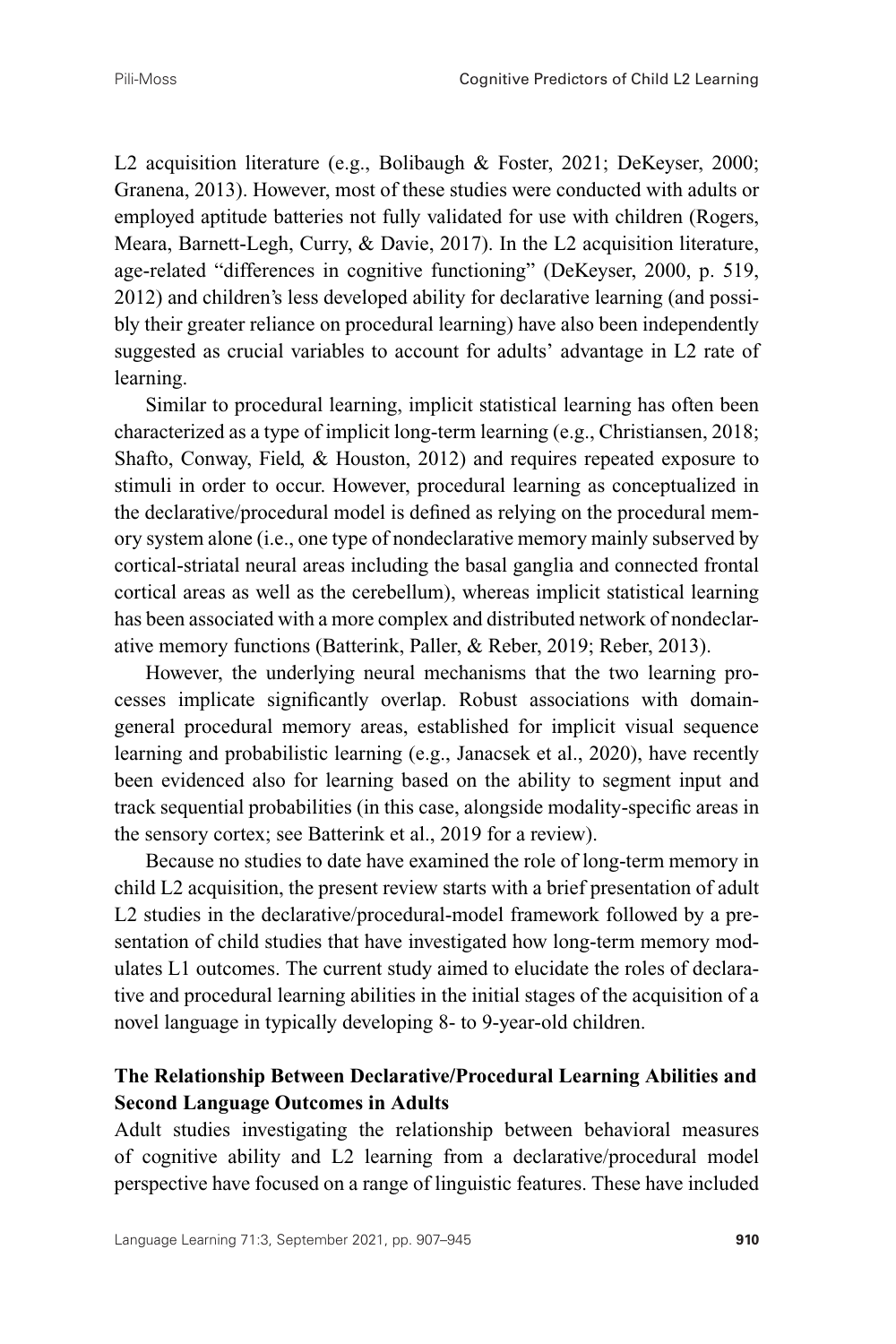sentence word order (e.g., Brill-Shuetz & Morgan-Short, 2014; Carpenter, 2008; Hamrick, 2015; Morgan-Short, Faretta-Stutenberg, Brill-Schuetz, Carpenter, & Wong, 2014), derivational and inflectional morphology (e.g., Antoniou, Ettlinger, & Wong, 2016; Carpenter, 2008; Granena, 2013), and the accuracy and automatization of sentence comprehension (e.g., Pili-Moss, Brill-Schuetz, Faretta-Stutenberg, & Morgan-Short, 2020). Of particular relevance for the present investigation were studies that have employed Brocanto2 (Morgan-Short, 2007; Morgan-Short et al., 2014), a training paradigm adapted from Brocanto (Friederici, Steinhauer, & Pfeifer, 2002) in which participants incidentally learn novel syntactic patterns (e.g., word order, agreement morphology) via aural exposure to a miniature language with natural language characteristics in the context of a meaningful computer-game environment.

Some of these studies have found that the relationships between declarative/procedural learning ability and L2 outcomes are moderated by a range of variables (amount of input/training, exposure conditions, type of task, etc.) believed to mediate declarative and procedural processing. For example, a well-known variable that increasingly favors engagement of procedural memory over declarative memory is the amount of repeated exposure to stimuli (e.g., Henke, 2010; Packard & Goodman, 2013). Increasing reliance on procedural processing in these conditions has been associated with a corresponding weaker engagement of the declarative learning route (possibly due to neural inhibitory mechanisms; see, e.g., Poldrack et al., 2001; Turner, Crossley, & Ashby, 2017; Ullman, 2015). In a related study, Morgan-Short et al. (2014) found that declarative learning ability (measured by a composite of verbal pair associates and visual recognition) significantly predicted word order accuracy (as measured by an aural grammaticality judgment test [GJT]) after a single session of 12 comprehension and production game blocks, but procedural learning ability (measured by a composite of scores from the Weather Prediction Task and initial thinking time in the Tower of London Task) was the sole predictor of word order accuracy after 72 blocks (four sessions over 2 weeks).

Further, both Brill-Schuetz and Morgan-Short (2014) and Carpenter (2008) found positive relationships between procedural learning ability (measured by an alternate serial reaction time [ARST] task and the Weather Prediction Task, respectively in each study), and end-of-training accuracy in Brocanto2 word order in learners with higher procedural learning ability after 20 and 44 game blocks, respectively, in each study. However, Pili-Moss et al. (2020), a study examining online sentence comprehension data collected but not analyzed in the Morgan-Short et al. (2014) study, found that *declarative* learning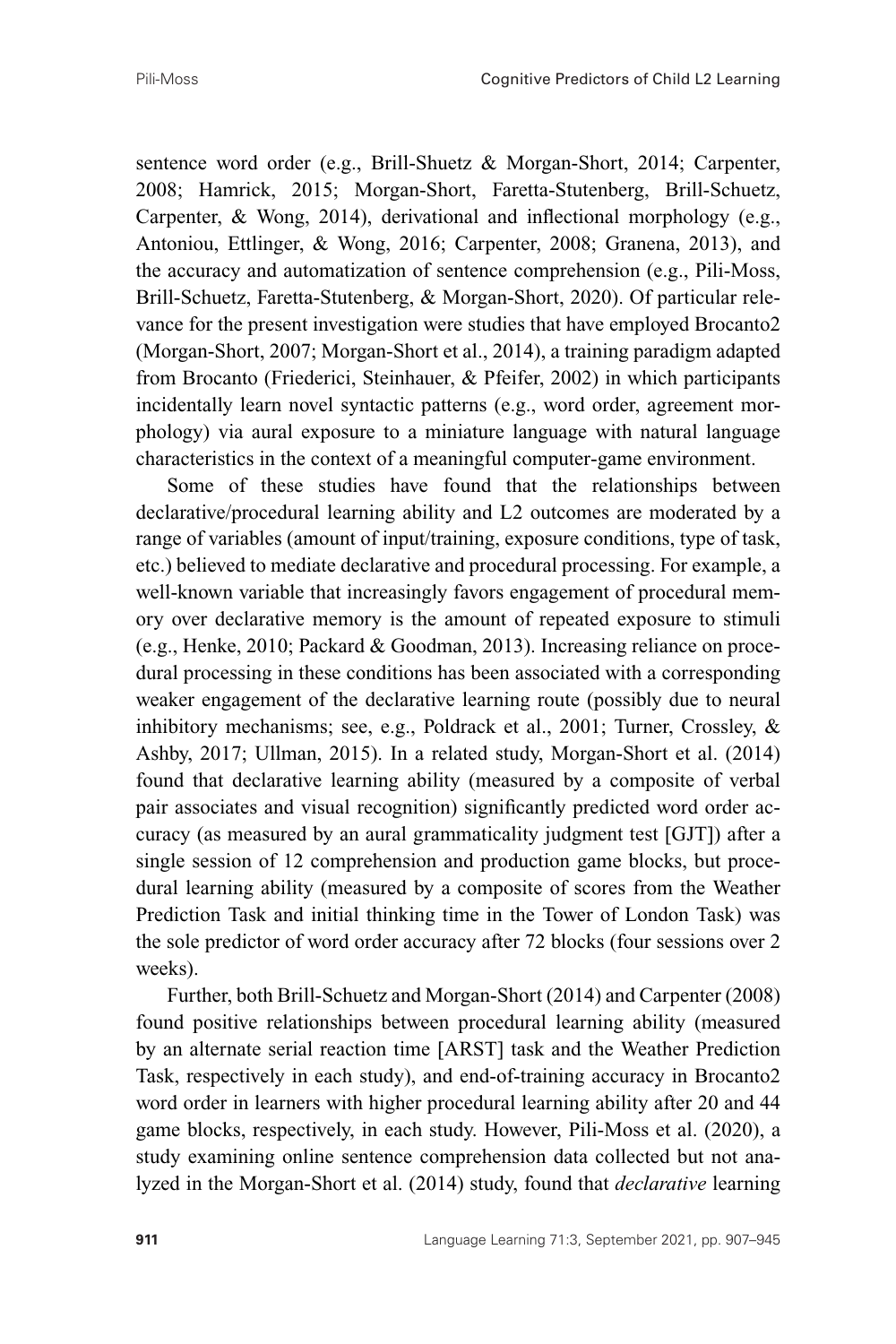ability consistently predicted sentence comprehension accuracy throughout exposure (72 blocks), and did *not* find that procedural learning ability predicted comprehension accuracy at later stages of exposure (although after extended practice higher procedural learning ability was associated with better comprehension automatization). Finally, in a different artificial language paradigm, Hamrick (2015) reported a shift from declarative to procedural processing similar to the shift observed by Morgan-Short et al. (2014), by administering GJTs at immediate posttest and after 1 to 3 weeks of no exposure.

In naturalistic L2 acquisition, Granena (2013) also found a significant positive relationship between procedural learning ability measured by a serial reaction time (SRT) task and accuracy of nominal agreement in Chinese L2 learners of Spanish after more than 5 years of immersion. Functional magnetic resonance imaging studies have also provided evidence that adult L2 processing of inflectional morphology is related to neural activation of areas subserved by the procedural memory system (e.g., Nevat, Ullman, Eviatar, & Bitan, 2017) and that the pattern of activation becomes increasingly native like with higher proficiency and longer L2 immersion exposure (Pliatsikas, Johnstone, & Marinis, 2014).

Overall, at least for morphosyntax, adult behavioral and functional magnetic resonance imaging studies have found evidence of positive relationships between procedural learning ability and L2 outcomes for increasing amounts of L2 input and/or proficiency level, with some training studies evidencing a shift from early declarative processing to procedural processing as training progressed (or after periods of no exposure). In the case of Pili-Moss et al.'s (2020) study, the different findings (less evidence of a shift) might have been due to the fact that, unlike previous Brocanto2 studies, it employed an online measure of accuracy and measured accuracy in sentence comprehension rather than through specific aspects of morphosyntax.

## **The Relationship Between Cognitive Learning Abilities and Child First Language Outcomes**

To date, child studies that have investigated the relationship between language and long-term memory abilities have focused mainly on L1 outcomes. Overall, child studies have varied not only with regard to the type of learning ability that they have considered (declarative, procedural, or implicit statistical) but also with regard to the type of measures used to index those abilities as well as the type of measures employed to assess language outcomes. In general, measures of visual and verbal declarative learning ability have been obtained in tasks presenting visual or verbal stimuli in a familiarization phase and subsequently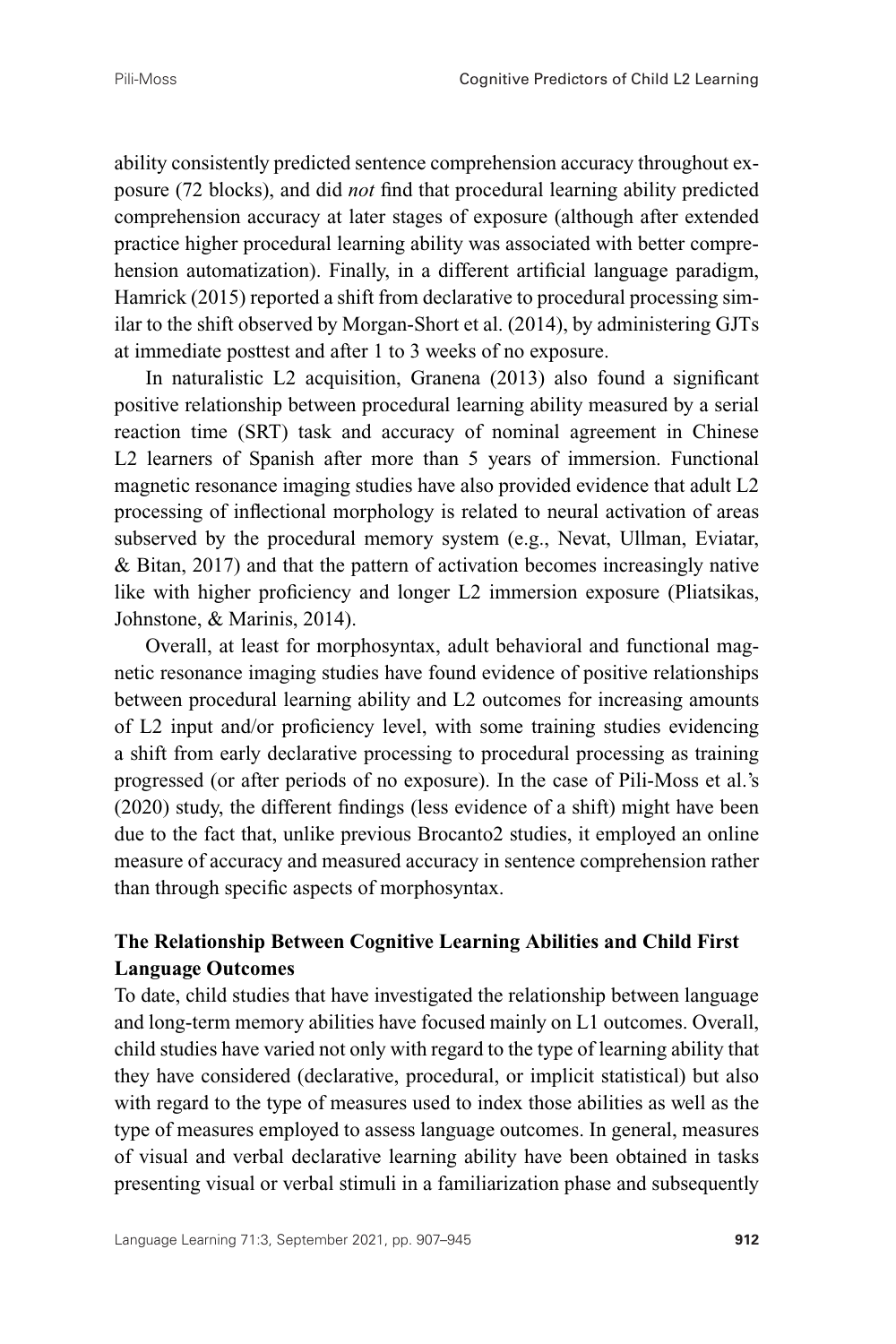probing children's ability to recognize or to recall the same information after a delay (e.g., Conti-Ramsden, Ullman, & Lum, 2015; Kidd, 2012).

In studies with children, procedural and statistical learning abilities have been measured using a range of tasks including immediate serial recall of visual stimuli (e.g., Conway, Pisoni, Anaya, Karpicke, & Henning, 2011), identification of syllables in pseudospeech (e.g., Evans, Saffran, & Robe-Torres, 2009), learning triplets in sequentially presented visual stimuli (e.g., Kidd & Arciuli, 2016), learning nonadjacent dependencies (e.g., Lammertink, Boersma, Wijnen, & Rispens, 2020; Riches & Jackson, 2018), an ASRT task (e.g., Hedenius, 2013; Hedenius et al., 2011), and an SRT task (e.g., Kidd, 2012; Kidd & Kirjavainen, 2011; Lum, Gelgic, & Conti-Ramsden, 2010).

Studies have also varied considerably with regard to the linguistic skills that they have assessed. They have specifically examined competence in syntax and morphology (e.g., Hedenius et al., 2011; Kidd, 2012; Kidd & Arciuli, 2016; Kidd & Kirjavainen, 2011) and used standardized batteries measuring morphosyntax as well as aspects of semantics or vocabulary (e.g., Conti-Ramsden et al., 2015; Conway et al., 2011; Hedenius et al., 2011; Riches & Jackson, 2018). Overall, a number of studies that have compared atypically with typically developing populations have found positive relationships between procedural learning ability (particularly when measured via visuomotor sequence learning) and the L1 outcomes of their typically developing control groups (see Hamrick et al., 2018, for a meta-analysis, but also, e.g., Lammertink et al., 2020; Spit & Rispens, 2019; or West, 2017, for studies in which this relationship was not evidenced).

To date, only few studies have specifically investigated long-term learning ability and L1 outcomes in typically developing children. Kidd (2012) explored the relationship between L1 syntactic priming of full *be* passive constructions and implicit sequence learning ability measured by an SRT task in a group of 100 English speaking children ( $M = 5.7$  years). Employing the Word Pairs subtest from the Children's Memory Scale (Cohen, 1997) as a measure of explicit learning ability, the study found that performance on the SRT task, but not explicit learning ability, predicted priming at posttest.

In another study, Kidd and Arciuli (2016) investigated the relationship between sensitivity to the transitional probabilities of visual stimuli and comprehension of active, passive, subject relative, and object relative clauses in 68 L1 English children ( $M = 7,1$  years). The study found that accurate performance with passive and object relative clauses was significantly positively related to statistical learning ability. In one of the few child studies that looked at morphology, Kidd and Kirjavainen (2011) examined the relationship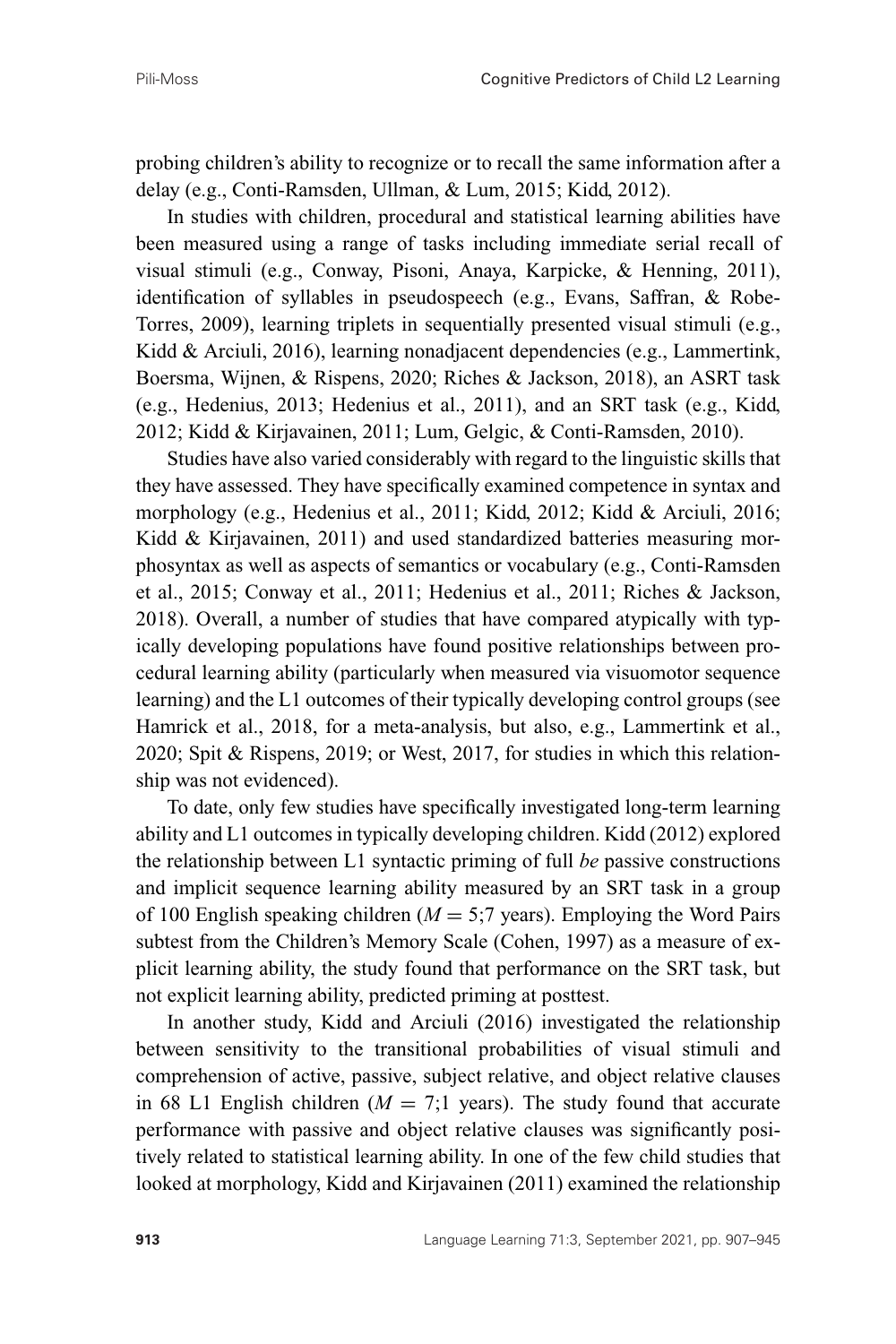between long-term memory measures and the acquisition of the Finnish past tense by 4- to 6-year-old native speakers  $(M = 5; 2$  years) and found that vocabulary development, but not procedural learning ability measured by an SRT task predicted morphological attainment.

Previous research (e.g., Wonnacott, Boyd, Thomson, & Goldberg, 2012) demonstrated that children as young as 5 years of age can acquire novel word order patterns after minimal exposure to a miniature language and that they are sensitive to the statistical structure of the input. However, no child study to date has investigated the relationship between declarative and procedural learning abilities and L2 learning in children. Conducting an experimental study of this type was of interest not only because it could generally contribute to elucidating the relationship between child cognitive ability and language outcomes but also because it would shed initial light on potential differences and similarities between cognitive variables at play in child L2 acquisition versus child L1 acquisition (by comparing current findings to those from previous literature, e.g., Kidd, 2012) and between child L2 acquisition versus adult L2 acquisition (by comparing current findings to those from previous literature, e.g., Morgan-Short et al., 2014).

#### **The Current Study**

In the present study, 8- to 9-year-old L1 Italian speakers were aurally exposed to a novel miniature language modeled on Japanese in the Brocanto2 learning environment. Sentence comprehension was tracked at item level during the game practice, and learning of word order and case marking were assessed via an aural GJT administered at the end of practice (after six blocks). The study focused specifically on word order and inflectional morphology to maximize result comparability with previous research. Furthermore, it was decided to investigate the two structures separately because (a) unlike word order, there is some evidence that child learning of morphology may primarily involve variables other than implicit learning ability (e.g., Kidd & Kirjavainen; 2011) and (b) there is evidence that children may find novel inflectional morphology difficult to learn (e.g., Ferman & Karni, 2010), whereas previous miniature learning studies with children have consistently reported successful learning of novel word order (e.g., Wonnacott et al., 2012). The study addressed three research questions:

Research Question 1: To what extent do declarative and procedural learning abilities predict child learning of the word order of a novel miniature language?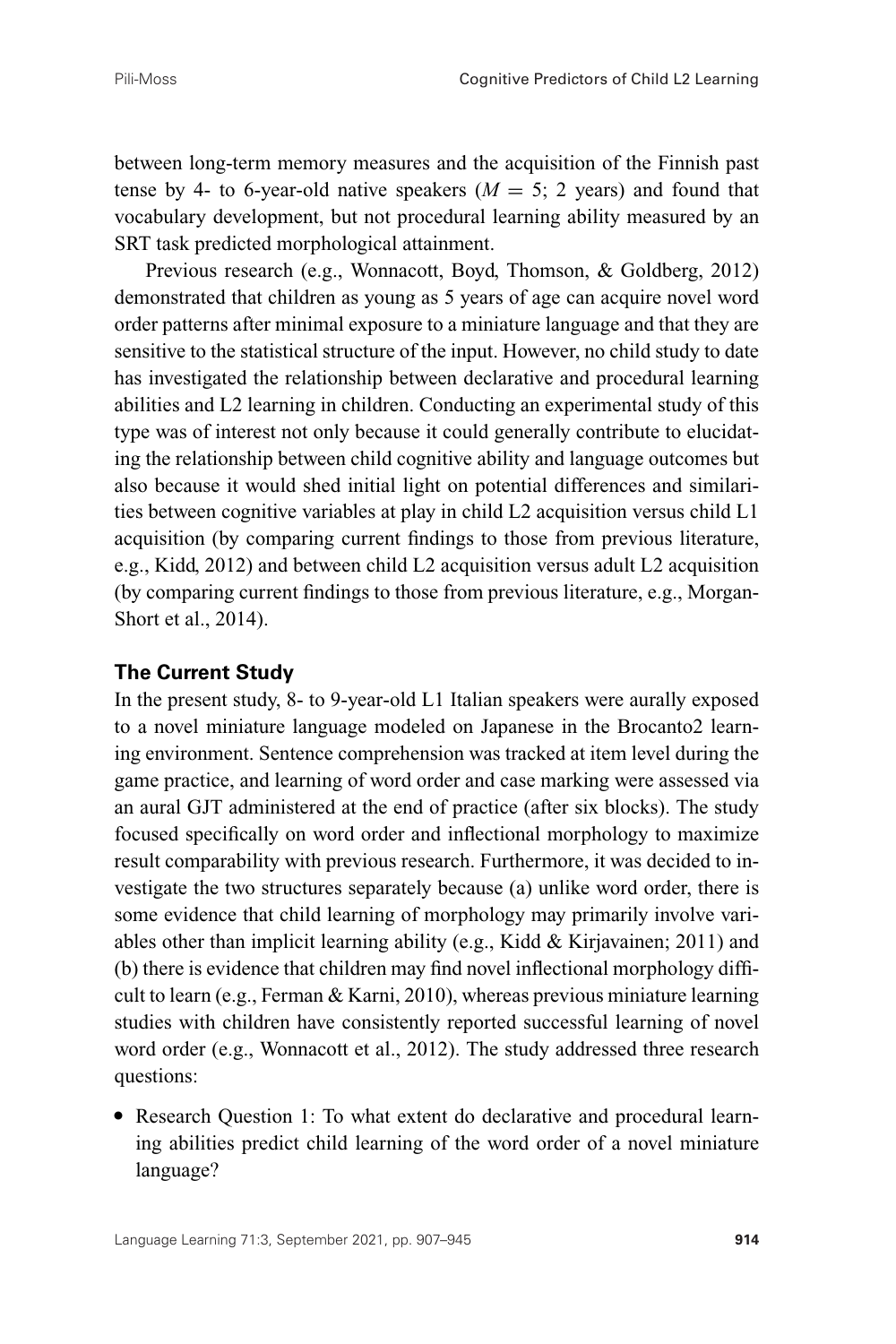- Research Question 2: To what extent do declarative and procedural learning abilities predict child learning of the case marking of a novel miniature language?
- Research Question 3: To what extent do declarative and procedural learning abilities predict child aural comprehension of full sentences in a novel miniature language across the game practice?

Adopting the declarative/procedural model assumption of a general role of procedural memory in the learning of rule-based grammar (Ullman, 2015), the initial hypothesis for Research Questions 1 and 2 was that procedural learning ability should be positively related to learning of both L2 word order and case marking. A relationship between procedural learning ability as measured by visuomotor sequence learning and L2 gains in syntax would also be expected if findings about L1 learning in typically developing children (e.g., Kidd, 2012) can be extended to the learning of a L2. However, because there is evidence among adults that amount of input can moderate the relationship between cognitive abilities and L2 accuracy (with the procedural memory system seeming to become more engaged with increased exposure and/or at higher proficiency levels), outcomes could depend on the extent to which the shorter exposure phase used in the current study relative to previous Brocanto2 training studies was sufficient for an effect of procedural learning ability to emerge.

Compared to Research Questions 1 and 2, Research Question 3 had a more exploratory nature. This was because it is more difficult to hypothesize what the predictions of the declarative/procedural model would be for a complex linguistic skill like online sentence comprehension, and only one previous adult study adopting the Brocanto2 training paradigm (Pili-Moss et al., 2020) had investigated long-term memory and L2 outcomes employing an online measure.

## **Method**

## **Participants**

The participating primary school was a state school located in Northern Italy in a southwest suburb of Milan with a population from mixed socioeconomic backgrounds. Italian was chosen as the participants' L1 due to its morphosyntactic differences from Japanese, the natural language after which the miniature language was modeled (see the Artificial Language section). The school preselected potential participants based on their attainment in L1 literacy and on general and medical records. Based on this sample, the participants selected for the study were 53 L1 Italian monolingual typically developing children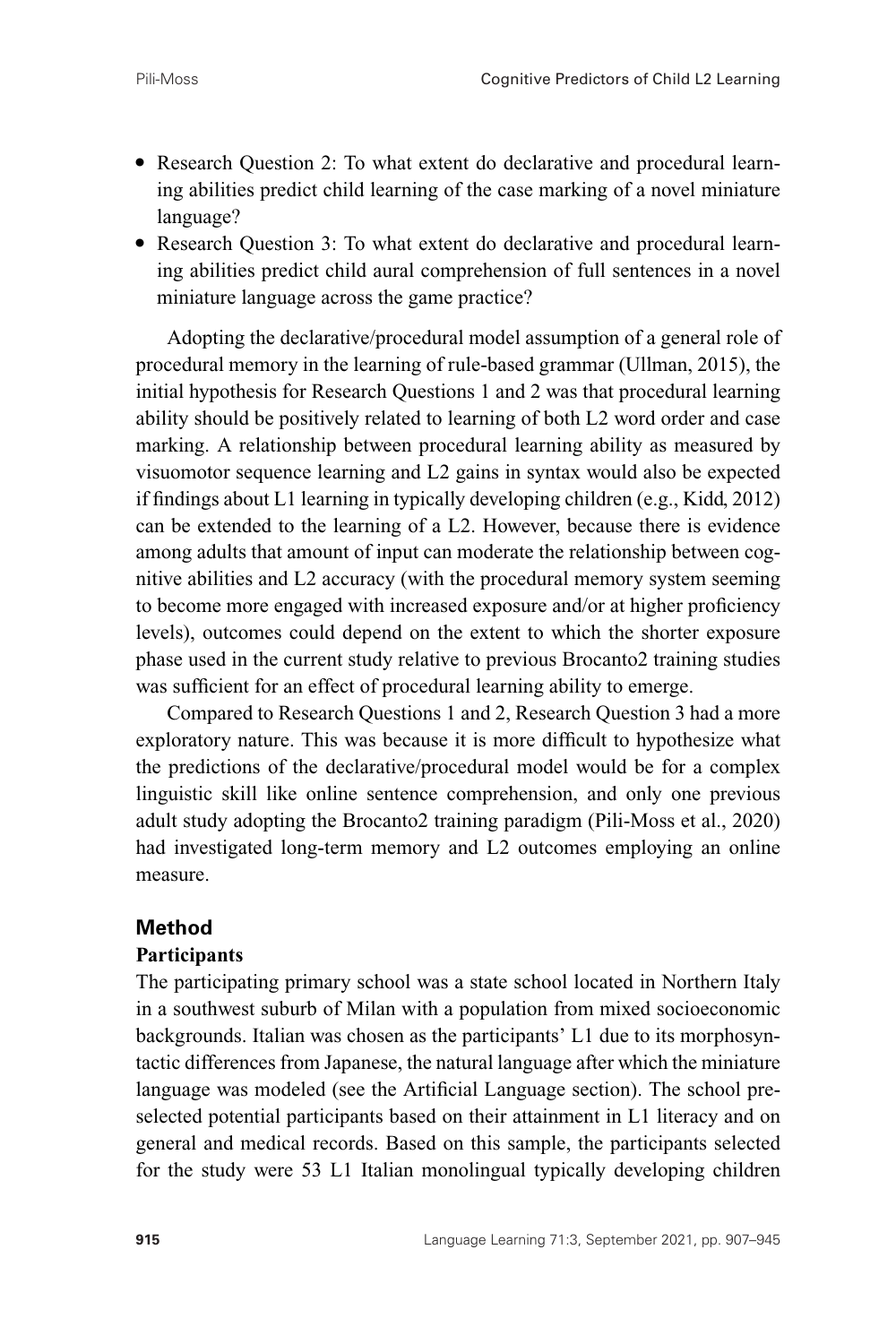with no diagnosis of learning differences or hearing impairment, with normal or corrected to normal vision, and with at least average attainment in L1 literacy relative to their school grade. The data from 13 participants were excluded from the final analysis because these participants either did not reach a minimum score in the computer game set at above chance performance in at least three out of six blocks (two participants) or did not complete training (11 participants).

Overall, the final sample included data from 40 participants (10 females) for which mean age at testing was 9 years and 2 months ( $M_{\text{age}} = 109.5$  months;  $SD = 7.1$ ). Fifteen participants (four females) were in Grade 3 ( $M<sub>age</sub> = 101.6$ months;  $SD = 4.3$ ); 21 participants (three females) were in Grade 4 ( $M_{\text{age}} =$ 112.5 months;  $SD = 3.6$ ); four participants (three females) were in Grade 5  $(M<sub>ave</sub> = 119.0$  months;  $SD = 0.0$ ). The participants had all started to learn English as a L2 in the classroom from Grade 1. An age range between 8 and 9 years was selected based on evidence of learning from a pilot study (Pili-Moss, 2017) and in view of the fact that the game task was considered too complex for children any younger than 8 years old. The study was approved by the Ethics Research Committee of Lancaster University, and parental consent to participate was obtained for all participants prior to the beginning of the study.

#### **Artificial Language**

Participants were exposed to the miniature language BrocantoJ in the context of a computer board game similar to chess where the rules of the game were distinct from the rules of the language. BrocantoJ adapts vocabulary items from the Brocanto2 language (e.g., Morgan-Short et al., 2014) and follows the morphosyntax of Japanese and the phonotactics of Italian (for a comparison of the morphosyntax of BrocantoJ and Italian see Appendix S1 in the online Supporting Information). It includes 14 items: four nouns (*blomi*, *nipo*, *pleca*, *vode*; the tokens' names), two adjectives (*troise*, *neimo*; the token's shapes), four verbs (*klino*, *nima*, *yabe*, *prazi*; the game's moves corresponding respectively to *move*, *capture*, *release*, and *switch*), two adverbs (*noika*, *zeima*; the moves' directions), and two postpositional markers for nominative and accusative case (*ri*, *ru*), respectively. The verbs are all obligatorily transitive, that is, they always occur with an object noun phrase, except *klino*, which is intransitive. Examples 1 to 3 illustrate the BrocantoJ sentence types to which participants were exposed during the experiment and correspond to the game constellations in Figure 1.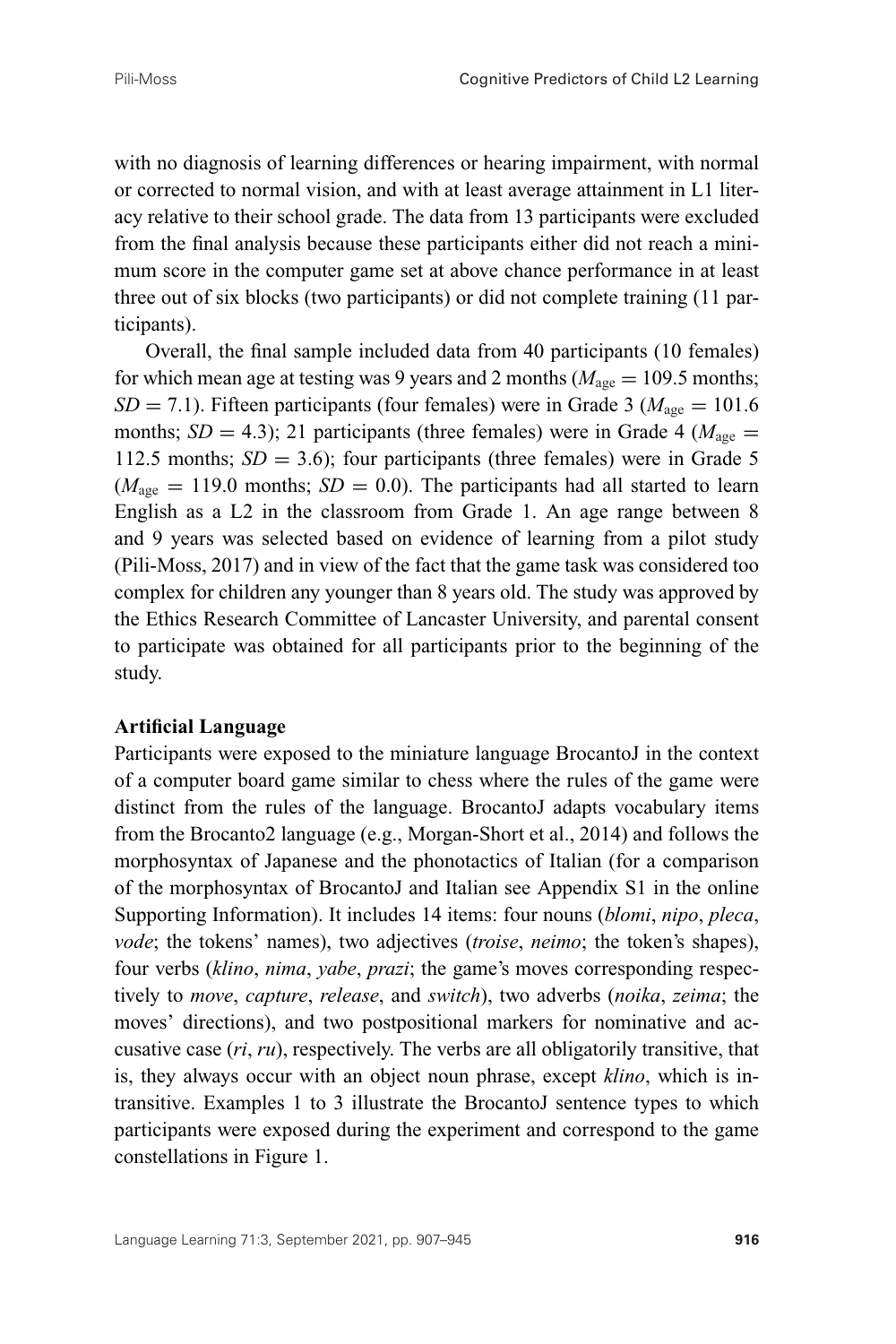

**Figure 1** Game tokens and constellations corresponding to Examples 1 (a, in the figure), 2, and 3 (b/c, in the figure) provided in the section Artificial Language of the text. Adapted from Pili-Moss (2017, p. 116).

```
Example 1
SV
Neimo blomi ri noika klino
Square blomi NOM vertically move
"The square blomi token moves vertically"
Example 2
SOV
Trose blomi ri neimo blomi ru zeima nima
Round blomi NOM square blomi ACC horizontally capture
"The round blomi piece captures the square blomi piece horizontally"
Example 3
OV
    Neimo blomi ru zeima nima
Ø square blomi ACC horizontally capture
"It/another token captures the square blomi piece horizontally"
```
For details of what the participants were expected to learn as a consequence of exposure to aural BrocantoJ sentences and to the corresponding game moves, see the Outcome Measures section.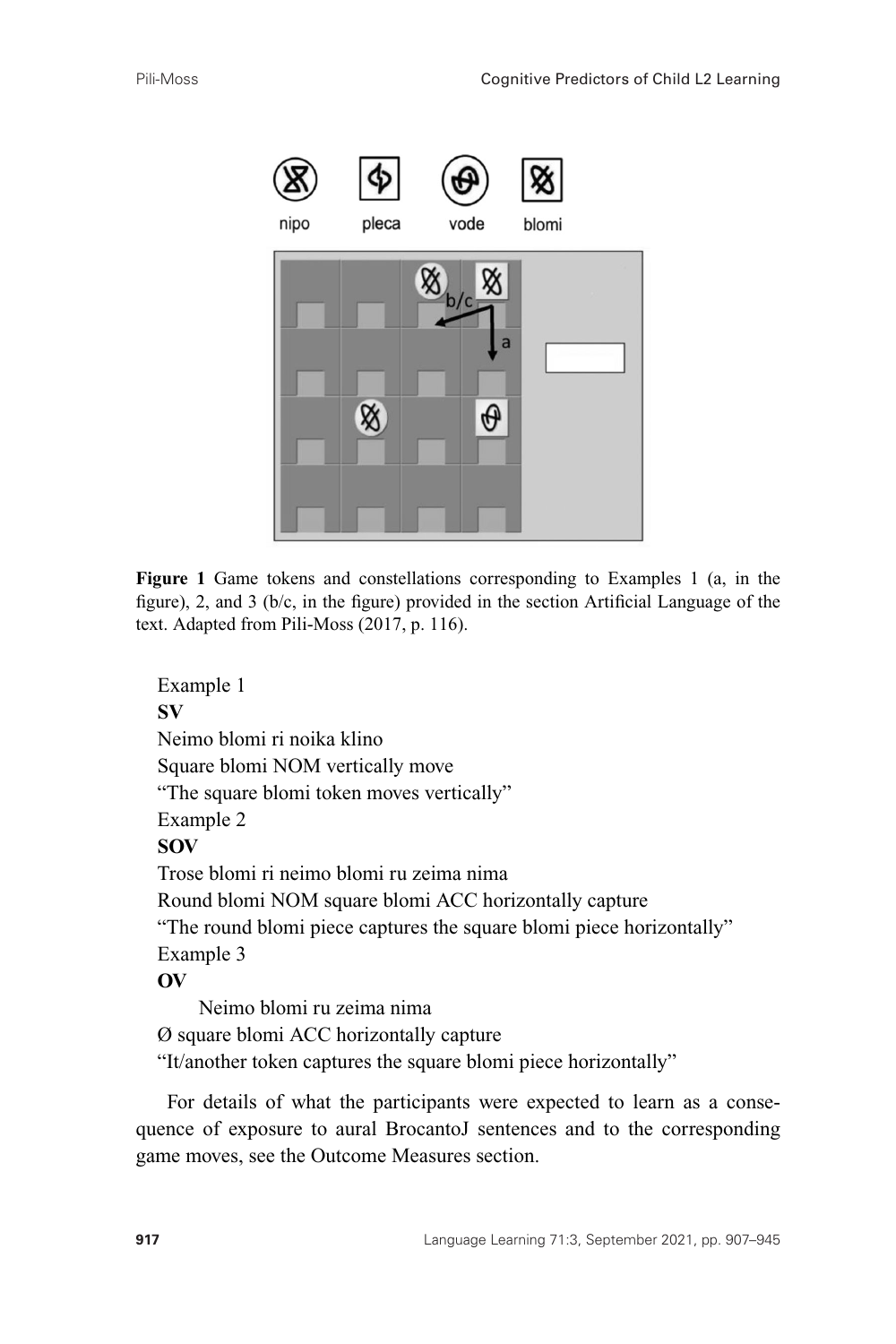

**Figure 2** Study design. GJT = Grammaticality Judgment Test;  $Q =$  questionnaire.

## **Design**

The study design included three sessions on separate, subsequent days lasting about 40 to 45 minutes, 50 minutes, and 60 minutes, respectively (see Figure 2). The memory tasks were administered on different days, with the order of days counterbalanced across participants (declarative learning ability on 1 day, lasting about 40 minutes, and procedural learning ability on a separate day, lasting about 30 minutes). Except for the vocabulary training, the participants were trained and tested individually, wore headphones, and sat in a quiet room with the researcher at individual laptop computers, two at a time.

## **Procedure**

## *Vocabulary Training and Testing*

The participants watched a video with no audio (4.38 minutes, excluding pauses) where Suzy, a cartoon character (see Appendix S2 in the online Supporting Information) presented the tokens, shapes, moves, and directions that would be encountered in the game (12 items in total). The matching vocabulary items were introduced aurally by the researcher (who shared the participants' L1) without translations and in association with a corresponding static picture (game tokens, shapes, and directions) or animation (moves), with each item introduced in isolation (not in a phrase). The postpositional case markers were not presented in the vocabulary training. The participants rehearsed the vocabulary items in pairs with the researcher and were subsequently tested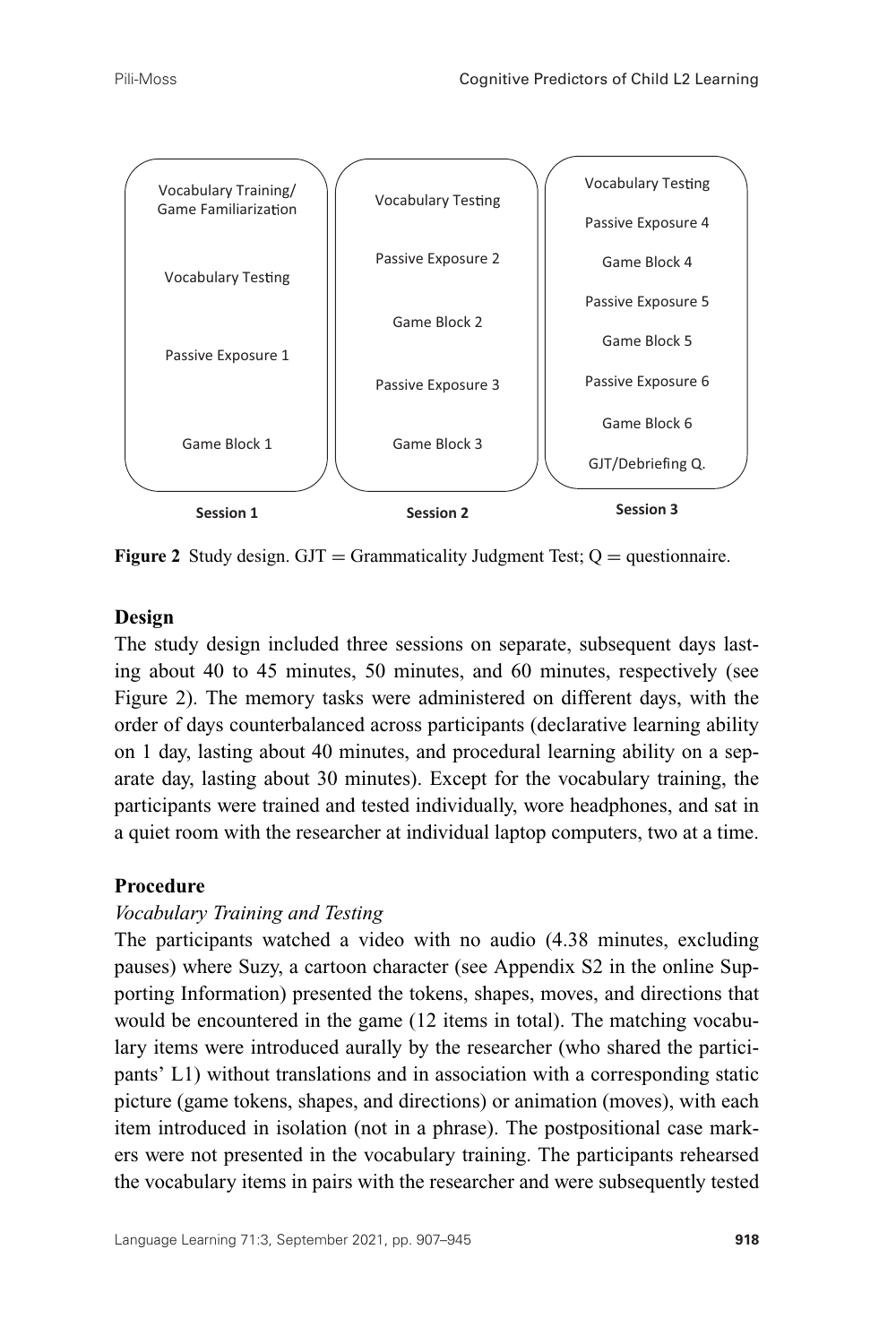individually (see Appendix S3 in the online Supporting Information for the full procedure).

The participants had to reach a criterion of 100% correctly identified word/visual associations in order to proceed to the subsequent stage of the experiment (vocabulary testing was repeated at the beginning of Sessions 2 and 3 as well). If criterion was not reached, further vocabulary instruction was provided followed by a new test (with a maximum of four attempts). All participants were able to reach criterion within three attempts, at each of the vocabulary tests. As the ability to learn and retrieve associations between sounds and meaningful pictures (or animations) assessed during vocabulary testing varied across the participants, this vocabulary learning measure (coded as VocLearn for analyses in R; see Appendix S9 in the Supporting Information online) was included as a covariate in all inferential analyses. A raw vocabulary learning score was obtained for each participant by standardizing (turning into *z*-scores) the sum of errors in the vocabulary test across the three sessions and multiplying this sum by  $-1$ .

## *Passive Exposure*

After taking the vocabulary test, the participants watched a video showing a series of game moves in association with the aural BrocantoJ sentences that described them (144 aural sentence stimuli in six blocks across three sessions, 24 stimuli per block; for more information on the passive exposure stimuli, see Appendix S4 in the online Supporting Information).

## *Game Practice*

In total, the game practice set consisted of 120 novel BrocantoJ stimuli administered in the same order to all participants (20 moves per block) in six blocks (see Figure 2). Each trial started with an on-screen game configuration accompanied by an aural sentence stimulus. The participants had to listen to the sentence and then make the move that they thought the words were describing as fast as they could, using a computer mouse. After each move, feedback appeared on screen as the words "correct" or "incorrect." The next stimulus was presented immediately afterward or after 60 seconds in case of no response. In the game practice, each correct trial corresponded to an increase of 5% of the total block score, with the count starting at 0%. A percentage correct score appeared on screen at the end of each block. As feedback was not experimentally manipulated in the present study, the extent to which it supported learning remains open to further investigation.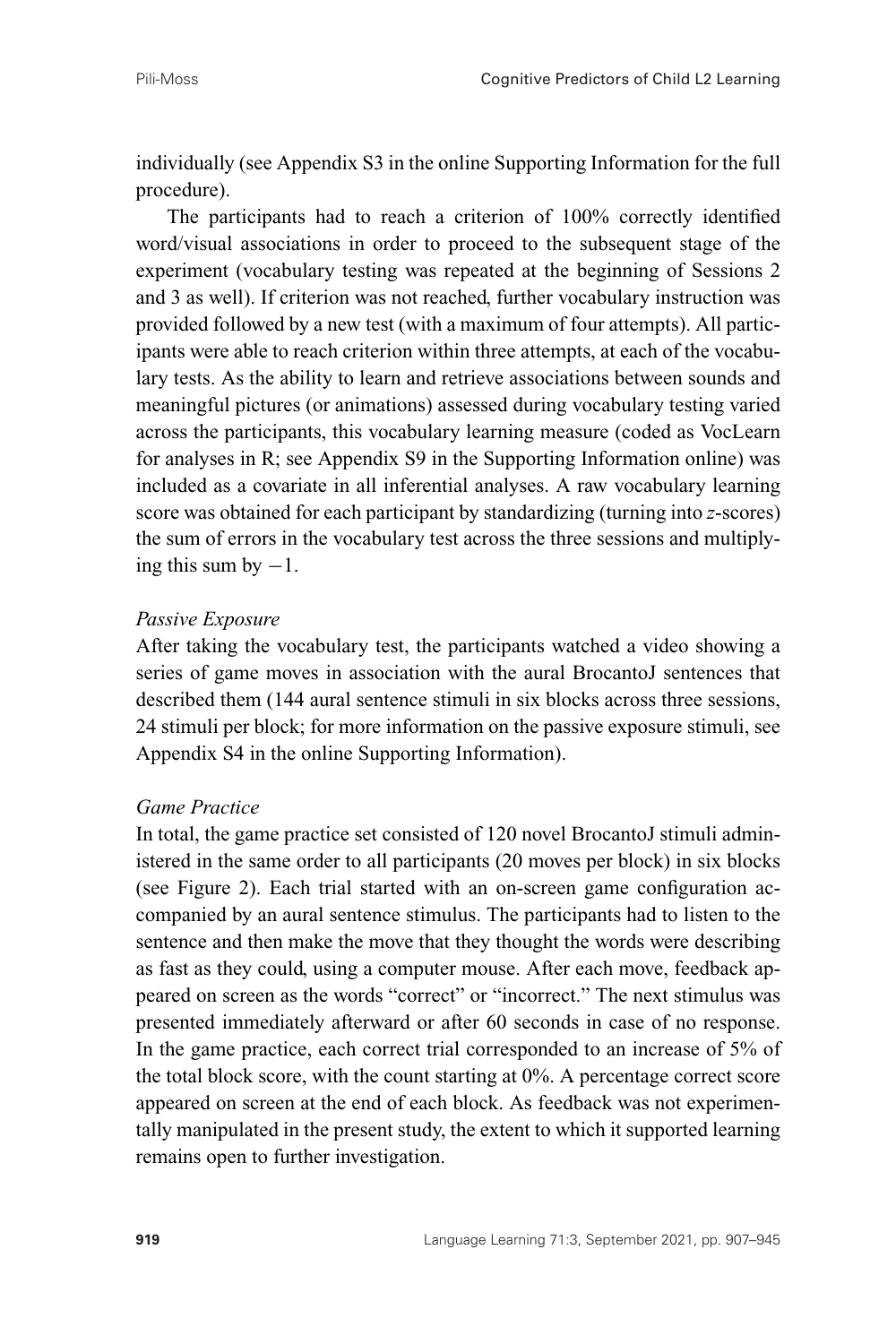#### **Outcome Measures**

#### *Online Comprehension*

The participants were not aware that the computer program created a bytrial online record of their moves and accuracy. This was used as an overall measure of BrocantoJ accuracy in sentence comprehension. In game trials (see Figure 1), provided participants could efficiently detect relevant word units in the aural stream and keep them in short-term memory to allow further processing, sentence comprehension minimally required: (a) the ability to match these word units to visuals in the game constellation and (b) the ability to combine their meanings to obtain an overall sentence interpretation (the move event).

These word units included the token(s) involved in a move (in some cases they were further specified by adjectives), the type of move and the thematic functions assigned to specific tokens (e.g., which of two tokens would be released in a release move), and the direction of movement with respect to the initial position of the token(s). Each game constellation included between zero and five distractor tokens. Although trials could be solved largely by applying lexically or semantically driven strategies, it was likely that learning the morphosyntactic properties of the language (word order and case marking) increasingly supported sentence interpretation as training progressed (e.g., via learning the associations between case markers and the thematic interpretation of the associated nominal phrases).

#### *Aural Untimed Grammaticality Judgment Test*

After the end of the game practice in Session 3, the participants were told that they were now experts in the new language. As such, they would help Suzy select suitable items for a new game block by judging whether a set of novel aural sentence stimuli was similar to sets of stimuli encountered during the practice. Reference to metalinguistic concepts like (un)grammaticality or grammatical acceptability was avoided. The precise instruction given and its translation into English can be found in Appendix S5 in the Supporting Information online. The GJT was developed in E-Prime (Version 2.0.10.356; Psychology Software Tools, Inc., 2016) and administered on an ASUS X553M laptop computer. Unlike the online measure, the GJT was administered by presenting the aural sentence stimuli outside the game context.

The trial started with a fixation cross (3 seconds) after which a sound icon appeared on screen while an aural sentence stimulus was played. Immediately after the aural stimulus, the text *Com'è?* "How is it?" appeared on screen together with a yellow arrow pointing down at the top-right part of the keyboard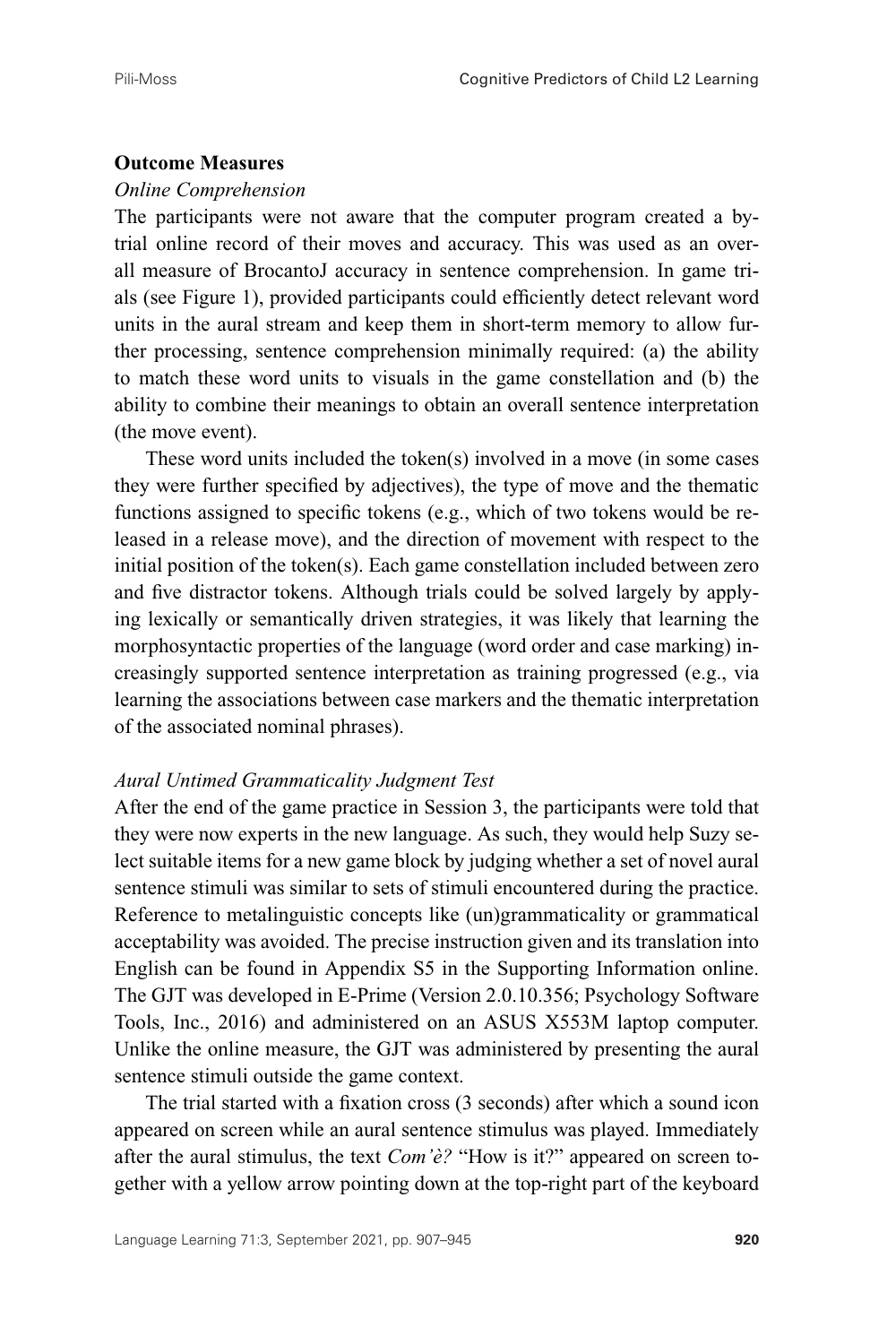

**Figure 3** Keyboard choices for the Grammaticality Judgment Test.

where six aligned keys were used to select the judgment response (corresponding to the keys from 7 to  $=$  on a British keyboard). The keys were labeled with yellow stickers depicting six smileys (see Figure 3). After a participant had pressed one of the smiley keys, or after 7 seconds, a confidence judgment on a four-point scale was elicited (participants rated the extent to which they felt that their choice was correct). Immediately after the confidence rating was provided, or after 7 seconds, the next trial started.

The test comprised a total of 28 novel test sentences (14 ungrammatical) and four practice sentences (two ungrammatical). The 14 ungrammatical sentences matched the corresponding grammatical ones and were created by inserting violations of case assignment (six sentences) and of word order (eight sentences). The slight imbalance between case assignment and word order items was due to the need to include a full range of word order violations while keeping the number of GJT items sufficiently low to avoid participant fatigue. Proportionally matching the distribution of sentence types in the exposure and gaming sets, the GJT included 16 SOV sentences, eight OV sentences, and four SV sentences.

The test started with a practice block (four items) followed by three experimental blocks (10, 10, and eight items, respectively). Participants could take short self-managed breaks at the end of each block and ask further clarification questions immediately after the practice items. In the GJT set, vocabulary items, including case markers, were counterbalanced across word categories. All sentence stimuli (practice and experimental) contained five words (eight to nine syllables each). In the ill-formed sentences, the ungrammaticality was never triggered by the first word in the sentence. The order of the practice items was the same for each participant, but the order of the experimental blocks, as well as the order of items in each experimental block, was randomized across participants (see Appendix S5 in the online Supporting Information for a list of the GJT stimuli).

Although the participants were verbally asked to provide a binary decision (the sentence is either good enough to be selected for a new level of play [a new block] or not), they were given the possibility to express a graded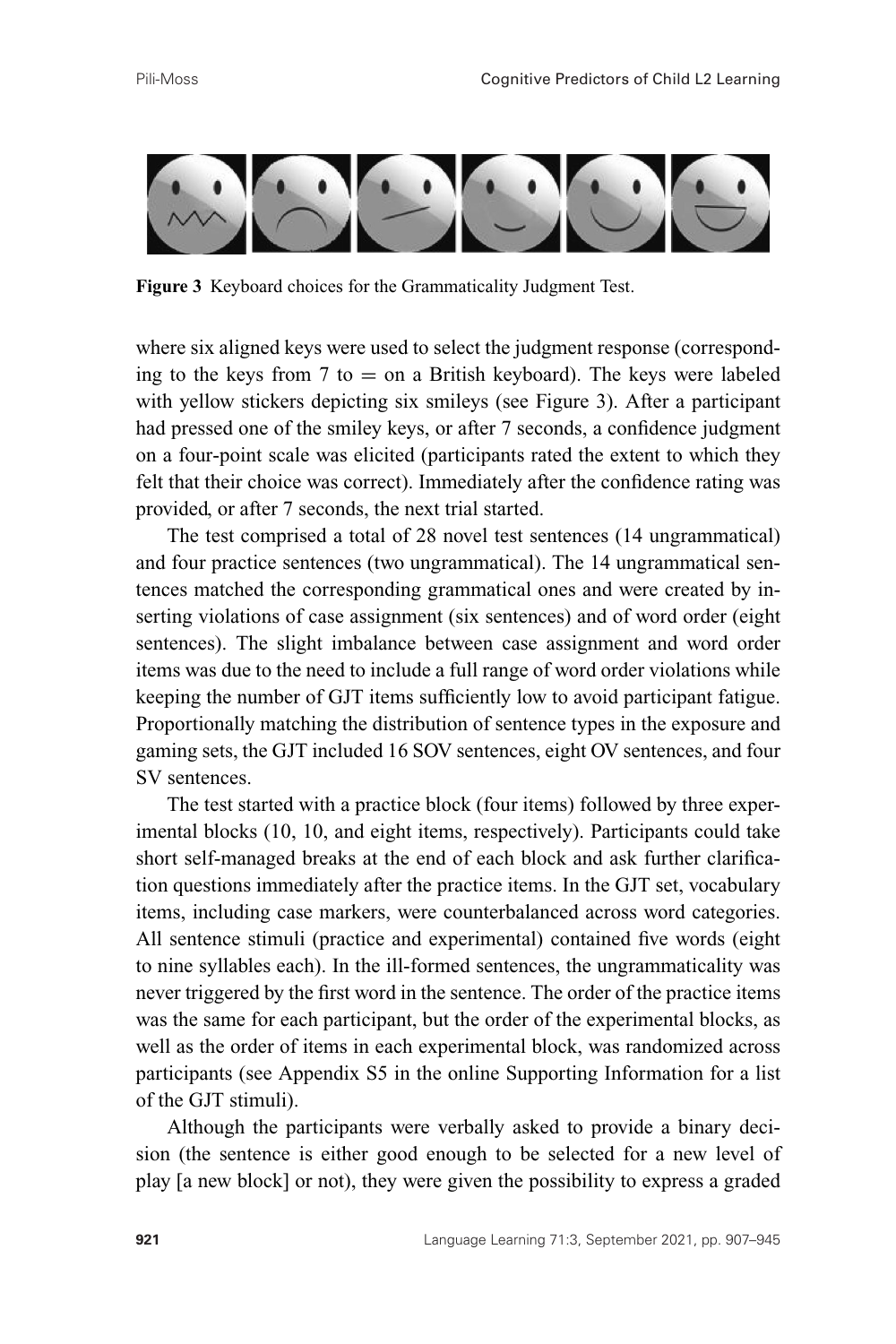judgment (via the six smileys) with the purpose of at least partially mitigating yes biases in simple binary choices that had been reported in previous studies (e.g., McDaniel & Cairns, 1996) and of providing the opportunity for the participants to express their lack of endorsement in a more nuanced way. For the purposes of the statistical analysis, GJT binary scores were obtained by coding the higher three points in the scale (i.e., the happy smileys) as sentence endorsement. There was no a priori intention to obtain ordinal data from the GJT. This would have required specific instruction to ensure that the different endorsement grades within each scale (positive and negative) were similarly interpreted across participants (for instance by providing examples for each case, something that was done for the confidence rating). Thus, given the type of instruction that was provided, forcing post hoc ordinal scoring would not have been appropriate.

#### **Cognitive Measures**

#### *Declarative Learning Ability*

The materials for the visual and verbal declarative memory tasks (declarative learning ability was coded as Decl for analyses in R, see Appendix S9 in the online Supporting Information), were administered individually and were part of a test battery normed for Italian children of primary-school age (Vicari, 2007). A visual declarative memory task probed the retention of associations between a series of 15 pictures of familiar objects and their positions in a four-space grid immediately after exposure (three consecutive cycles of presentation and testing) as well as after a 15-minute delay (one test only, Figure 4). Learning was measured by assigning one point for each correctly recalled association and averaging the sum of scores of the three immediate tests and of the delayed test together. In the verbal declarative memory task, the participants listened to a short story in Italian (58 words) comprised of 28 information units and were asked to repeat it once as precisely as they could immediately afterward. A measure of verbal declarative memory was obtained in a similar manner to that used for the visual declarative memory task by assigning points for accurately recalled information units immediately and, without warning, after a 15-minute delay (see Appendix S6 in the online Supporting Information for full procedures for stimuli presentation and scoring in the two declarative memory tasks). A final composite declarative memory score was obtained by applying the norms provided to the raw scores and averaging the two components as was indicated in the battery manual.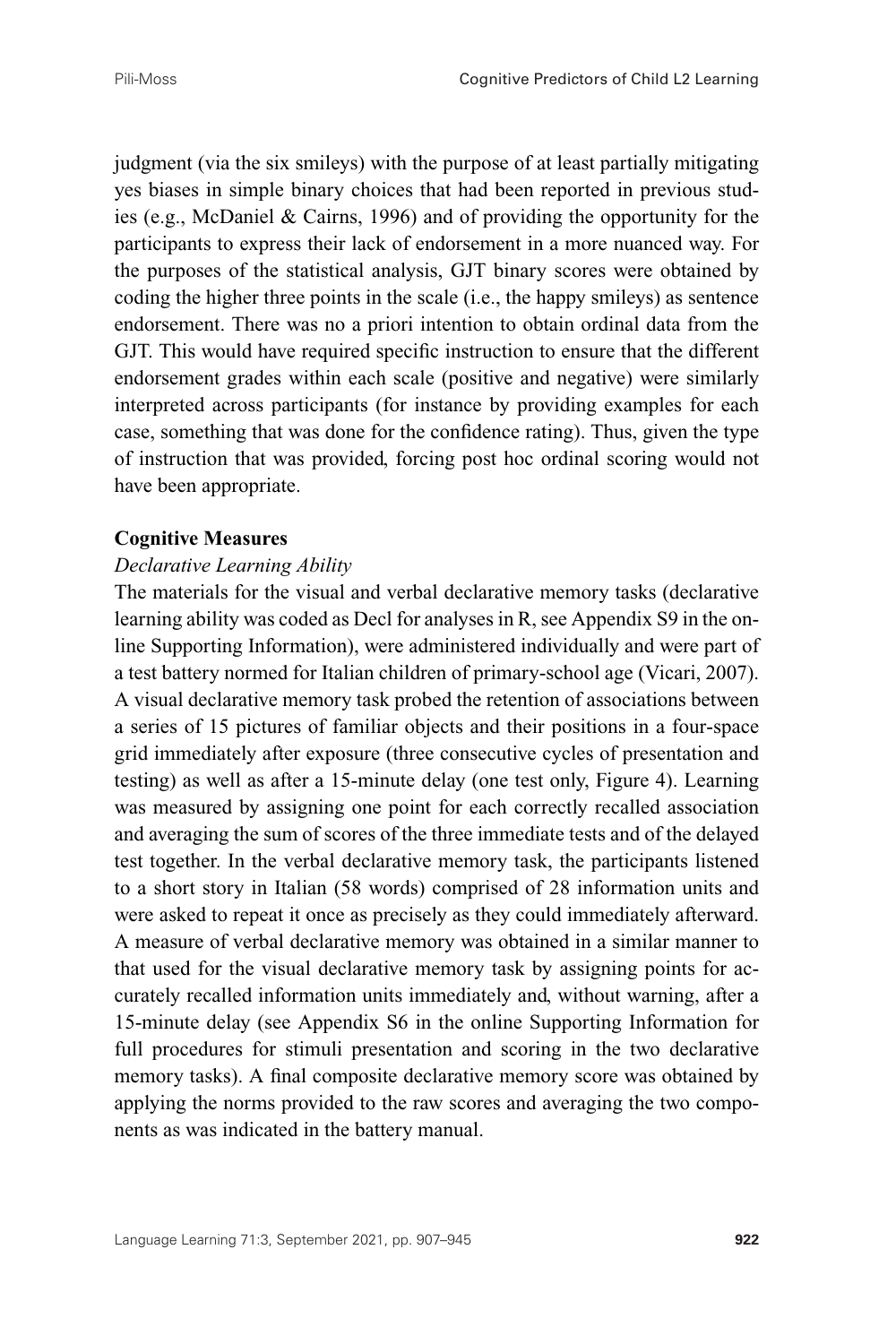

**Figure 4** Visual declarative memory task.

## *Procedural Learning Ability*

An ARST task, created by adapting the SRT paradigm employed in Lum et al. (2010) study, provided a measure of procedural learning ability (implicit visuomotor sequence learning). In the SRT task (e.g., Nissen & Bullemer, 1987), the participants manually respond to visual stimuli sequentially presented in one of four positions on a computer screen via a response box. In the initial blocks, the sequences follow a pattern, but in the last block the sequence is random. Procedural sequence learning is indexed by the *rebound effect*, that is, the extent to which reaction times increased between the last pattern block and the final random block. The ASRT task was similar, but sequence (i.e., pattern) trials (in this study 1, 2, 4, 3; see Figure 5) and random trials (r) alternated in all blocks according to a trial pattern  $1 r 2 r 4 r 3 r$  (eight blocks, each of 80 trials administered to the participants in the same order). Consequently, learning was indexed by an increasing reduction of reaction times on sequence trials compared to random trials across blocks (e.g., Hedenius, 2013). An important advantage of the ASRT task over the SRT task is that it has been shown not to lead to the development of explicit sequence knowledge even after extended training (e.g., Hedenius, 2013; Song, Howard, & Howard, 2007). Other advantages of the ASRT task include that it allows teasing apart general motor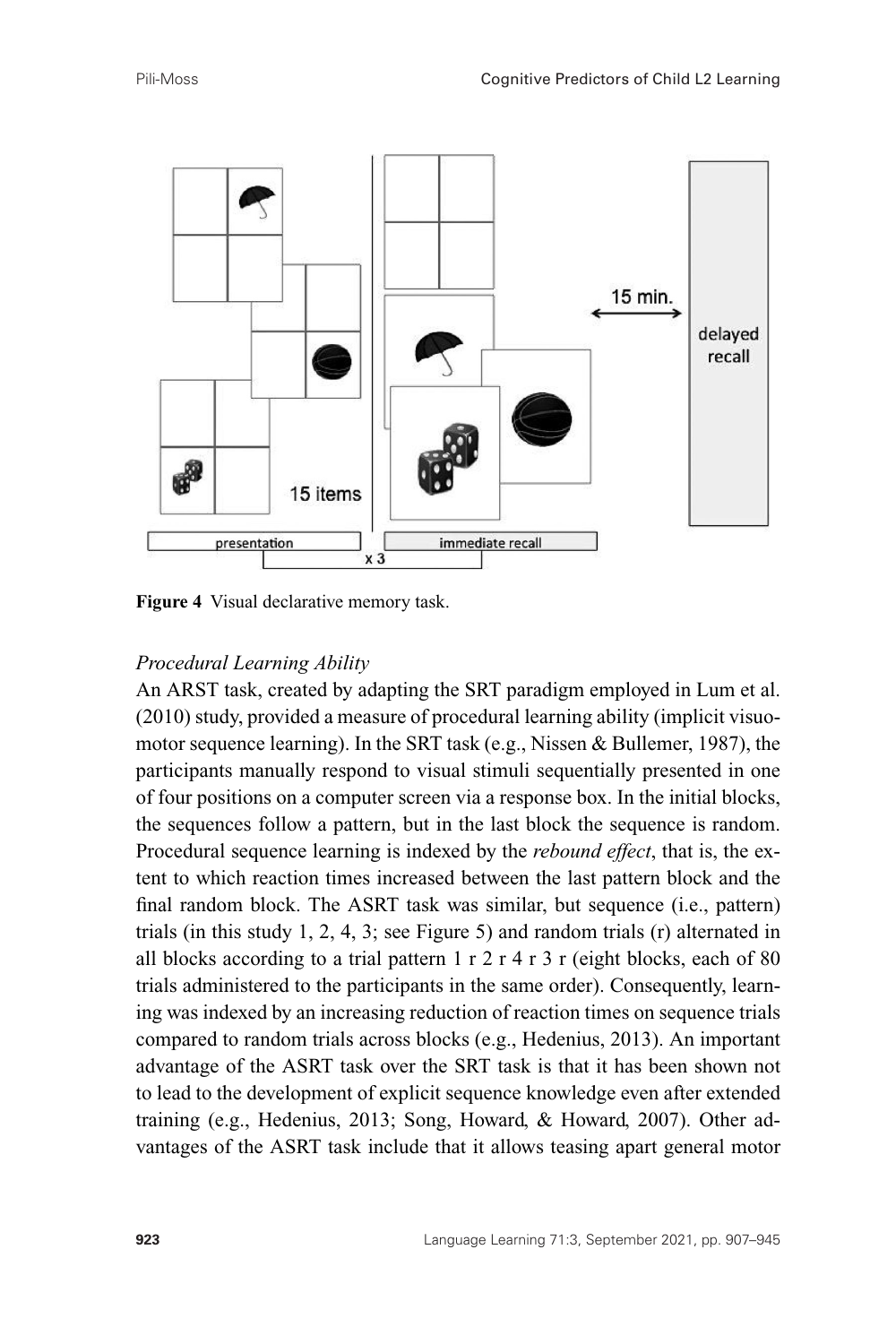

**Figure 5** Alternate serial reaction time task.

skill learning from sequence specific learning and assessing these two types of learning continuously as opposed to only once at the end of training.

In this ASRT task, the participants were asked to react to visual stimuli (smileys) appearing on screen in one of four positions arranged in a diamond shape by pressing corresponding buttons on a game controller (see Figure 5). At the end of training, the participants were informed that the smiley sequence was not random and were asked by the researcher to guess it. None of the participants reproduced it correctly.

The task provided two measures of procedural learning ability: one based on reaction times (RT) in milliseconds and one based on (in)accuracy (see Appendix S7 in the online Supporting Information for RT cleaning procedures). For each participant, median RTs from Block 1 to Block 4 and from Block 5 to Block 8 were averaged to obtain an A and a B value, respectively; this was done separately for both the sequence and the random trial subsets. The difference between A and B (i.e., RT gain) reflected the change in reaction times from the first half to the second half of the training. Finally, RT gains from random trials were subtracted from RT gains from sequence trials, with higher positive differences indicating better sequence learning (see, e.g.,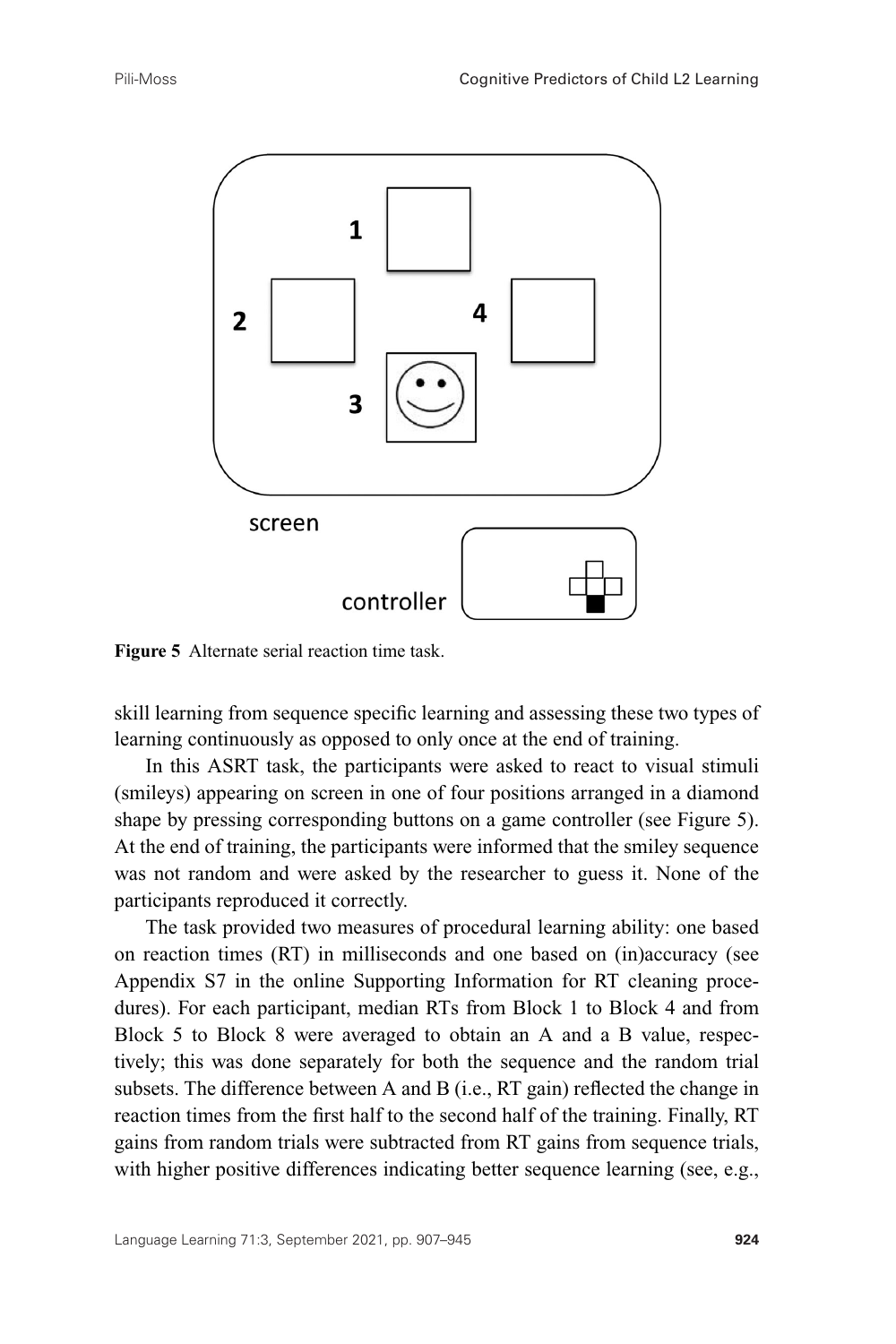Hedenius, 2013; Song et al., 2007). For the (in)accuracy measure, sequence learning was operationalized as an overall higher number of errors on random trials compared to sequence trials. For each participant the average number of errors in sequence trials was subtracted from the average number of errors in random trials, with larger positive differences indicating better sequence learning. Finally, a composite measure of procedural learning ability (coded Proc for analyses in R) was obtained by standardizing and then averaging the two components (reaction times and (in)accuracy).

#### **Results**

The analysis code and data are openly available at<https://osf.io/nh4cx/>

#### **Data Analysis**

General descriptive statistics were calculated, including statistics to determine whether scores for learning of BrocantoJ word order, case marking, and sentence comprehension were above chance at the group level. The inferential statistics employed binomial generalized linear mixed-effects models using the glmer function with maximum likelihood and Laplace approximation from the lme4 package (Bates, Machler, & Bolker, 2015) in R (R Core Team, 2018). All individual difference variables were standardized. The variables considered as predictors included the two cognitive predictors of interest (declarative and procedural learning ability), sentence grammaticality in the GJT analysis, and block for the analysis of the online measure. Other covariates were phonological short-term memory (see Appendix S8 in the online Supporting Information for a description), the measure of attainment in the vocabulary testing sessions, age at testing, school grade, and sex. Interactions between the main cognitive predictors and between these and sentence grammaticality and block were also investigated.

Fixed effects, including interactions, were added one at a time successively comparing nested models using the likelihood ratio test and the Akaike information criterion. Fixed effects were included in the model if the model converged and the effect statistically significantly ( $\alpha = .05$ ) improved the model's fit. Once the structure of fixed effects had been determined, random effects were explored in the same way, starting from random effects on intercepts (items, participants, and the class in which the participants belonged in school) and subsequently considering random effects on the slopes of the fixed effects. The interpretation of the effect sizes  $R^2$  followed the fieldspecific recommendations in Plonsky and Ghanbar (2018). Inspection of the Q-Q plots of the final models indicated that the distribution of residuals was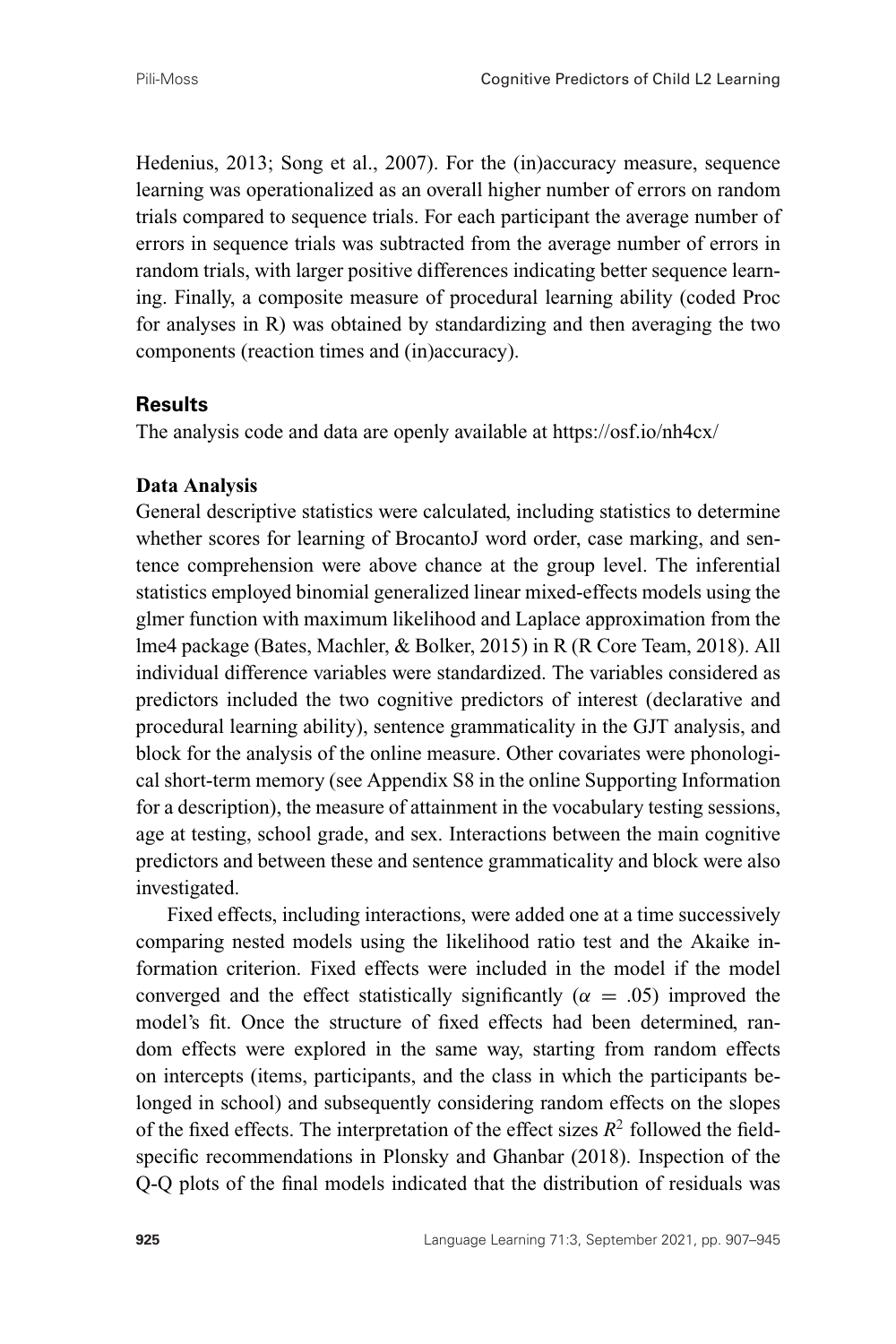| Variable                 | M(SD) | SE | 95% CI $M\%$ t                                     |  | $\boldsymbol{p}$ |
|--------------------------|-------|----|----------------------------------------------------|--|------------------|
| Case ungrammatical       |       |    | 2.80 (1.45) 0.22 [2.33, 3.26] 49.12 $-0.24$        |  | .809             |
| Word order ungrammatical |       |    | $4.90(1.79)$ 0.28 [4.32, 5.47] 61.25 3.17          |  | .003             |
| Grammatical              |       |    | $8.87(2.38)$ 0.37 [8.11, 9.63] 63.39 4.97 <.001    |  |                  |
| Overall                  |       |    | $16.57(3.21)$ 0.50 [15.54, 17.60] 59.19 4.91 <.001 |  |                  |

**Table 1** Mean accuracy in the Grammaticality Judgment Test and comparison with chance performance



**Figure 6** Density and box-plots for the Grammaticality Judgment Test outcomes.  $WO = word order$ ; Gramm = grammatical.

approximately normal. Summaries of model selection and the complete code and data are available (see Appendix S9 in the online Supporting Information and [https://osf.io/nh4cx/,](https://osf.io/nh4cx/) respectively).

## **Research Question 1 and Research Question 2: Declarative and Procedural Learning Abilities as Predictors of Learning for Word Order and Case Marking**

To address Research Questions 1 and 2, descriptive statistics for accuracy scores in the GJT overall and by type of sentence stimuli were calculated (see Table 1 and Figure 6). For all GJT categories in Table 1, *z*-scores for skewness and kurtosis were between  $-1.59$  and  $.68$ , that is, in a range compatible with a normal distribution.

In the GJT, the chance threshold was 50% and, although performance was on average above chance overall, a breakdown of the results by type of stimuli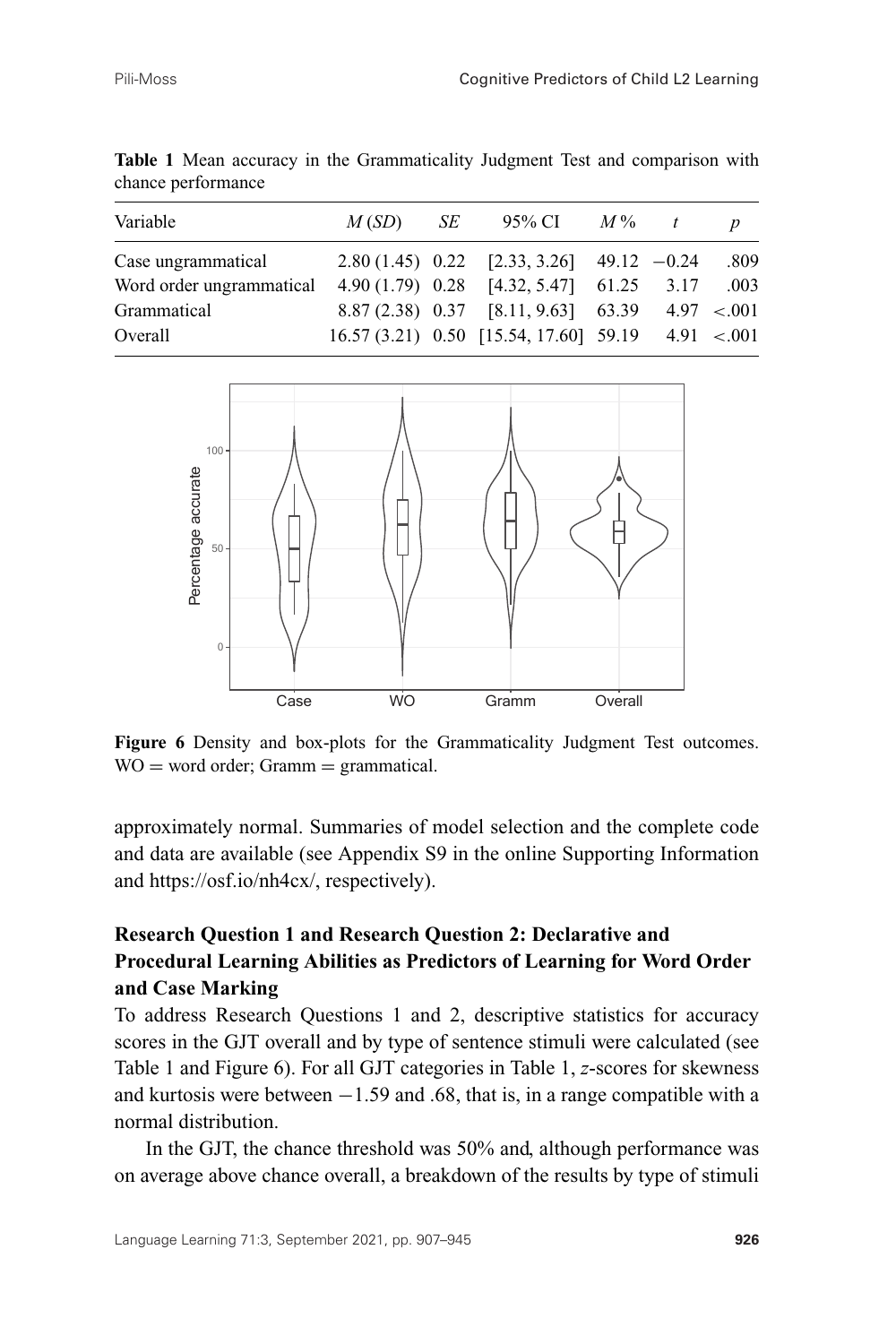| M(SD)          | SE   | 95% CI           |
|----------------|------|------------------|
| 109.22 (12.10) | 2.01 | [105.13, 113.32] |
| 114.58 (11.48) | 1.91 | [110.70, 118.47] |
| 2.39(1.48)     | 0.24 | [1.89, 2.90]     |
| $-5.63(23.50)$ | 3.91 | $[-13.58, 2.31]$ |
|                |      |                  |

Table 2 Raw score means relative to the main cognitive predictors

*Note*. Decl  $=$  declarative memory; Proc  $=$  procedural learning ability.

**Table 3** Correlations (*r*) [and 95 % confidence intervals] between main predictors and measures of accuracy

| Variables |                                                                                            |  |  |  |
|-----------|--------------------------------------------------------------------------------------------|--|--|--|
| 1. Decl   |                                                                                            |  |  |  |
| 2. Proc   | $.126$ [-.211, .436] .465                                                                  |  |  |  |
|           | .798. [289, .367] 0.044. [289, .367] 3. Comprehension .276 [-.048, .547]                   |  |  |  |
| 4. GJT    | $-.001$ $[-.336, .280]$ $.996$ $.272$ $[-.062, .551]$ $.108$ $.041$ $[-.282, .356]$ $.809$ |  |  |  |
|           | $Note \text{Det} - decl-$                                                                  |  |  |  |

*Note*. Decl  $=$  declarative memory; Proc  $=$  procedural learning ability;  $GJT = Gram$ maticality Judgment Test

(case ungrammatical, word order ungrammatical, and grammatical) revealed that, although performance at the group level for GJT sentences that contained a word order violation or for grammatical sentences was significantly above chance, performance for case ungrammatical sentences was below chance.

For the individual difference measures, Table 2 shows the average raw scores for the components of declarative and procedural learning ability. Kolmogorov-Smirnov tests showed that the composite declarative and procedural predictors were normally distributed,  $D(38) = .108$ ,  $p = .200$  and  $D(36) = .122$ ,  $p = .193$ , respectively. Table 3 provides initial Pearson's correlations of the composite (and standardized) individual difference predictors and of these predictors and the outcome measure of language comprehension and the GJT. None of the correlations was significant. To test learning of word order in the GJT, sentences with word order violations and grammatical sentences were analyzed.

For Research Question 1, the specification of Model 1 in R provided the best fit, accounting for about 12% of the variance. Given the low condition number of 1.10, multicollinearity between the predictors did not seem to pose an issue in this dataset. Table 4 presents the results of this model that returned a significant positive, small-sized effect of procedural learning ability,  $OR =$ 1.60,  $R^2 = 0.12$ , but the effect of declarative learning ability was nonsignificant, with a negligible effect size,  $OR = 1.06$ ;  $R^2 = .00$ . In Model 1, accuracy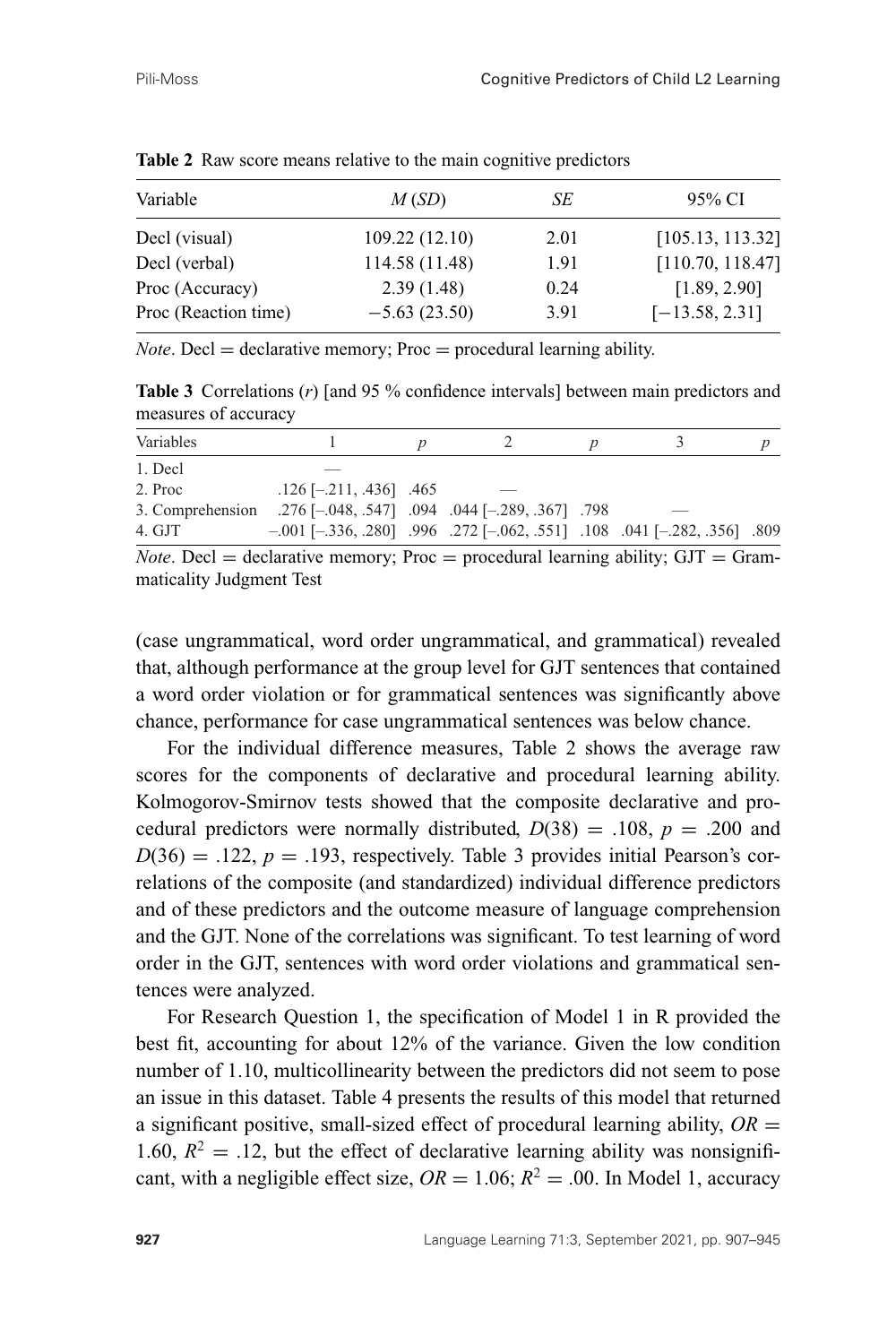| Fixed effects | $h^*$ | SЕ   | 95% Wald CI     | z    |           |
|---------------|-------|------|-----------------|------|-----------|
| (Intercept)   | 0.86  | 0.21 | [0.46, 1.27]    | 4.18 | ${<}.001$ |
| Decl          | 0.06  | 0.10 | $[-0.13, 0.25]$ | 0.65 | .516      |
| Proc          | 0.47  | 0.16 | [0.16, 0.78]    | 2.98 | .003      |

**Table 4** Binomial generalized linear mixed-effects model of the effects of declarative learning ability and procedural learning ability on accurate performance in the Grammaticality Judgment Test (word order)

*Note*. Number of observations = 747.  $R^2\Delta = .12$ ; marginal  $R^2\Delta = .01$ . Decl = declarative memory;  $Proc = procedural learning ability.$ 

(ACC) was modeled by random effects of items on intercepts (1|ITEM), random effects of the class that the participants belonged to in school on intercepts (1|CLASS), and declarative and procedural learning ability.

Model 1  $ACC \sim (1|ITEM) + (1|CLASS) + DECL + PROC$ 

For Research Question 2, the GJT outcomes indicated that the participants' ability to accurately detect case ungrammaticality was below chance at group level, hence particular caution had to be used in the interpretation of this analysis. The specification of Model 2 in R provided the best fit, accounting for about 13% of the variance. In Model 2, accuracy (ACC) was modeled by random effects of items on intercepts (1|ITEM), declarative and procedural learning ability, sentence grammaticality (GRAMM), and sex.

Model 2  $ACC \sim (1|ITEM) + DECL + PROC + GRAMM + SEX$ 

Table 5 shows the results of this model, which had a low condition number of 1.10 and returned a significant small-sized effect of grammaticality (judgment on grammatical sentences was significantly more accurate than on ungrammatical sentences),  $OR = 2.56$ ,  $R^2 = .06$ , a significant but negligible effect for sex (males were significantly more accurate than females),  $OR = 1.50$ ,  $R^2 = .01$ , and nonsignificant effects of negligible size for both declarative and procedural learning ability,  $OR = 0.95$ ,  $R^2 = .00$  and  $OR = 1.21$ ;  $R^2 = .01$ respectively.

A follow-up analysis conducted only with data from participants who had performed above chance on case sensitivity in the GJT returned results comparable to those represented in Table 5 for Model 2 with the exception that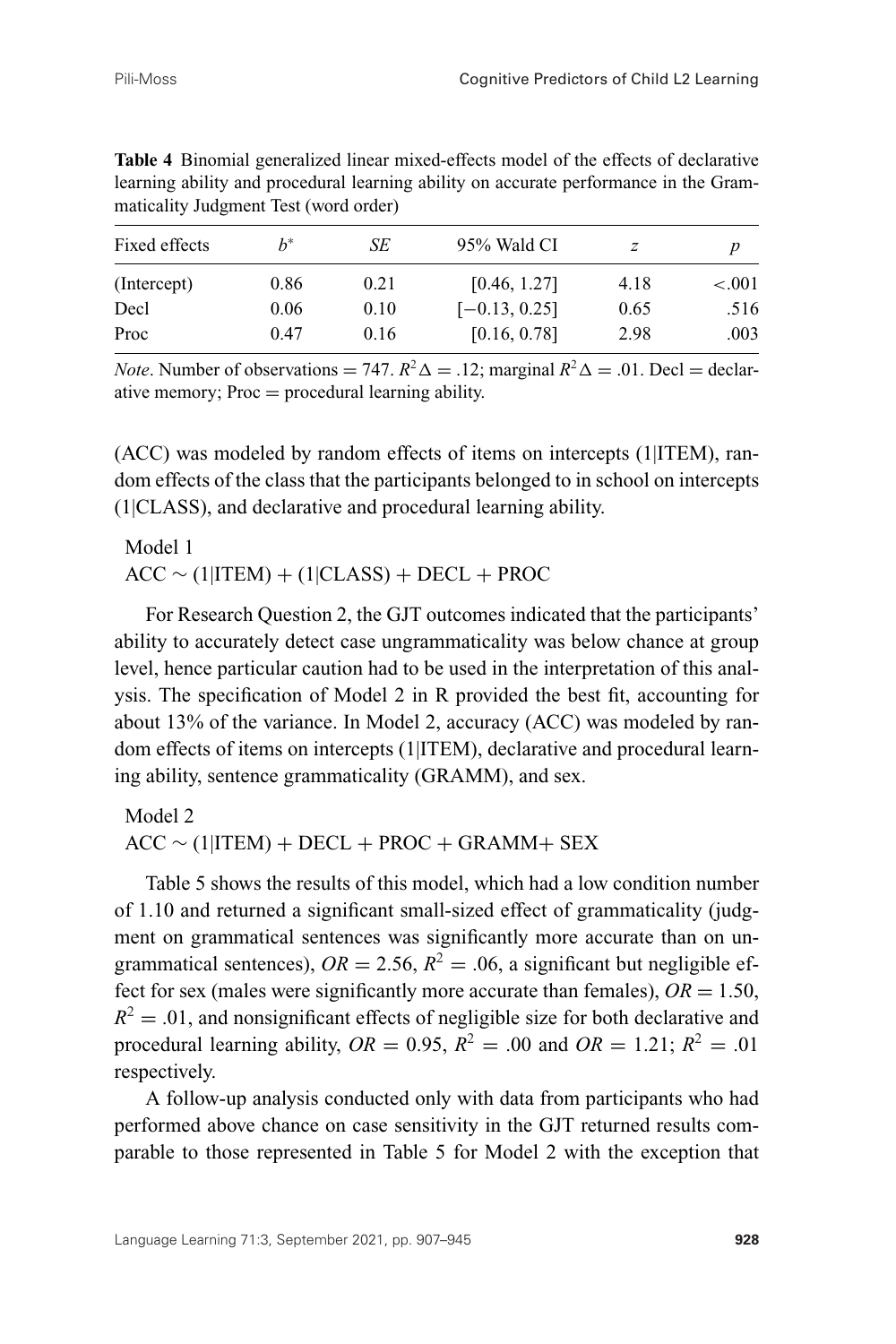| Fixed effects | $h^*$   | SЕ   | 95% Wald CI     | z       | p    |
|---------------|---------|------|-----------------|---------|------|
| (Intercept)   | $-0.37$ | 0.34 | $[-1.04, 0.29]$ | $-1.10$ | .273 |
| Decl          | $-0.05$ | 0.08 | $[-0.22, 0.11]$ | $-0.65$ | .517 |
| Proc          | 0.19    | 0.14 | $[-0.09, 0.47]$ | 1.32    | .186 |
| Grammatical   | 0.94    | 0.37 | [0.21, 1.66]    | 2.53    | .011 |
| Sex (M)       | 0.41    | 0.19 | [0.03, 0.79]    | 2.11    | .035 |
|               |         |      |                 |         |      |

**Table 5** Binomial generalized linear mixed-effects model of the effects of declarative learning ability and procedural learning ability on accurate performance in the Grammaticality Judgment Test (case)

*Note*. Number of observations = 678.  $R^2 \Delta = .13$ ; marginal  $R^2 \Delta = .04$ . Decl = declarative memory; Proc = procedural learning ability.

| Variable | M(SD)         | SE   | 95% CI         | $M\%$ |      | $\boldsymbol{p}$ |
|----------|---------------|------|----------------|-------|------|------------------|
| Block 1  | 3.58(1.97)    | 0.32 | [2.91, 4.25]   | 17.25 | 1.98 | .055             |
| Block 2  | 4.63(2.04)    | 0.34 | [3.94, 5.33]   | 22.37 | 5.02 | $-.001$          |
| Block 3  | 5.02(3.05)    | 0.50 | [3.99, 6.06]   | 24.00 | 4.05 | $-.001$          |
| Block 4  | 5.36(3.09)    | 0.51 | [4.31, 6.40]   | 26.62 | 5.25 | $-.001$          |
| Block 5  | 6.36(3.26)    | 0.54 | [5.25, 7.46]   | 30.62 | 6.38 | $-.001$          |
| Block 6  | 7.55(3.20)    | 0.53 | [6.47, 8.63]   | 36.92 | 9.16 | $-.001$          |
| Overall  | 31.80 (12.96) | 2.16 | [27.41, 36.19] | 26.29 | 7.44 | $-.001$          |

**Table 6** Mean accuracy during practice and comparison with chance performance

sentence grammaticality ceased to be a significant predictor (the outcome of the model is included in Appendix S9 in the online Supporting Information).

## **Research Question 3: Declarative and Procedural Learning Abilities as Predictors of Sentence Comprehension During Practice**

Table 6 shows the percentage accuracy scores in the comprehension task overall and by block, and Figure 7 shows the density distribution of the overall accuracy scores (*z*-skewness  $= 1.93$ ; *z*-kurtosis  $= -117$ ). Following the practice of previous studies that adopted the same game paradigm (e.g., Morgan-Short et al., 2014; Pili-Moss, 2017), the level of chance performance in the game was defined for each trial as the ratio of all possible correct moves to all possible moves that could be made by the game token that had the function of subject in the sentence (Morgan-Short, 2007, p. 143) and set at 14% accuracy.

The comprehension scores indicated that, on average, performance was above chance overall as well as in single blocks. The specification of Model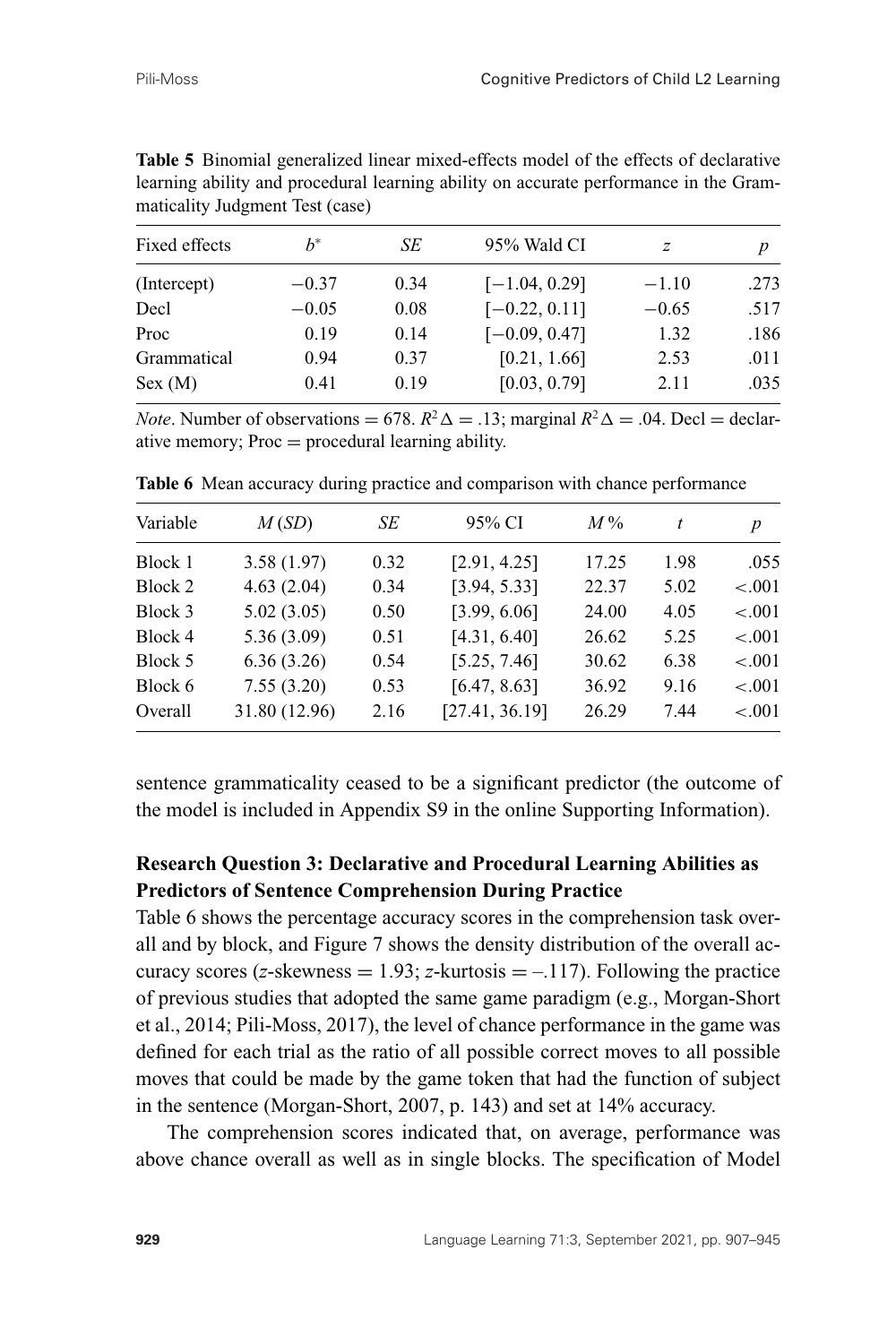

**Figure 7** Density distribution and box-plot of the overall game scores.

| <b>Table 7</b> Binomial generalized linear mixed-effects model of the effects of declarative |  |
|----------------------------------------------------------------------------------------------|--|
| learning ability, procedural learning ability, and block on accurate comprehension dur-      |  |
| ing the game practice                                                                        |  |

| Fixed effects         | $h^*$   | SE   | 95% Wald CI      | $\boldsymbol{z}$ | $\boldsymbol{p}$ |
|-----------------------|---------|------|------------------|------------------|------------------|
| (Intercept)           | $-1.27$ | 0.12 | $[-1.50, -1.03]$ | $-10.71$         | < 0.001          |
| Decl                  | 0.09    | 0.07 | $[-0.07, 0.24]$  | 1.21             | .276             |
| Proc                  | $-0.00$ | 0.13 | $[-0.25, 0.25]$  | $-0.02$          | .980             |
| VocLearn <sup>2</sup> | 0.40    | 0.08 | [0.24, 0.56]     | 4.94             | < 0.001          |
| <b>Block</b>          | 0.25    | 0.06 | [0.13, 0.36]     | 4.26             | < 0.001          |
| Proc $\times$ Block   | 0.09    | 0.04 | [0.01, 0.17]     | 2.01             | .036             |

*Note*. Number of observations = 4,270.  $R^2\Delta = 0.23$ ; marginal  $R^2\Delta = 0.05$ . Decl = declarative memory;  $Proc = procedural learning ability$ ; VocLearn  $=$  vocabulary learning. ∗ = standardized coefficient.

3 in R provided the best fit, with a condition number of 1.30 and accounted for about 23% of the variance (see Table 7). In Model 3, accuracy (ACC) was modeled by random effects of items on intercepts (1|ITEM), random effects of participants on intercepts (1|PART), declarative learning ability, the inverse of the errors in the vocabulary testing across the three sessions (VocLearn), and a two-way interaction between procedural learning ability and block (PROC \* BLOCK).

Model 3  $ACC \sim (1|ITEM) + (1|PART) + DECL + VocLearn + PROC * BLOCK$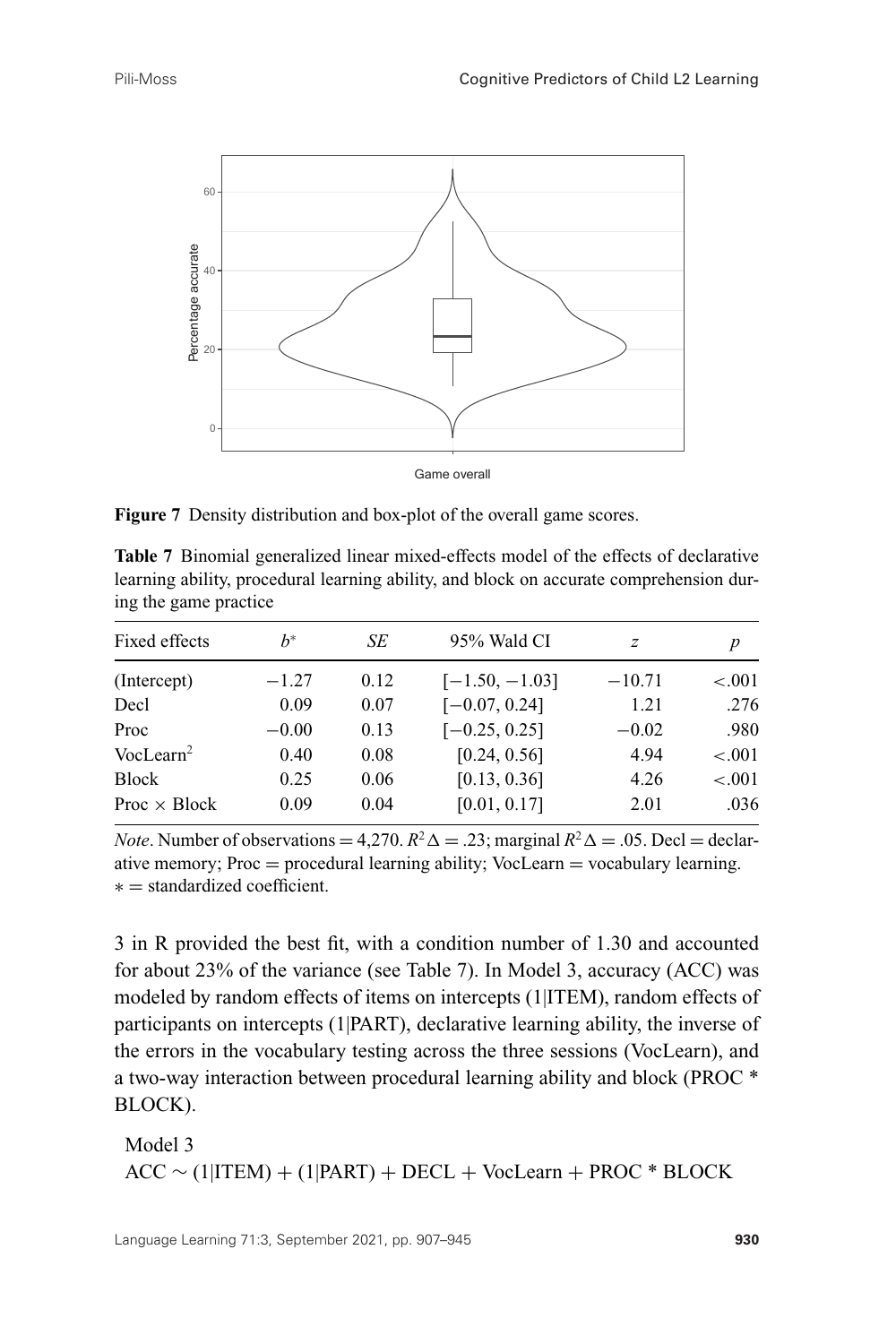

**Figure 8** Procedural Learning Ability  $\times$  Block interaction at early, middle, and later stages of training (a density plot of the procedural learning ability variable is given above the interaction graph).

The model returned small-sized significant positive effects for vocabulary learning,  $OR = 1.49$ ,  $R^2 = .12$ , for block,  $OR = 1.28$ ,  $R^2 = .10$ , and for a Procedural Learning Ability  $\times$  Block interaction,<sup>3</sup> *OR* = 1.09,  $R^2$  = .01 (see Figure 8). These effects showed that (a) the ability to learn and retain vocabulary as assessed in the vocabulary tests was significant in determining overall accuracy in sentence comprehension, (b) sentence comprehension accuracy significantly improved with practice, and (c), better procedural learners showed significantly more increase in learning as the participants progressed through the blocks.

#### **Discussion**

The present study was the first training study to investigate the relationship between declarative and procedural learning abilities and child learning of a novel miniature language with natural language characteristics. I discuss the findings for each of the three main research questions.

#### **Cognitive Predictors of Child Learning of L2 Word Order**

The first research question asked to what extent cognitive abilities that depend on long-term memory would predict child learning of word order as measured by an aural GJT administered after six language practice blocks (three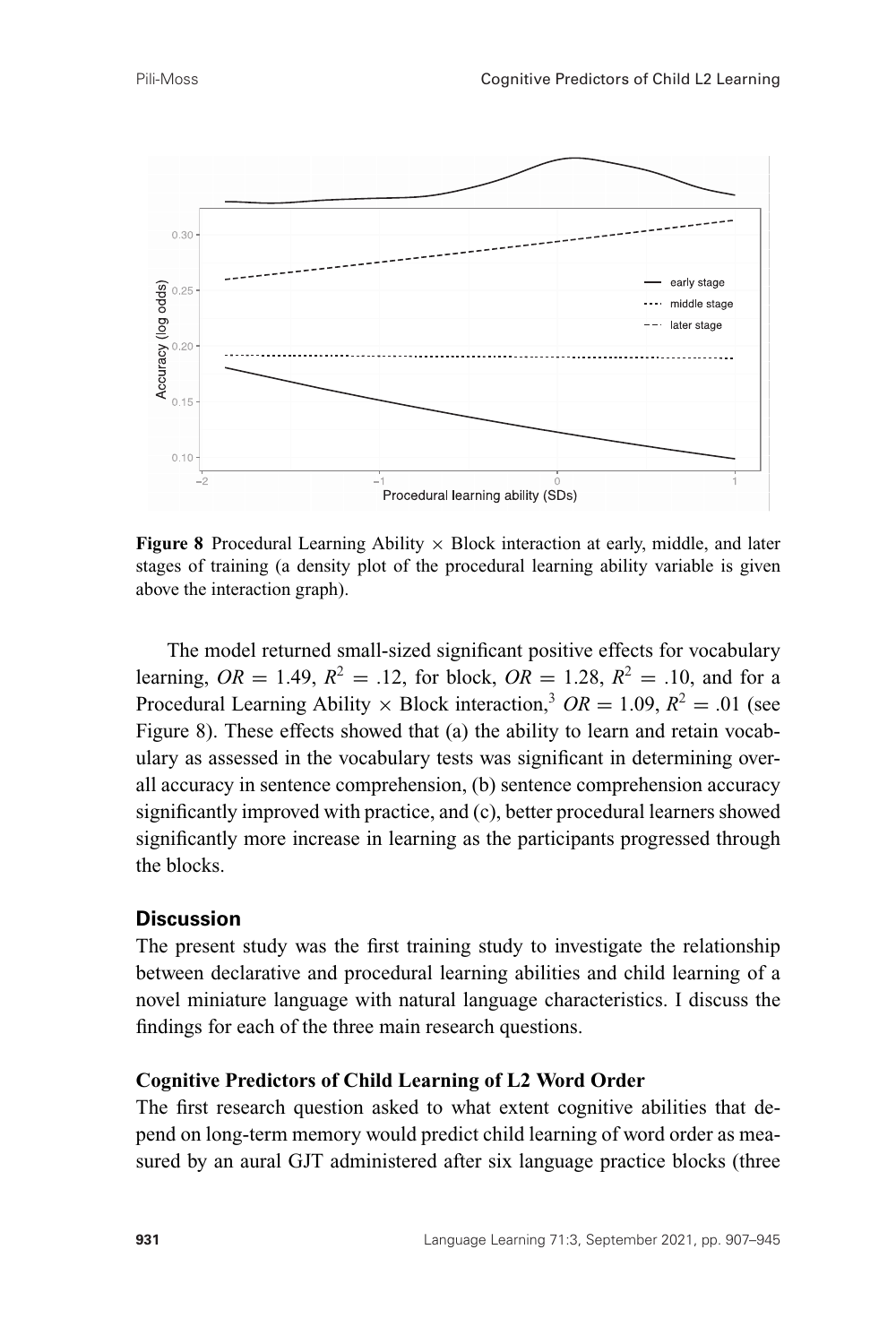sessions). Although the effect size was small, the analysis found that procedural learning ability (measured by visuomotor sequence learning), but not declarative learning ability, was a significant predictor of child L2 learning of word order. Because all test trials were novel items, the findings showed that, on average, the participants with higher procedural learning ability were statistically significantly better at generalizing to new sentences the word order properties of input to which they had been aurally exposed.

These results extend previous L1 findings that have shown that procedural and implicit statistical learning ability, but not declarative learning ability, predict syntactic development in children (Kidd, 2012; Kidd & Arciuli, 2016). They are also broadly in line with the evidence of positive relationships between visuomotor sequence learning and the L1 grammar abilities of typically developing children that has been found in some specific language impairment studies (e.g., Hedenius et al., 2011). Taken together, these findings could suggest that procedural learning ability may play a key role in child syntax acquisition across L1 and L2. The finding that implicit visual sequence learning can predict aural learning of L2 word order in children also corroborates the existence of cross-modal effects in procedural and statistical learning ability, at least when this is measured via visuomotor sequence learning (Conway, Bauernschmidt, Huang, & Pisoni, 2010; Kidd, 2012).

More generally, finding a significant procedural learning ability effect in children on a measure indexing learning of word order, and finding that no significant effect for declarative learning ability emerged, is broadly compatible with the predictions of the declarative/procedural model (Ullman, 2015) in at least two ways. First, because procedural learning ability is expected to be specifically involved in the acquisition of rule-based grammar, including word order regularities. Second, because declarative learning ability is expected to have a less prominent role in children (e.g., compared to older learners) due to the shape of its developmental trajectory (as also proposed by DeKeyser, 2012).

A further point concerns the timing of the cognitive ability effects. The GJT results showed that the participants with higher procedural learning ability developed significant sensitivity to word order after only six game blocks (120 items), a relatively short practice period. Although the present study did not include an adult group, this pattern contrasts with the findings of previous adult studies conducted in the same or very similar experimental paradigms, where significant effects of procedural learning ability emerged behaviorally only after more extended practice (20+ blocks), and no effects were found in GJTs administered after shorter training periods (e.g., 12 blocks in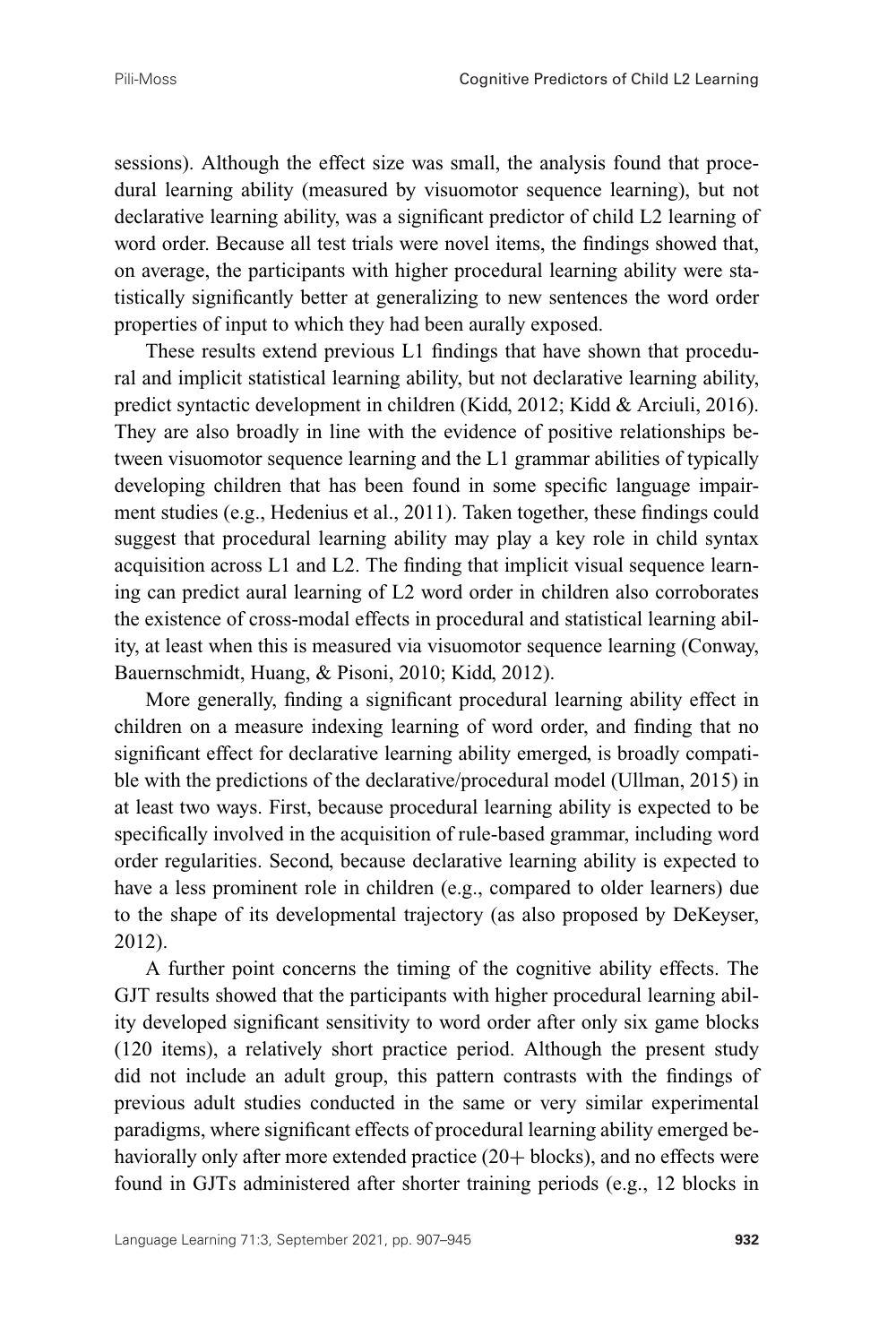Morgan-Short et al., 2014). Overall, these preliminary comparisons suggest that children might engage procedural cognitive resources substantially earlier in the language learning process compared to adults. An early engagement of procedural memory resources could be facilitated if declarative learning ability is generally less robust in children, allowing for a possible early transition from declarative to procedural processing even in conditions of low input and/or reduced practice (perhaps due to reduced neural inhibition effects; see, e.g., Packard & Goodman, 2013; Poldrack et al., 2001; Ullman, 2015).

An anonymous reviewer suggested the possibility that the significant correlation found between procedural learning ability and GJT outcomes may be driven by similarities between the ASRT and the GJT tasks. In the present experimental paradigm this seems unlikely at least for two reasons. First, the ASRT task required processing of and fast motor reaction to *visual* information, but the GJT required processing *aural* stimuli. Second, even though there were similarities between the tasks in that both were computerized and required participants to respond by pressing keys or buttons, the GJT gave participants up to 7 seconds to respond, whereas the ASRT required reaction to visual stimuli within 500 milliseconds from onset. The GJT's longer response window would have leveled out any potential individual differences in motor control that might have strengthened the parity between the tasks and increased the correlation between their results. Also, if the correlation depended on task similarities in the visuomotor domain, one would have perhaps expected a stronger and more consistent relationship between ASRT performance and the scores during practice whilst playing the online gaming task that, unlike the GJT, required extensive visual processing.

#### **Cognitive Predictors of Child Learning of L2 Case Marking**

The second research question asked to what extent cognitive abilities predict the learning of L2 case marking. Against the general predictions of the declarative/procedural model, the analysis found that procedural learning ability was not significantly related to accurate performance on case marking. In this respect the results align with previous findings by Kidd and Kirjavainen (2011). Another interesting finding was that accuracy on case was significantly moderated by sex (male participants were significantly more accurate than female participants in detecting case ungrammaticality). However, the sizes of the two groups were not numerically balanced, which could have affected the result.

It is important to reiterate that the results of the analysis of the case marking scores need to be treated with particular caution due to the fact that the participants' performance on detecting ungrammatical case was at chance. This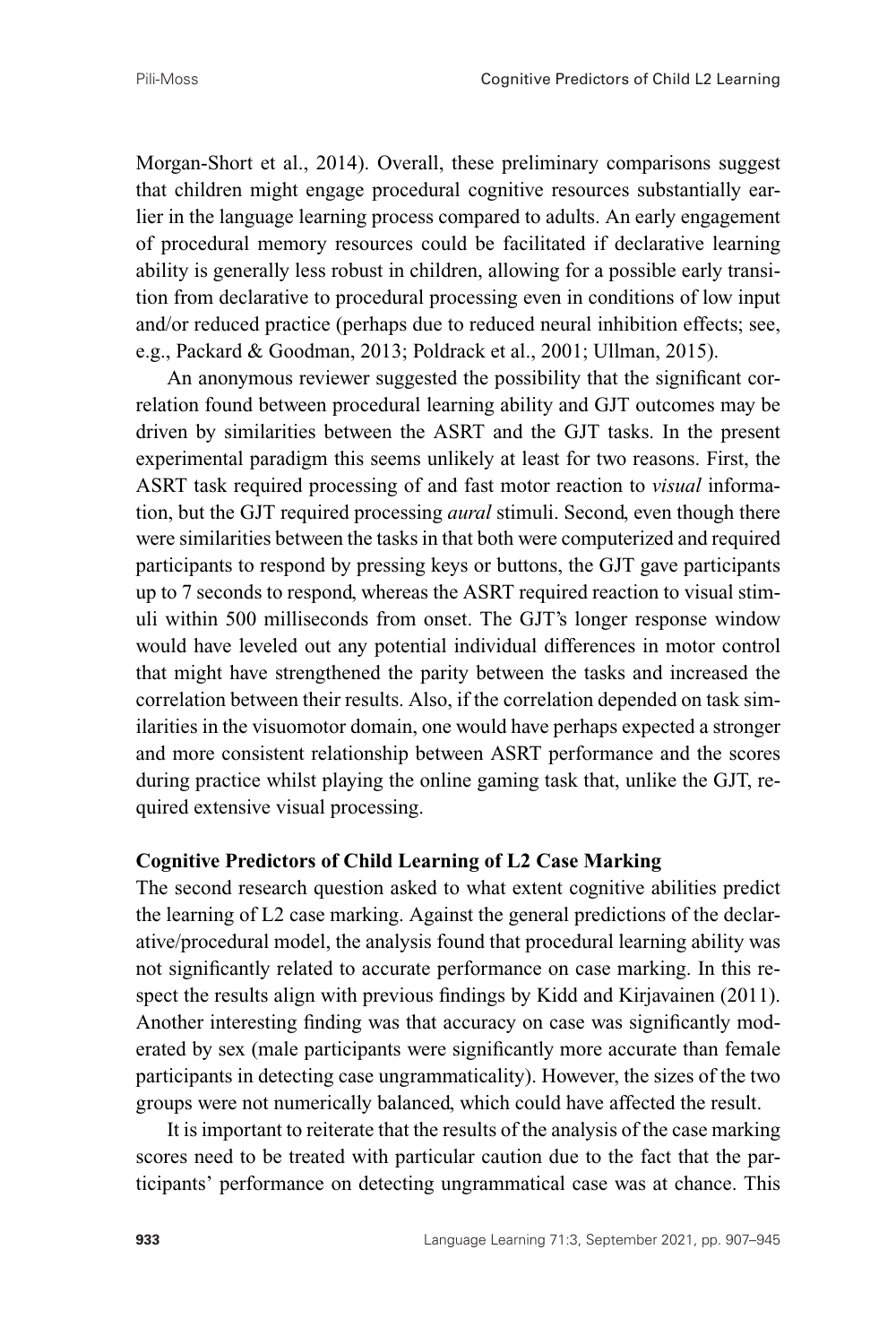finding is in fact particularly important in a study that investigates amount of learning and language-related cognitive abilities in a correlational design. Reduced learning of morphology may have a number of explanations: the limited exposure to the language; the lack of phonological or semantic saliency of the postpositional markers; cross-linguistic differences between the participants' L1 (with no case markers on nouns) and BrocantoJ (with postpositional case markers); their functional (or communicative) redundancy in most of the exposure instances; or a combination of these variables (for a discussion of variables contributing to learning difficulty of L2 morphology, see DeKeyser, 2005). Another element that likely contributed to the lack of semantic saliency of the case markers is that they were not presented during vocabulary training and that their meaning (function) had to be induced during exposure.

#### **Cognitive Predictors of Child L2 Sentence Comprehension**

The third research question was more exploratory and asked to what extent declarative and procedural learning abilities can predict real-time aural comprehension of full sentences during a game task. On average, accurate comprehension significantly improved across practice and was most strongly predicted by the vocabulary testing scores. This is understandable because robust learning of the vocabulary items would have allowed accurate and fast identification of relevant elements in the game constellation and more efficient semantic processing at sentence level.

Similar to the results for the GJT, declarative learning ability did not significantly predict online comprehension. However, whereas the apparent absence of this relationship was expected for the GJT, it was somewhat unexpected for sentence comprehension. This is because sentence comprehension during game playing requires extensive semantic and visuospatial processing, and it has been suggested that the declarative memory system plays a key role in visuospatial perception and memory (e.g., Barense, Gaffan, & Graham, 2007). Indeed, Pili-Moss et al. (2020), the only other Brocanto2 study that has assessed comprehension accuracy online, found that declarative learning ability (indexed by a measure comparable to that used to index declarative memory in the present study) *did* consistently significantly predict sentence comprehension across 72 practice blocks, albeit among *adult* participants.

Overall, procedural learning ability did not predict accurate comprehension in this dataset. However, there was a small-sized but significant positive interaction of procedural learning ability with block, indicating that, as practice progressed, the participants with higher procedural learning ability were more likely to interpret BrocantoJ sentences correctly and thus perform correct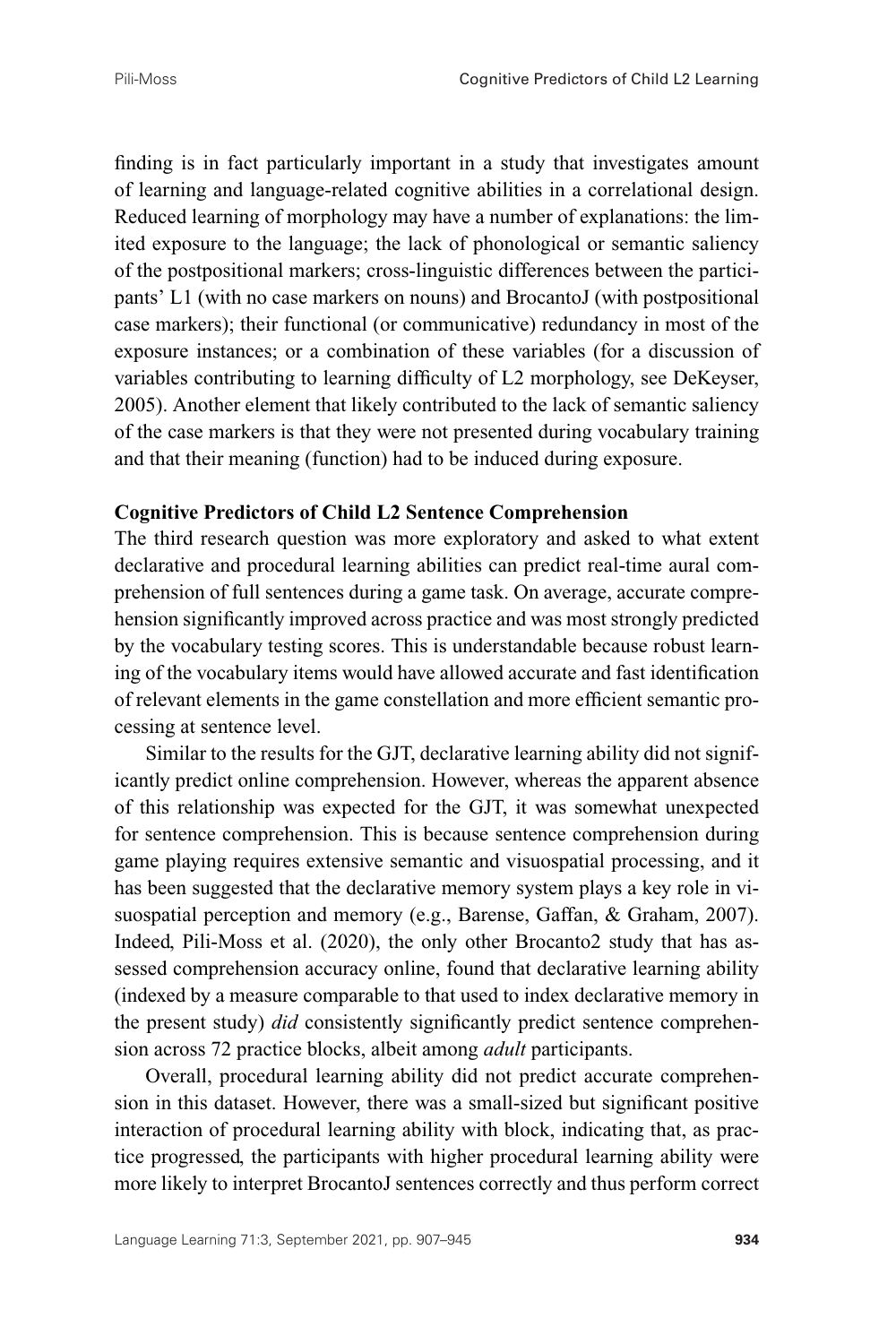moves. An interesting question in this respect is how exactly visuomotor sequence learning supported the development of sentence comprehension more as practice progressed (see Figure 8). Because it was known that visuomotor sequence learning predicted sensitivity to the word order properties of the language by the end of the game practice, one possibility is that the learning of word order mediated the relationship between procedural learning ability and comprehension.

Implicit knowledge of word order has been related to the ability to predict the next word in an aural sentence stimulus based on the distributional properties of the word in the input (Conway et al., 2010). In the game task, a developing sensitivity to word order could have facilitated comprehension and made sentence processing and semantic integration more efficient by supporting online predictions about specific incoming words (e.g., *pleca*, *zeima*, *ru*, etc.) or their semantic properties (i.e., whether the next word would be a referential expression [token], a property of a referent [adjective], a motion event [verb], etc.). However, the data do not suggest a direct relationship between emerging sensitivity to word order and comprehension because a positive correlation between GJT and comprehension scores was weak (see Table 3).<sup>4</sup> An alternative may be that the observation that procedural learning ability accounted for comprehension reflected a more general proceduralization/optimization of semantic integration routines that was independent of word order.

#### **Summary of Key Findings**

In summary, the overall pattern of results in the present study suggests that the procedural memory system can be engaged relatively early during exposure to a new language in children, and this can support learning of a novel word order, and can progressively facilitate the comprehension of full sentences in a meaningful gaming environment. For both learning of word order and sentence comprehension, this contrasts with evidence from previous studies employing the same paradigm that indicated that procedural learning ability predicted adult L2 outcomes only after extended practice. Finally, although knowledge of word order would generally be expected to contribute to online comprehension, this relationship was not supported in the present study where sensitivity to word order was measured via a GJT.

### **Limitations and Future Directions**

The present study has a number of limitations that should be addressed in future research. First, although the learning of word order and language comprehension was robust, at least in the context of this 3-day experiment, the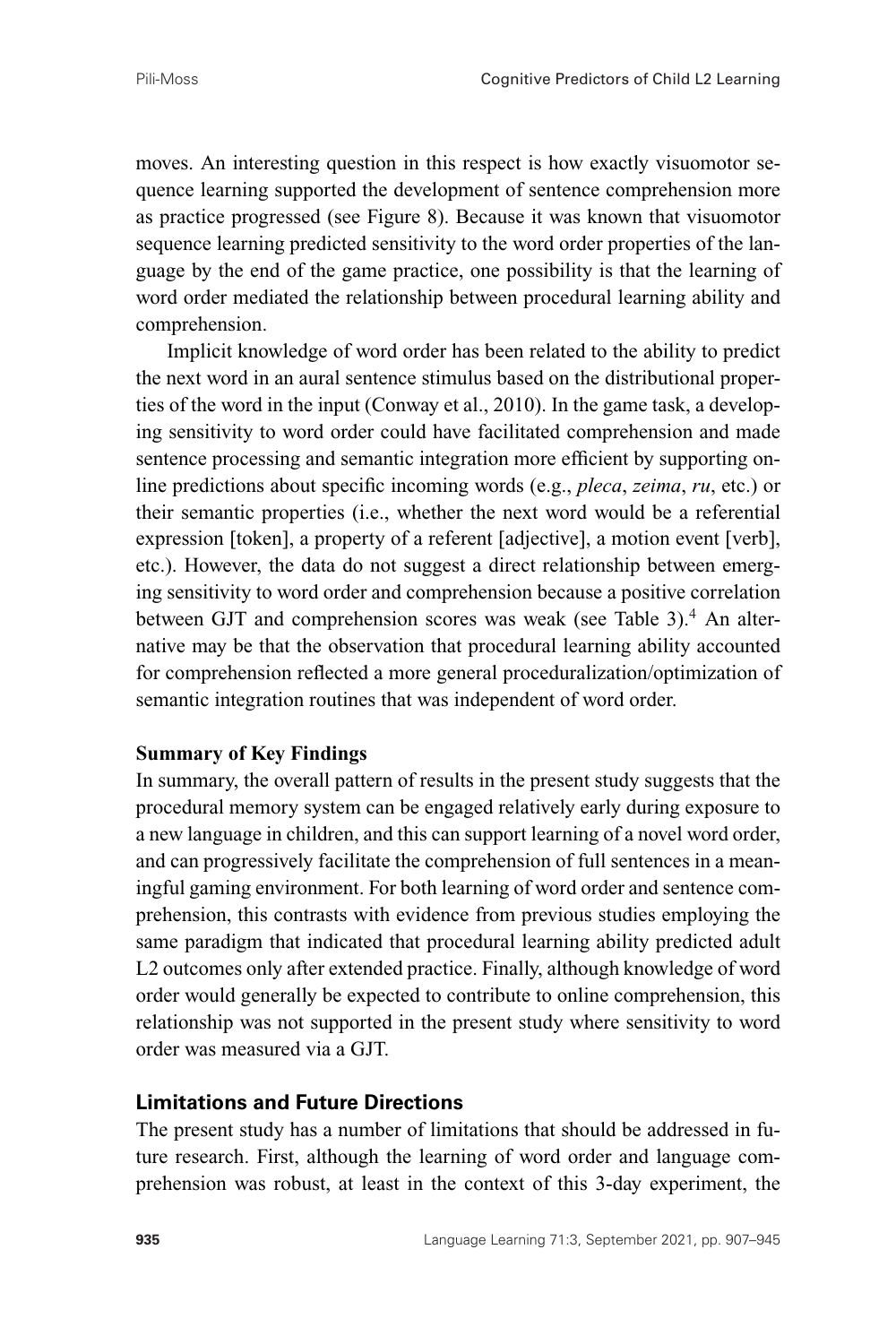amount of exposure was not sufficient to guarantee the learning of case marking. Insufficient exposure may also have played a role in the magnitude of effect sizes. The effect size of procedural learning ability in the GJT dataset was small  $(OR = 1.60; 95\% \text{ CI} [1.17, 2.18])$ , whereas in their meta-analysis, Hamrick et al. (2018) reported medium effect sizes (mean weighted  $r = .269$ ,  $p = .043$ ) for relationships between procedural learning ability and ability to process L1 grammar in children. A possible explanation for this difference in findings could be that, unlike the L1 studies included in the meta-analysis, the present study was a short training study on a new language, and it is possible that exposure was too limited for a more robust relationship between procedural learning ability and learning to emerge (compared to the massive exposure that L1 learners have). Overall, in order to better clarify the relationship between L2 learning of morphosyntax and cognitive ability, future training studies with children should plan longer exposure and practice phases.

A second consideration concerns the study's power to detect an effect that was at least of small magnitude. Particularly for the mixed model analysis of the GJT, it is likely that the study was underpowered because the number of items was low. The comprehension analysis, on the other hand, drew on numbers of items and participants that were more similar to previous Brocanto studies that had found at least small-sized effects for the cognitive variables of interest. Future studies should aim to have more participants and adopt designs that allow the administration of a larger number of test items whilst also limiting participant fatigue effects. Further, due to the comparatively higher number of male participants, the final sample was skewed in terms of sex. Although the study did not set out to analyze this variable, sex is known to modulate longterm memory engagement (Ullman, 2015), and more balanced groups should be included in future studies.

In the present study declarative learning, indexed by the ability to recollect verbal information and visuospatial associations, did not predict L2 outcomes. However, effects may exist for other types of declarative memory (e.g., aural or visual recognition, cross-modal association, etc.). Similarly, future research might examine the extent to which additional individual differences such as working memory (see Janacsek & Nemeth, 2013) or attention (see West, 2017) moderate the relationship between declarative/procedural learning ability and L2 outcomes. Child L2 studies could also consider a broader range of implicit learning measures and, for example, explore the extent to which language learning outcomes are predicted by measures of statistical learning ability (e.g., the ability to track transitional probabilities in sequentially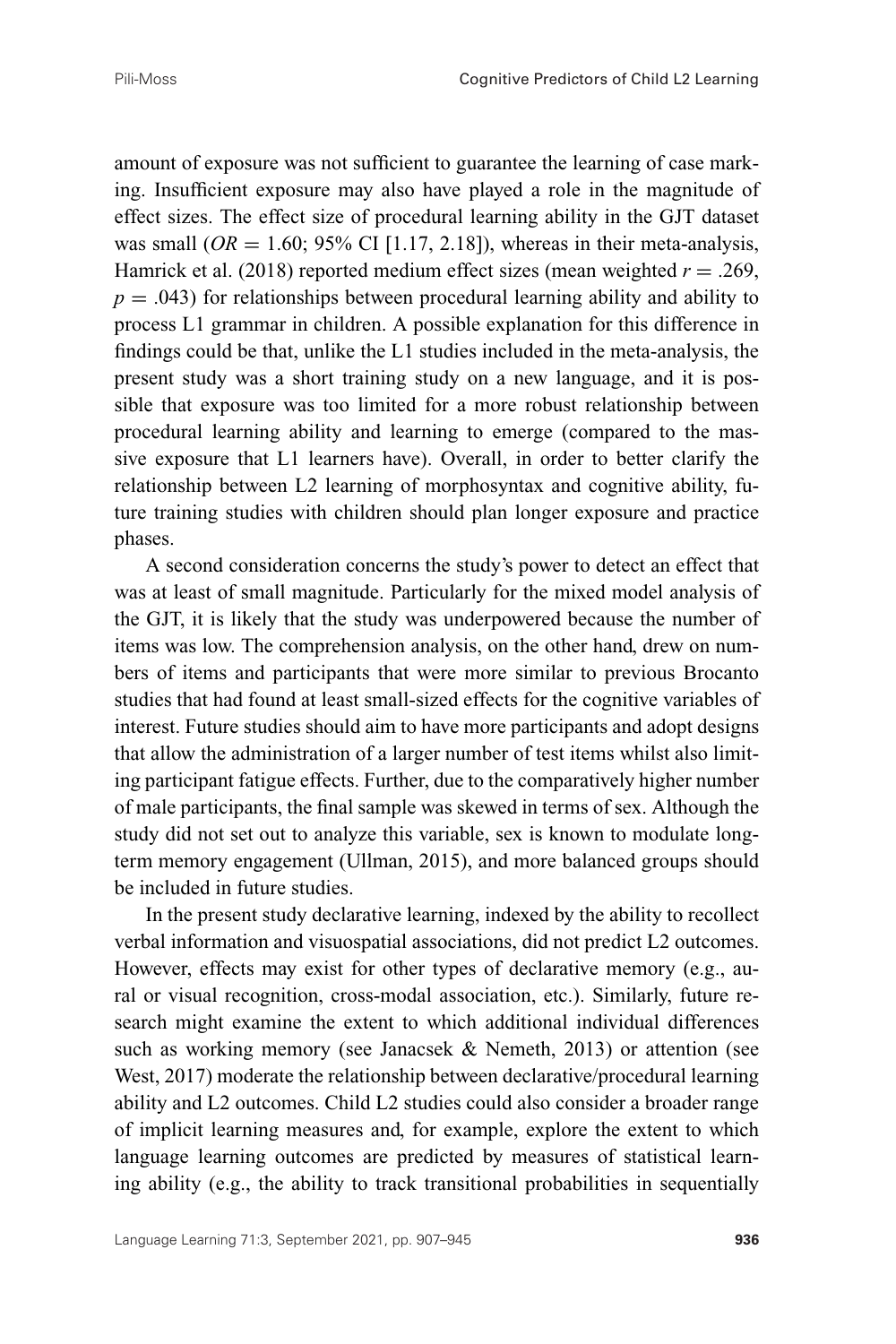presented input). In order to avoid confounding effects of declarative learning on these measures, it is important that studies employ tasks for which robust relationships with nondeclarative and, more specifically, procedural memory brain areas (e.g., basal ganglia) have been established (see Janacsek et al., 2020). Finally, studies could include child and adult groups to examine the effects of age and cognitive ability in L2 learning more directly.

## **Conclusion**

The present study analyzed the role of declarative and procedural learning abilities in the first 3 days of aural exposure to a novel miniature language in 8- to 9-year-old children. Although the effect sizes were small in this dataset, the study found that procedural learning ability predicted the participants' learning of L2 word order and, increasingly during practice, overall sentence comprehension. As such, its results corroborate and extend previous findings in cognitive psychology relating child L1 outcomes to procedural and implicit statistical learning ability (e.g., Kidd, 2012; Kidd & Arciuli, 2016).

Overall, the findings also provide initial experimental evidence compatible with predictions made by recent behavioral and neurocognitive models of L2 acquisition (e.g., DeKeyser, 2012; Ullman, 2015), according to which, in child L2 learning, one should expect a more limited reliance on declarative learning and a greater reliance on procedural learning ultimately due to differences in the maturational trajectories of declarative and procedural cognitive abilities.

Final revised version accepted 20 January 2021

## **Notes**

- 1 Not all authors agree on conflating implicit and statistical learning, and some highlight a possible additional role of declarative learning in statistical learning (e.g., Batterink, Paller, & Reber, 2019).
- 2 The main analyses reported here investigated exclusively the interactions of the main predictors of interest with time (block, session). However, an exploratory model (see Appendix S9 in the Supporting Information online) found that the interaction of declarative learning ability and vocabulary learning ability was positive and significant.
- 3 A Declarative Learning Ability  $\times$  Block interaction was tested during the model derivation and not found to significantly improve its fit, hence it was not included.
- 4 Further analyses also confirmed that the word order GJT scores did not predict comprehension, including when the relationship was moderated by block.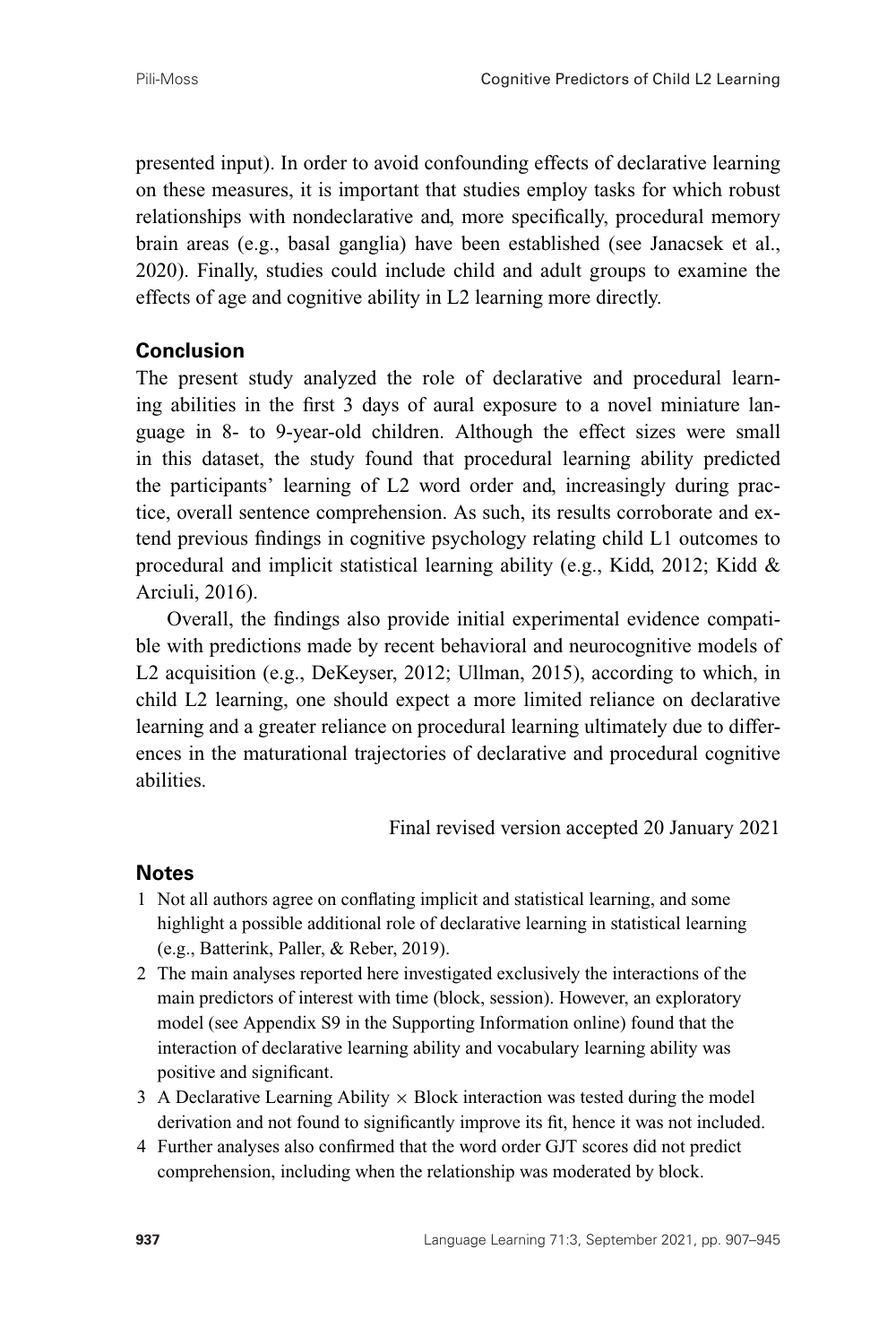## **Open Research Badges**

# m

This article has earned an Open Data badge for making publicly available the digitally-shareable data necessary to reproduce the reported results. The data are available at [https://osf.io/nh4cx/.](https://osf.io/nh4cx/)

## **References**

- Antoniou, M., Ettlinger, M., & Wong, P. C. M. (2016). Complexity, training paradigm design, and the contribution of memory subsystems to grammar learning. *PLOS ONE*, *11*(7), e0158812, 1–20.<https://doi.org/10.1371/journal.pone.0158812>
- Barense, M. D., Gaffan, D., & Graham, K. S. (2007). The human medial temporal lobe processes online representations of complex objects. *Neuropsychologia*, *45*, 2963–2974.<https://doi.org/10.1016/j.neuropsychologia.2007.05.023>
- Bates, D., Mächler, M., & Bolker, B. (2015). Fitting linear mixed-effects models using lme4. *Journal of Statistical Software*, *67*, 1–48. Retrieved from <https://www.jstatsoft.org/article/view/v067i01>
- Batterink, L. J., Paller, K. A., & Reber, P. J. (2019). Understanding the neural bases of implicit and statistical learning. *Topics in Cognitive Science*, *11*, 482–503. <https://doi.org/10.1111/tops.12420>
- Bauer, P. J. (2007). Toward a neuro-developmental account of the development of declarative memory. *Developmental Psychobiology*, *50*, 19–31. <https://doi.org/10.1002/dev.20265>
- Bolibaugh, C., & Foster, P. (2021). Implicit statistical learning in naturalistic and instructed morphosyntactic attainment: An aptitude-treatment interaction design. *Language Learning*, *71*.
- Brill-Schuetz, K., & Morgan-Short, K. (2014). The role of procedural memory in adult second language acquisition. *Proceedings of the Annual Meeting of the Cognitive Science Society*, *36*, 260–265. Retrieved from <https://escholarship.org/uc/item/0dc7958r>
- Carpenter, H. S. (2008). *A behavioral and electrophysiological investigation of different aptitudes for L2 grammar in learners equated for proficiency level*. (Doctoral dissertation). Retrieved from<http://hdl.handle.net/10822/558127>
- Cohen, M. J. (1997). Children's memory scale *[Measurement instrument]*. San Antonio, TX: Psychological Corporation.
- Christiansen, M. H. (2018). Implicit statistical learning: A tale of two literatures. *Topics in Cognitive Science*, *11*, 468–481.<https://doi.org/10.1111/tops.12332>
- Conti-Ramsden, G., Ullman, M. T., & Lum, J. A. G. (2015). The relation between receptive grammar and procedural, declarative, and working memory in specific language impairment. *Frontiers in Psychology*, *6*, 1–11. <https://doi.org/10.3389/fpsyg.2015.01090>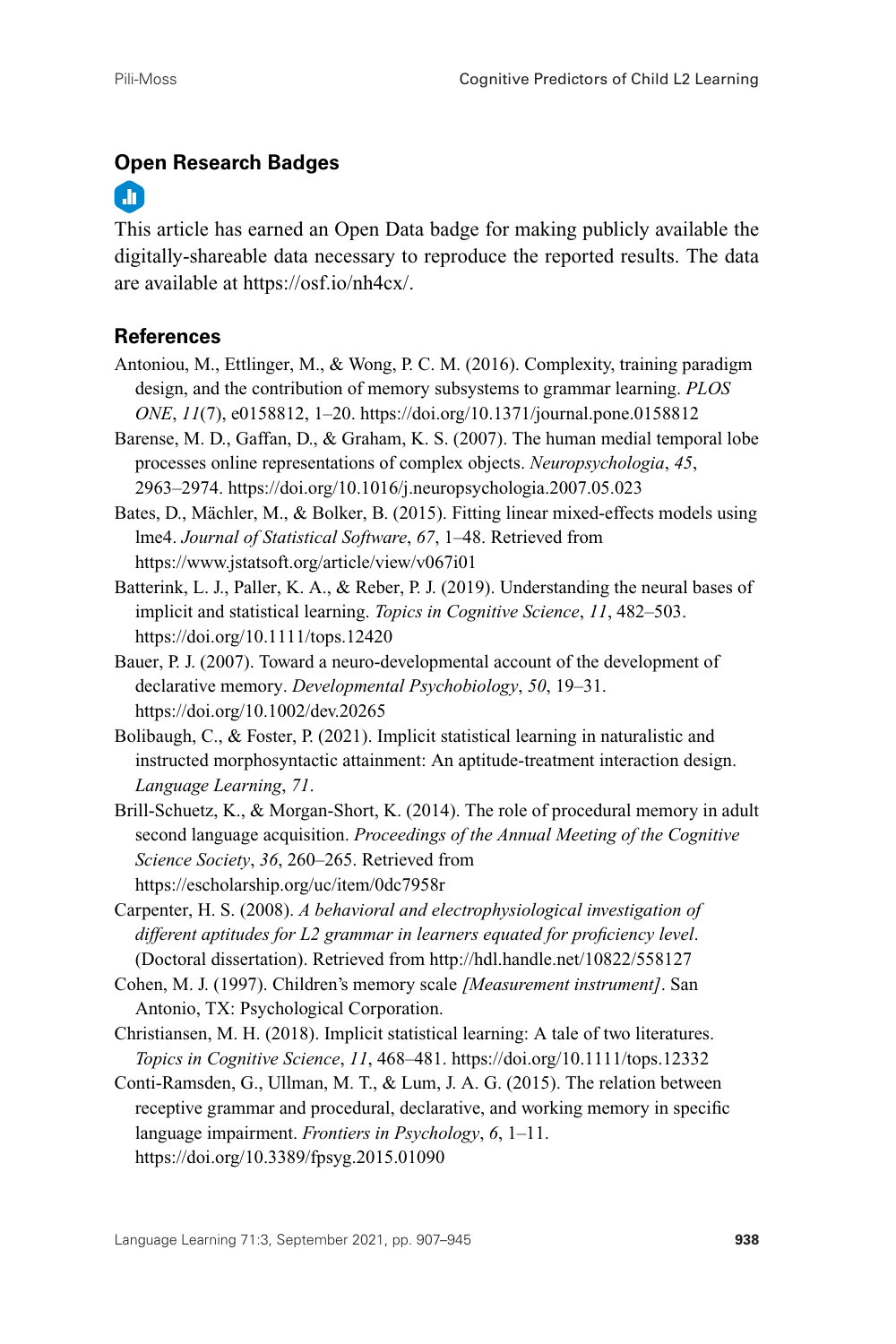- Conway, C. M., Bauernschmidt, A., Huang, S. S., & Pisoni, D. B. (2010). Implicit statistical learning in language processing: Word predictability is the key. *Cognition*, *114*, 356–371.<https://doi.org/10.1016/j.cognition.2009.10.009>
- Conway, C. M., Pisoni, D. B., Anaya, E. M., Karpicke, J., & Henning, S. C. (2011). Implicit sequence learning in deaf children with cochlear implants. *Developmental Science*, *14*(1), 69–82.<https://doi.org/10.1111/j.1467-7687.2010.00960.x>
- DeKeyser, R. M. (2000). The robustness of critical period effects in second language acquisition. *Studies in Second Language Acquisition*, *22*, 499–533. <https://doi.org/10.1017/S0272263100004022>
- DeKeyser, R. M. (2005). What makes learning second-language grammar difficult? A review of issues. *Language Learning*, *55*, 1–25. <https://doi.org/10.1111/j.0023-8333.2005.00294.x>
- DeKeyser, R. M. (2012). Interactions between individual differences, treatments, and structures in SLA. *Language Learning*, *62*, 189–200. <https://doi.org/10.1111/j.1467-9922.2012.00712.x>
- Evans, J. L., Saffran, J. R., & Robe-Torres, K. (2009). Statistical learning in children with specific language impairment. *Journal of Speech, Language, and Hearing Research*, *52*, 321–335. [https://doi.org/10.1044/1092-4388\(2009/07-0189](https://doi.org/10.1044/1092-4388(2009/07-0189)
- Ferman, S., & Karni, A. (2010). No childhood advantage in the acquisition of skill in using an artificial language rule. *PLOS ONE*, *5*(10), e13648, 1–10. <https://doi.org/10.1371/journal.pone.0013648>
- Friederici, A. D., Steinhauer, K., & Pfeifer, E. (2002). Brain signatures of artificial language processing: Evidence challenging the critical period hypothesis. *Proceedings of the National Academy of Sciences*, *99*, 529–534. <https://doi.org/10.1073/pnas.012611199>
- Giedd, J. N., Blumenthal, J., Jeffries, N. O., Castellanos, F. X., Liu, H., Zijdenbos, A., … Rapoport, J. K. (1999). Brain development during childhood and adolescence: A longitudinal MRI study. *Nature Neuroscience*, *2*, 861–862. <https://doi.org/10.1038/13158>
- Granena, G. (2013). Individual differences in sequence learning ability and second language acquisition in early childhood and adulthood. *Language Learning*, *63*, 665–703.<https://doi.org/10.1111/lang.12018>
- Hamrick, P. (2015). Declarative and procedural memory abilities as individual differences in incidental language learning. *Learning and Individual Differences*, *44*, 9–15.<https://doi.org/10.1016/j.lindif.2015.10.003>
- Hamrick, P., Lum, J. A. G., & Ullman, M. T. (2018). Child first language and adult second language are both tied to general-purpose learning systems. *Proceedings of the National Academy of Sciences*, *115*, 1487–1492. <https://doi.org/10.1073/pnas.1713975115>
- Hedenius, M. (2013). Procedural and declarative memory in children with developmental disorders of language and literacy, Acta Universitatis Upsaliensis.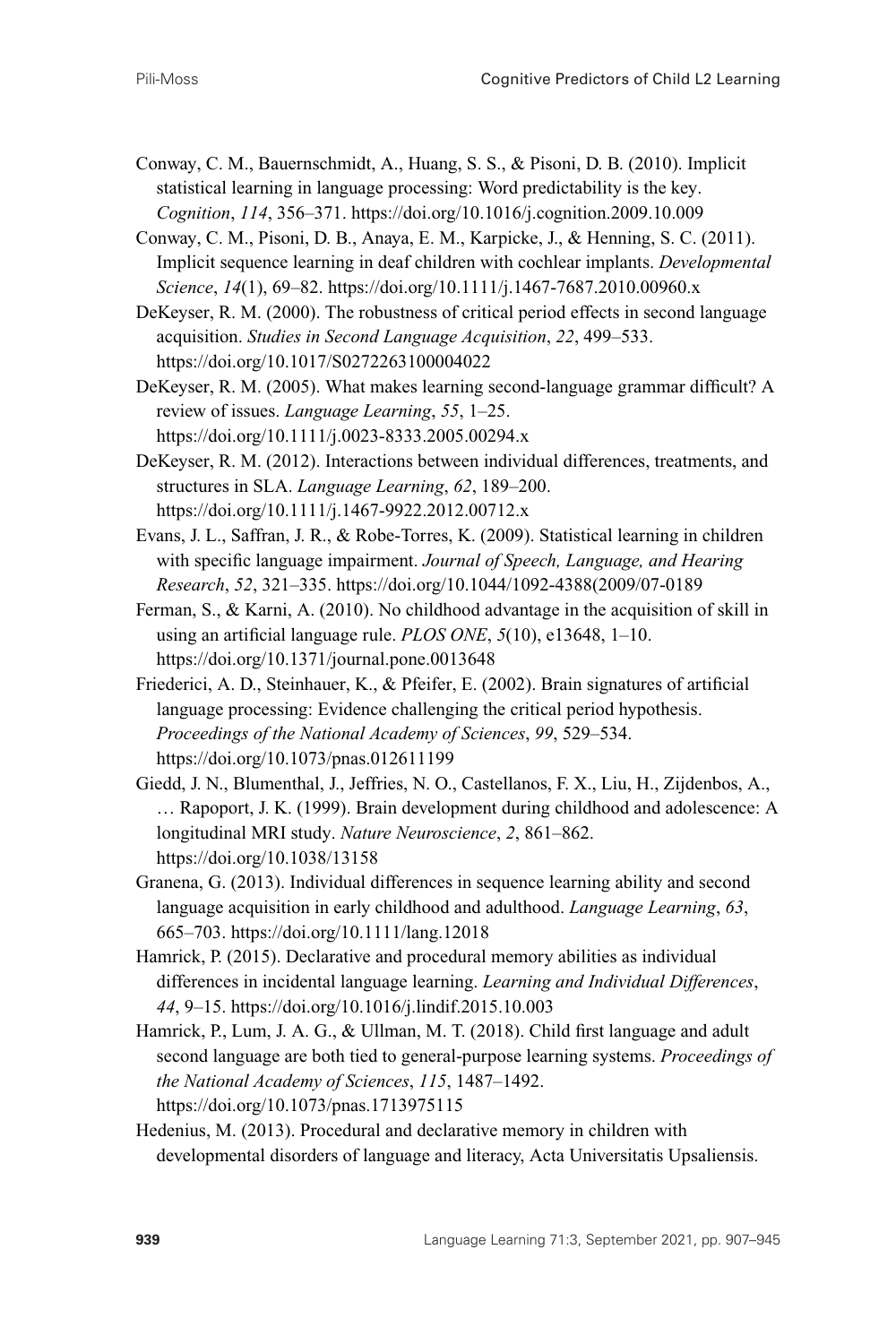*Digital Comprehensive Summaries of Uppsala Dissertations from the Faculty of Medicine*, *917*, 1–96. Uppsala, Sweden.

- Hedenius, M., Persson, J., Tremblay, A., Adi-Japha, E., Veríssimo, J., Dye, C. D., … Ullman, M. T. (2011). Grammar predicts procedural learning and consolidation deficits in children with specific language impairment. *Research in Developmental Disabilities*, *32*, 2362–2375.<https://doi.org/10.1016/j.ridd.2011.07.026>
- Henke, K. (2010). A model for memory systems based on processing modes rather than consciousness. *Nature Reviews. Neuroscience*, *11*, 523–532. <https://doi.org/10.1038/nrn2850>
- Janacsek, K., & Nemeth, D. (2013). Implicit sequence learning and working memory: Correlated or complicated? *Cortex*, *49*, 2001–2006. <https://doi.org/10.1016/j.cortex.2013.02.012>
- Janacsek, K., Shattuck, K. F., Tagarelli, K. M., Lum, J. A. G., Turkeltaub, P. E., & Ullman, M. T. (2020). Sequence learning in the human brain: A functional neuroanatomical meta-analysis of serial reaction time studies. *NeuroImage*, *207*. <https://doi.org/10.1016/j.neuroimage.2019.116387>
- Juhász, D., Németh, D., & Janacsek, K. (2019). Is there more room to improve? The lifespan trajectory of procedural learning and its relationship to the between- and within-group differences in average response times. *PLOS ONE*, *14*(7), e0215116, 1–20.<https://doi.org/10.1371/journal.pone.0215116>
- Kidd, E. (2012). Implicit statistical learning is directly associated with the acquisition of syntax. *Developmental Psychology*, *48*, 171–184. <https://doi.org/10.1037/a0025405>
- Kidd, E., & Arciuli, J. (2016). Individual differences in statistical learning predict children's comprehension of syntax. *Child Development*, *87*, 184–193. <https://doi.org/10.1111/cdev.12461>
- Kidd, E., Donnelly, S., & Christiansen, M. H. (2018). Individual differences in language acquisition and processing. *Trends in Cognitive Sciences*, *22*, 154–169. <https://doi.org/10.1016/j.tics.2017.11.006>
- Kidd, E., & Kirjavainen, M. (2011). Investigating the contribution of procedural and declarative memory to the acquisition of past tense morphology: Evidence from Finnish. *Language and Cognitive Processes*, *26*, 794–829. <https://doi.org/10.1080/01690965.2010.493735>
- Lammertink, I., Boersma, P., Wijnen, F., & Rispens, J. (2020). Children with developmental language disorder have an auditory verbal statistical learning deficit: Evidence from an online measure. *Language Learning*, *70*, 137–178. <https://doi.org/10.1111/lang.12373>
- Lee, J. C., Nopoulos, P., & Tomblin, J. B. (2020). Procedural and declarative memory brain systems in developmental language disorder (DLD). *Brain and Language*, *205*.<https://doi.org/10.1016/j.bandl.2020.104789>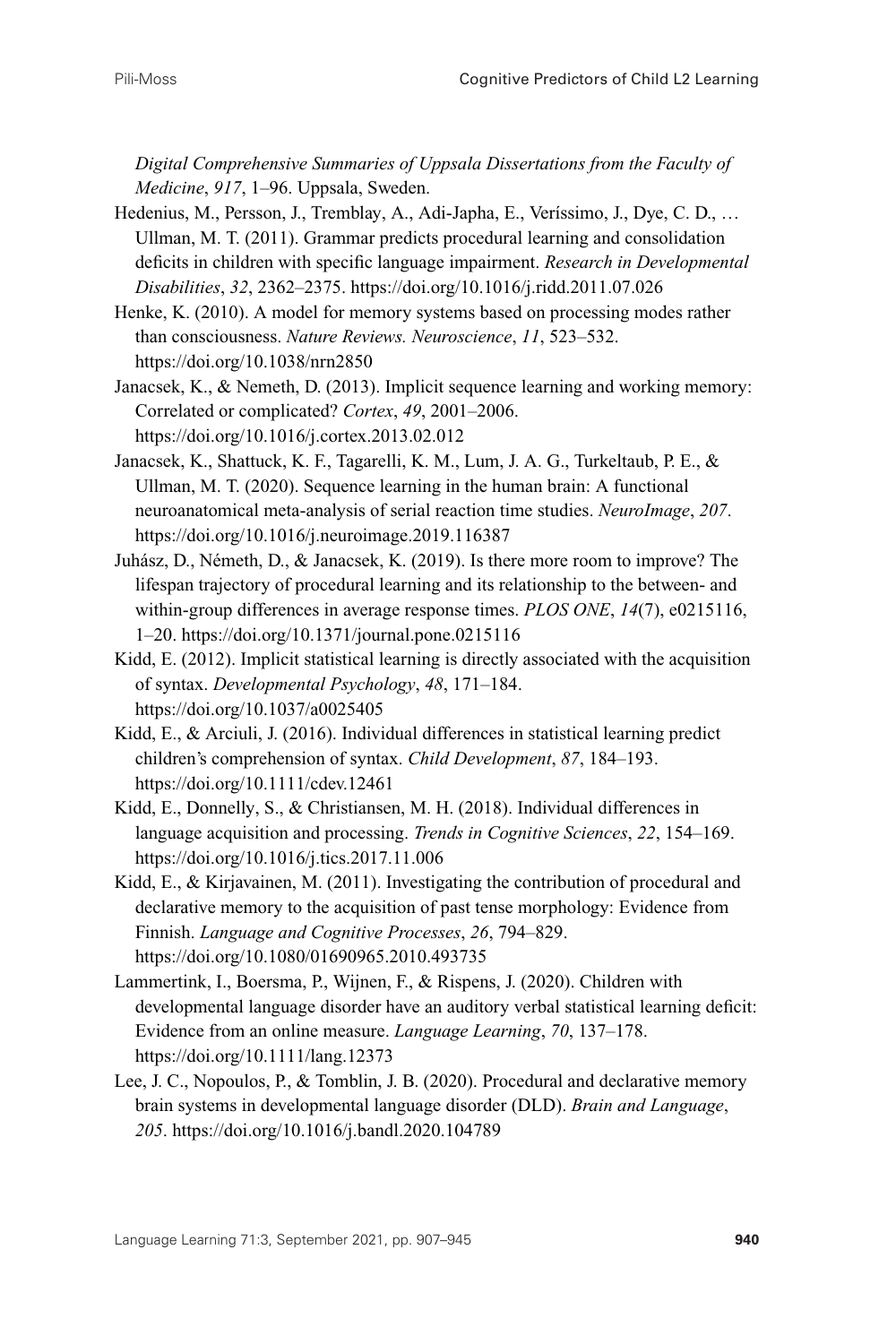- Lee, J. C., & Tomblin, J. B. (2015). Procedural learning and individual differences in language. *Language Learning and Development*, *11*, 215–236. <https://doi.org/10.1080/15475441.2014.904168>
- Lum, J. A. G., Gelgic, C., & Conti-Ramsden, G. (2010). Procedural and declarative memory in children with and without specific language impairment. *International Journal of Language & Communication Disorders*, *45*, 96–107. <https://doi.org/10.3109/13682820902752285>
- Lum, J. A. G., Kidd, E., Davis, S., & Conti-Ramsden, G. (2010). Longitudinal study of declarative and procedural memory in primary school-aged children. *Australian Journal of Psychology*, *62*, 139–148.<https://doi.org/10.1080/00049530903150547>
- McDaniel, D., & Cairns, H. S. (1996). Eliciting judgments of grammaticality and reference. In D. McDaniel, C. McKee, & H. S. Cairns (Eds.), *Methods for assessing children's syntax* (pp. 233–254). Cambridge, MA: MIT Press.
- Meulemans, T., Van der Linden, M. V., & Perruchet, P. (1998). Implicit sequence learning in children. *Journal of Experimental Child Psychology*, *69*, 199–221. <https://doi.org/10.1006/jecp.1998.2442>
- Morgan-Short, K. (2007). A neurolinguistic investigation of late-learned second language knowledge: The effects of explicit and implicit conditions *(Unpulbished doctoral dissertation)*. Washington, DC: Georgetown University.
- Morgan-Short, K., Faretta-Stutenberg, M., Brill-Schuetz, K. A., Carpenter, H., & Wong, P. C. M. (2014). Declarative and procedural memory as individual differences in second language acquisition. *Bilingualism: Language and Cognition*, *17*, 56–72.<https://doi.org/10.1017/S1366728912000715>
- Nelson, C. A., & Webb, S. J. (2002). A cognitive neuroscience perspective on early memory development. In M. de Haan & M. H. Johnson (Eds.), *The cognitive neuroscience of development* (pp. 99–125). London, UK: Psychology Press.
- Nevat, M., Ullman, M. T., Eviatar, Z., & Bitan, T. (2017). The neural bases of the learning and generalization of morphological inflection. *Neuropsychologia*, *98*, 139–155.<https://doi.org/10.1016/j.neuropsychologia.2016.08.026>
- Nissen, M. J., & Bullemer, P. (1987). Attentional requirements of learning: Evidence from performance measures. *Cognitive Psychology*, *19*, 1–32. [https://doi.org/10.1016/0010-0285\(87\)90002-8](https://doi.org/10.1016/0010-0285(87)90002-8)
- Packard, M. G., & Goodman, J. (2013). Factors that influence the relative use of multiple memory systems. *Hippocampus*, *23*, 1044–1052. <https://doi.org/10.1002/hipo.22178>
- Paradis, M. (2009). *Declarative and procedural determinants of second languages*. Philadelphia, PA: John Benjamins.
- Perruchet, P., & Pachton, S. (2006). Implicit learning and statistical learning: One phenomenon, two approaches. *Trends in Cognitive Sciences*, *10*, 233–238. <https://doi.org/10.1016/j.tics.2006.03.006>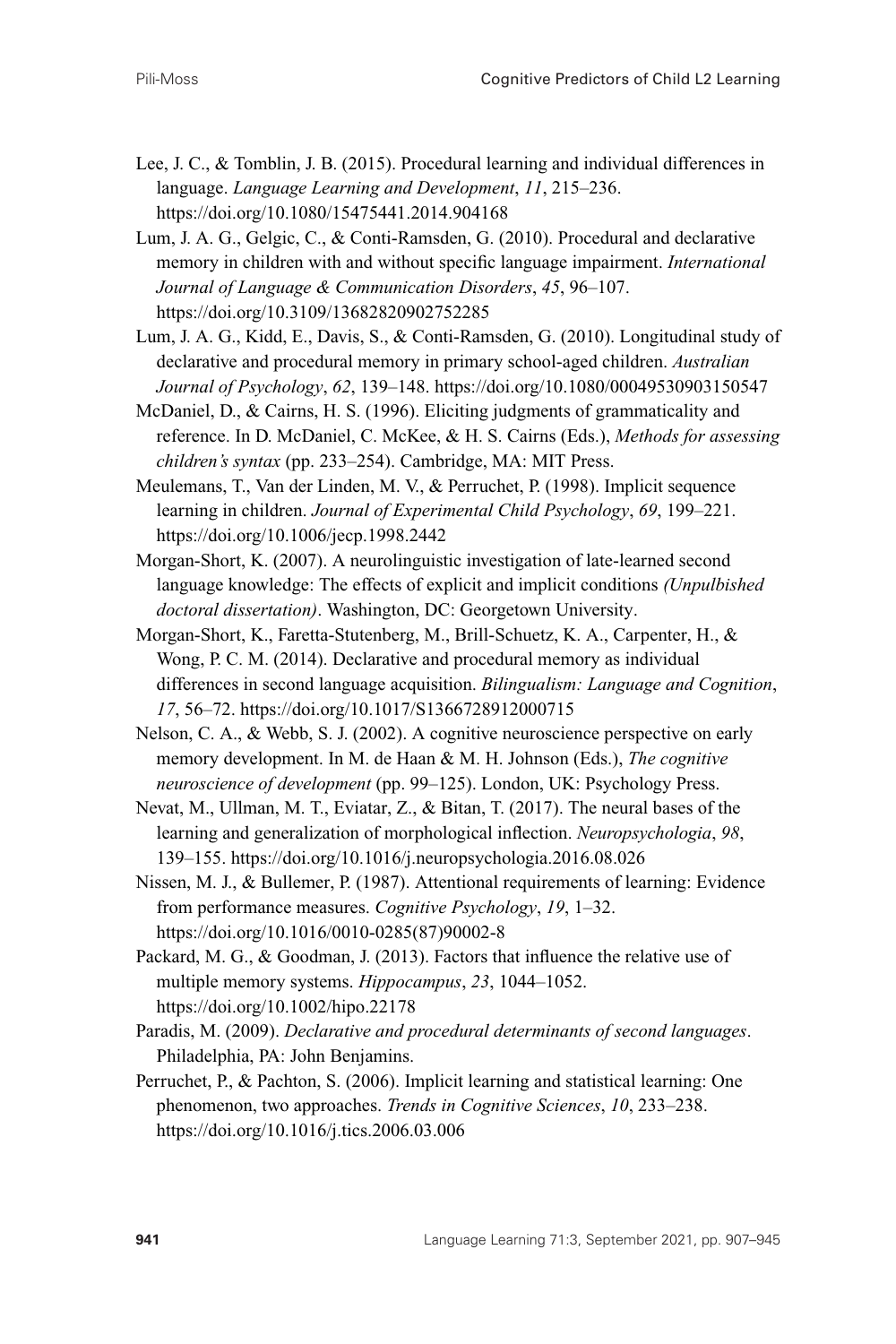- Pili-Moss, D. (2017). Tracking the early stages of child and adult comprehension of L2 morphosyntax: A pilot study. *Journal of the European Second Language Association*, *1*, 113–125. Retrieved from<http://doi.org/10.22599/jesla.25>
- Pili-Moss, D., Brill-Schuetz, K., Faretta-Stutenberg, M., & Morgan-Short, K. (2020). Contributions of declarative and procedural memory to accuracy and automatization during second language practice. *Bilingualism: Language and Cognition*, *23*, 639–651.<https://doi.org/10.1017/S1366728919000543>
- Pliatsikas, C., Johnstone, T., & Marinis, T. (2014). fMRI evidence for the involvement of the procedural memory system in morphological processing of a second language. *PLOS ONE*, *9*(5), e97298, 1–9. <https://doi.org/10.1371/journal.pone.0097298>
- Plonsky, L., & Ghanbar, H. (2018). Multiple regression in L2 research: A methodological synthesis and guide to interpreting *R*<sup>2</sup> values. *The Modern Language Journal*, *102*, 713–731.<https://doi.org/10.1111/modl.12509>
- Poldrack, R. A., Clark, J., Pare-Blagoev, E. J., Shohamy, D., Creso Moyano, J., Myers, C., & Gluck, M. A. (2001). Interactive memory systems in the human brain. *Nature*, *414*, 546–550.<https://doi.org/10.1038/35107080>
- Psychology Software Tools, Inc. (2016). *E-Prime [Computer software*]. Pittsburgh, PA: Author.
- R Core Team (2018). *R: A language and environment for statistical computing [Computer software]*. Vienna, Austria: R Foundation for Statistical Computing. Retrieved from<https://www.R-project.org>
- Reber, P. J. (2013). The neural basis of implicit learning and memory: A review of neurophychological and neuroimaging research. *Neuropsychologia*, *51*, 2026–2042. <https://doi.org/10.1016/j.neuropsychologia.2013.06.019>
- Riches, N., & Jackson, L. (2018). Individual differences in syntactic ability and construction learning: An exploration of the relationship. *Language Learning*, *68*, 973–1000.<https://doi.org/10.1111/lang.12307>
- Rogers, V., Meara, P., Barnett-Legh, T., Curry, C., & Davie, E. (2017). Examining the LLAMA aptitude tests. *Journal of the European Second Language Association*, *1*, 49–60.<https://doi.org/10.22599/jesla.24>
- Shafto, C. L., Conway, C. M., Field, S. L., & Houston, D. M. (2012). Visual sequence learning in infancy: Domain-general and domain-specific associations with language. *Infancy*, *17*, 247–271.<https://doi.org/10.1111/j.1532-7078.2011.00085.x>
- Song, S., Howard, J. H., Jr, & Howard, D. V. (2007). Implicit probabilistic sequence learning is independent of explicit awareness. *Learning & Memory*, *14*, 167–176. <https://doi.org/10.1101/lm.437407>
- Spit, S., & Rispens, J. (2019). On the relation between procedural learning and syntactic proficiency in gifted children. *Journal of Psycholinguistic Research*, *48*, 417–429.<https://doi.org/10.1007/s10936-018-9611-6>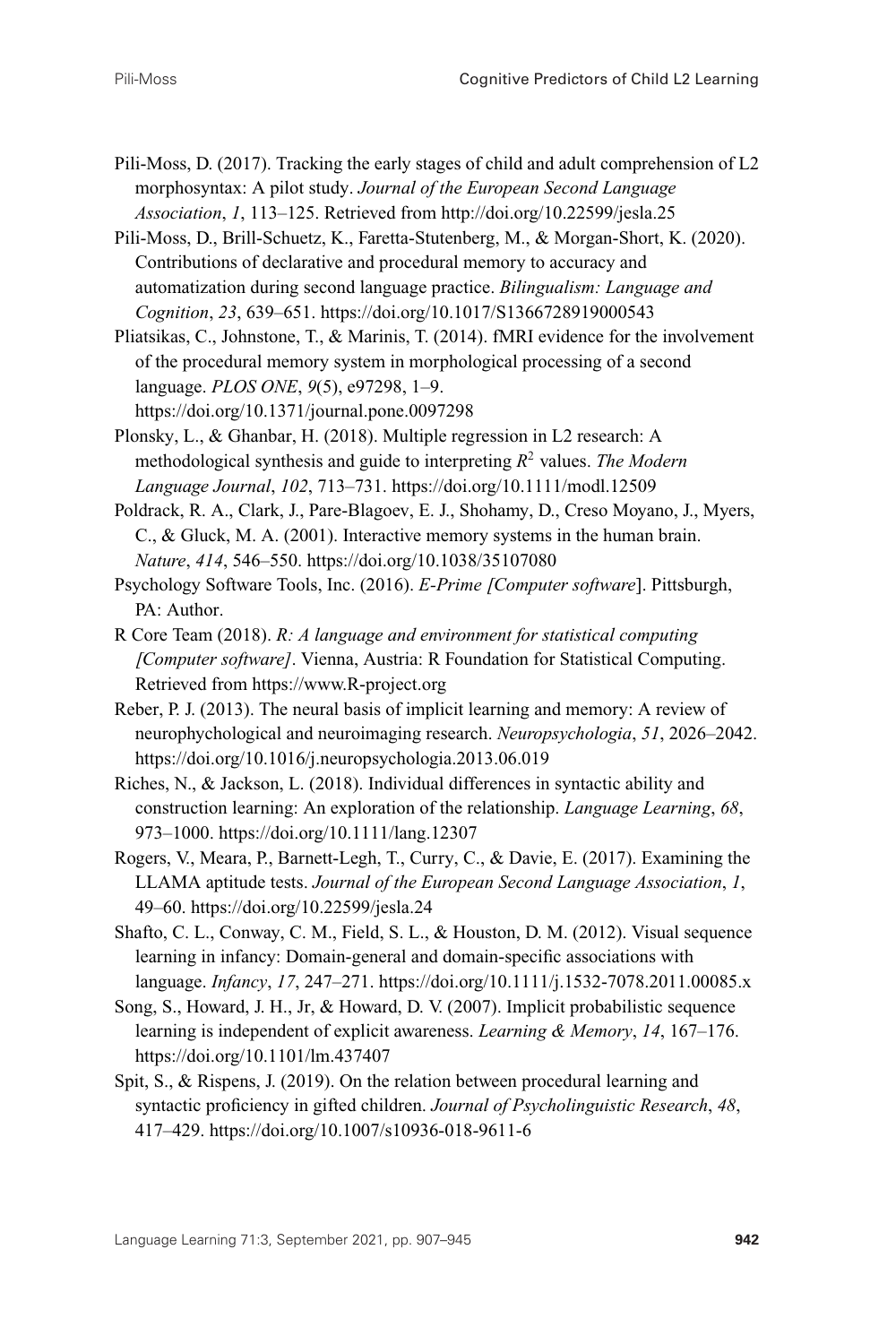- Squire, L. R., & Wixted, J. T. (2011). The cognitive neuroscience of human memory since H.M. *Annual Review of Neuroscience*, *34*, 259–288. <https://doi.org/10.1146/annurev-neuro-061010-113720>
- Thomas, K. M., Hunt, R. H., Vizueta, N., Sommer, T., Durston, S., Yang, Y., & Worden, M. S. (2004). Evidence of developmental differences in implicit sequence learning: An fMRI study of children and adults. *Journal of Cognitive Neuroscience*, *16*, 1339–1351.<https://doi.org/10.1162/0898929042304688>
- Turner, B. O., Crossley, M. J., & Ashby, F. G. (2017). Hierarchical control of procedural and declarative category-learning systems. *NeuroImage*, *150*, 150–161. <https://doi.org/10.1016/j.neuroimage.2017.02.039>
- Ullman, M. T. (2015). The declarative/procedural model: A neurobiologically-motivated theory of first and second language. In B. VanPatten & J. Williams (Eds.), *Theories of second language acquisition: An introduction* (2nd ed., pp. 135–158). Mahwah, NJ: Lawrence Erlbaum.
- Vicari, S. (2007). Prove di memoria e apprendimento per l'età evolutiva (PROMEA)*[Tests of memory and learning for the developmental age; Measurement instrument]*. Firenze, Italia: Giunti O. S.
- West, G. (2017). *Procedural and declarative memory and language ability in children* (Doctoral dissertation). Retrieved from <https://discovery.ucl.ac.uk/id/eprint/10046062/>
- Williams, J. N. (2020). The neuroscience of implicit learning. *Language Learning*, *70*, 255–307.<https://doi.org/10.1111/lang.12405>
- Wonnacott, E., Boyd, J. K., Thomson, J., & Goldberg, A. E. (2012). Input effects on the acquisition of a novel phrasal construction in 5 year olds. *Journal of Memory and Language*, *66*, 458–478.<https://doi.org/10.1016/j.jml.2011.11.004>

## **Supporting Information**

Additional Supporting Information may be found in the online version of this article at the publisher's website:

**Appendix S1**. Some Differences and Similarities Between BrocantoJ and Italian.

**Appendix S2**. Cartoon Character.

**Appendix S3**. Vocabulary Learning and Testing Full Procedure.

**Appendix S4**. Passive Exposure Stimuli.

**Appendix S5**. Grammaticality Judgment Test Set and Instructions.

**Appendix S6**. Further Procedure Details on the Declarative Memory Tasks.

**Appendix S7**. Further Procedure Details on the Procedural Memory Task.

**Appendix S8**. Nonword Repetition Task: Procedure.

**Appendix S9**. Model Selection Summaries.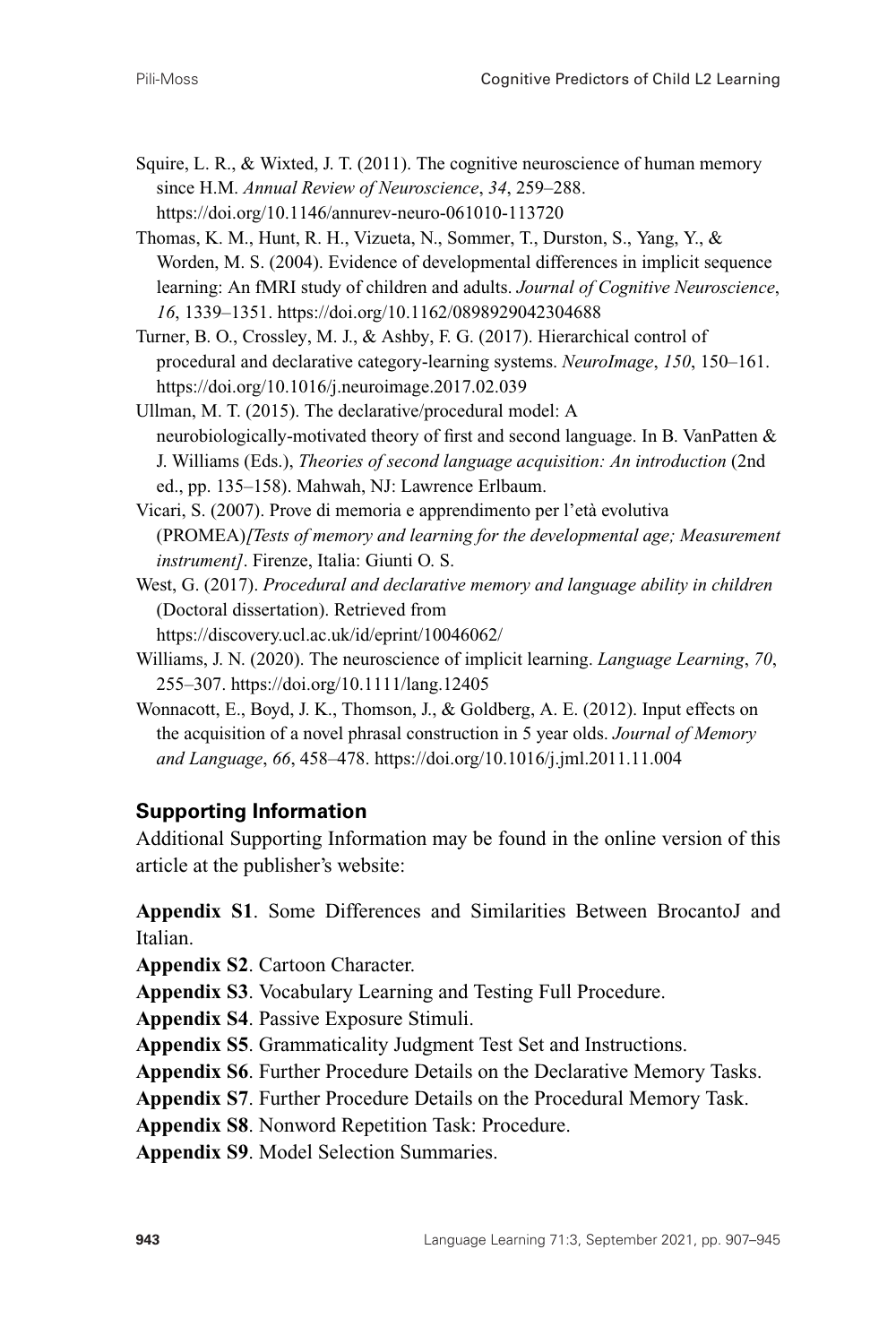## **Appendix: Accessible Summary (also publicly available at [https://oasis-database.org\)](https://oasis-database.org)**

## **Implicit Learning Ability Can Drive Language Learning in Children of Primary School Age**

### *What This Research Was About and Why It Is Important*

Understanding how cognitive ability supports language learning specifically in children is key to developing a tailored and more effective approach to language instruction. This research investigated how procedural (implicit) and declarative (explicit) learning abilities support the early stages of aural learning in an immersive experience of a novel language among typically developing primary school children. The study is the first to present experimental evidence that implicit learning ability is associated with child L2 learning of the word order of a novel language.

### *What the Researcher Did*

- 53 L1 Italian 8–9-year olds were aurally trained in BrocantoJ (a miniature language based on Japanese) via a computer "board game," for 2.5 hours over 3 days. In the game environment, children were exposed to a flow of input with no explanation of the language rules, thus re-creating the initial stages of a language immersion experience.
- To assess comprehension, performance on the game was measured. To asses learning of grammar (case suffixes and word order), learners were tested on whether they knew whether a sentence was grammatical or not.
- Implicit learning ability was measured by the ability to implicitly learn sequences of positions presented visually on a computer screen (an index of procedural long-term memory).
- Explicit learning ability was measured by the abilities to recall previously presented verbal or visual information after a 15-minute delay (to test verbal and visual declarative long-term memory, respectively).

## *What the Researcher Found*

- The study found that the ability to learn patterns implicitly was positively related to learning of the language syntax (word order) and increasingly supports aural language comprehension as language practice progresses.
- In contrast, the ability to memorize and explicitly recall verbal or visuospatial information did not seem to play a relevant role in learning of grammar or comprehension in the immersion conditions of this study.